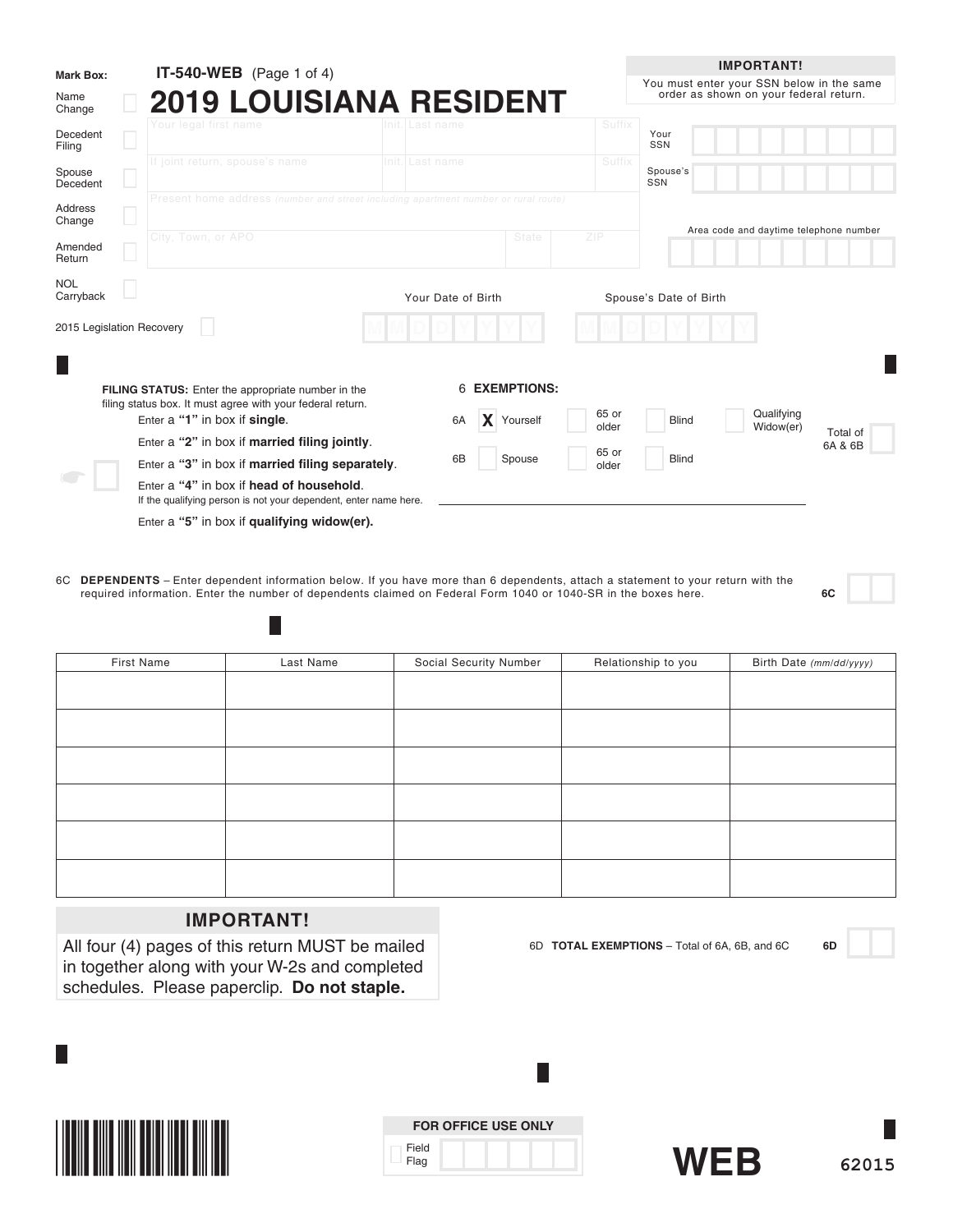I

L

Enter your Social Security Number.

|                | If you are not required to file a federal<br>return, indicate wages here.                                                                                                                                                                                                     |                                           |                     | Mark this box and enter zero "0" on Line 13. |     |
|----------------|-------------------------------------------------------------------------------------------------------------------------------------------------------------------------------------------------------------------------------------------------------------------------------|-------------------------------------------|---------------------|----------------------------------------------|-----|
| $\overline{7}$ | FEDERAL ADJUSTED GROSS INCOME - If your Federal Adjusted<br>Gross Income is less than zero, enter "0."                                                                                                                                                                        | From Louisiana<br>Schedule E,<br>attached | 7                   |                                              |     |
|                | If you did not itemize your deductions on your federal return, leave Lines 8A, 8B, and 8C blank and go to Line 9.                                                                                                                                                             |                                           |                     |                                              |     |
| 8A             | FEDERAL ITEMIZED DEDUCTIONS                                                                                                                                                                                                                                                   |                                           | 8Α                  |                                              |     |
| 8B             | FEDERAL STANDARD DEDUCTION                                                                                                                                                                                                                                                    |                                           | 8Β                  |                                              |     |
| 8C             | EXCESS FEDERAL ITEMIZED DEDUCTIONS - Subtract Line 8B from Line 8A.                                                                                                                                                                                                           |                                           | 8C                  |                                              | 00  |
| 9              | FEDERAL INCOME TAX - See instructions. If your federal income tax has been decreased<br>by the foreign tax credit, see instructions for optional deduction. If your federal income tax has<br>been decreased by a federal disaster credit allowed by the IRS, see Schedule H. |                                           | $\overline{2}$<br>9 |                                              | 000 |
| 10             | YOUR LOUISIANA TAX TABLE INCOME - Subtract Lines 8C and 9 from Line 7. If less than zero,<br>enter "0." Use this figure to find your tax in the tax tables.                                                                                                                   |                                           | 10                  |                                              | 00  |
| 11             | YOUR LOUISIANA INCOME TAX – Enter the amount from the tax table that corresponds with your filing<br>status.                                                                                                                                                                  |                                           | 11                  |                                              |     |
| 12             | NONREFUNDABLE PRIORITY 1 CREDITS - From Schedule C, Line 9                                                                                                                                                                                                                    |                                           | 12                  |                                              |     |
| 13             | TAX LIABILITY AFTER NONREFUNDABLE PRIORITY 1 CREDITS - Subtract Line 12<br>from Line 11. If the result is less than zero, or you are not required to file a federal return,<br>enter zero "0."                                                                                |                                           | 13                  |                                              |     |
|                |                                                                                                                                                                                                                                                                               |                                           |                     |                                              |     |
| 14             | 2019 LOUISIANA REFUNDABLE CHILD CARE CREDIT - Your Federal Adjusted Gross Income<br>must be EQUAL TO OR LESS THAN \$25,000 to claim the credit on this line. See the instructions<br>and the Refundable Child Care Credit Worksheet.                                          |                                           | 14                  |                                              |     |
| 14A            | Enter the qualified expense amount from the Refundable Child Care Credit Worksheet, Line 3.                                                                                                                                                                                   |                                           | 14A                 |                                              | 00  |
| 14B            | Enter the amount from the Refundable Child Care Credit Worksheet, Line 6.                                                                                                                                                                                                     |                                           | 14B                 |                                              |     |
| 15             | 2019 LOUISIANA REFUNDABLE SCHOOL READINESS CREDIT - Your Federal Adjusted Gross<br>Income must be EQUAL TO OR LESS THAN \$25,000 to claim the credit on this line. See the<br>Refundable School Readiness Credit Worksheet.                                                   |                                           | 15                  |                                              |     |
|                | 5<br>3                                                                                                                                                                                                                                                                        | $\overline{2}$                            |                     |                                              |     |
| 16             | EARNED INCOME CREDIT - See Louisiana Earned Income Credit (LA EIC) Worksheet, Line 3.                                                                                                                                                                                         |                                           | 16                  |                                              |     |
| 17             | LOUISIANA CITIZENS INSURANCE CREDIT<br>17A                                                                                                                                                                                                                                    |                                           | 00<br>17            |                                              |     |
| 18             | OTHER REFUNDABLE PRIORITY 2 CREDITS - From Schedule F, Line 10                                                                                                                                                                                                                |                                           | 18                  |                                              | 00  |
| 19             | TOTAL REFUNDABLE PRIORITY 2 CREDITS - Add Lines 14, and 15 through 18. Do not include<br>amounts on Lines 14A, 14B, and 17A.                                                                                                                                                  |                                           | 19                  |                                              |     |
|                |                                                                                                                                                                                                                                                                               |                                           |                     |                                              |     |
| 20             | TAX LIABILITY AFTER REFUNDABLE PRIORITY 2 CREDITS                                                                                                                                                                                                                             |                                           | 20                  |                                              |     |
| 21             | OVERPAYMENT AFTER REFUNDABLE PRIORITY 2 CREDITS                                                                                                                                                                                                                               |                                           | 21                  |                                              |     |
| 22             | NONREFUNDABLE PRIORITY 3 CREDITS - From Schedule J, Line 16                                                                                                                                                                                                                   |                                           | 22                  |                                              |     |
|                |                                                                                                                                                                                                                                                                               |                                           |                     |                                              |     |



Enter the frst 4 letters of your last name in these boxes.



**CONTINUE ON NEXT PAGE.** 

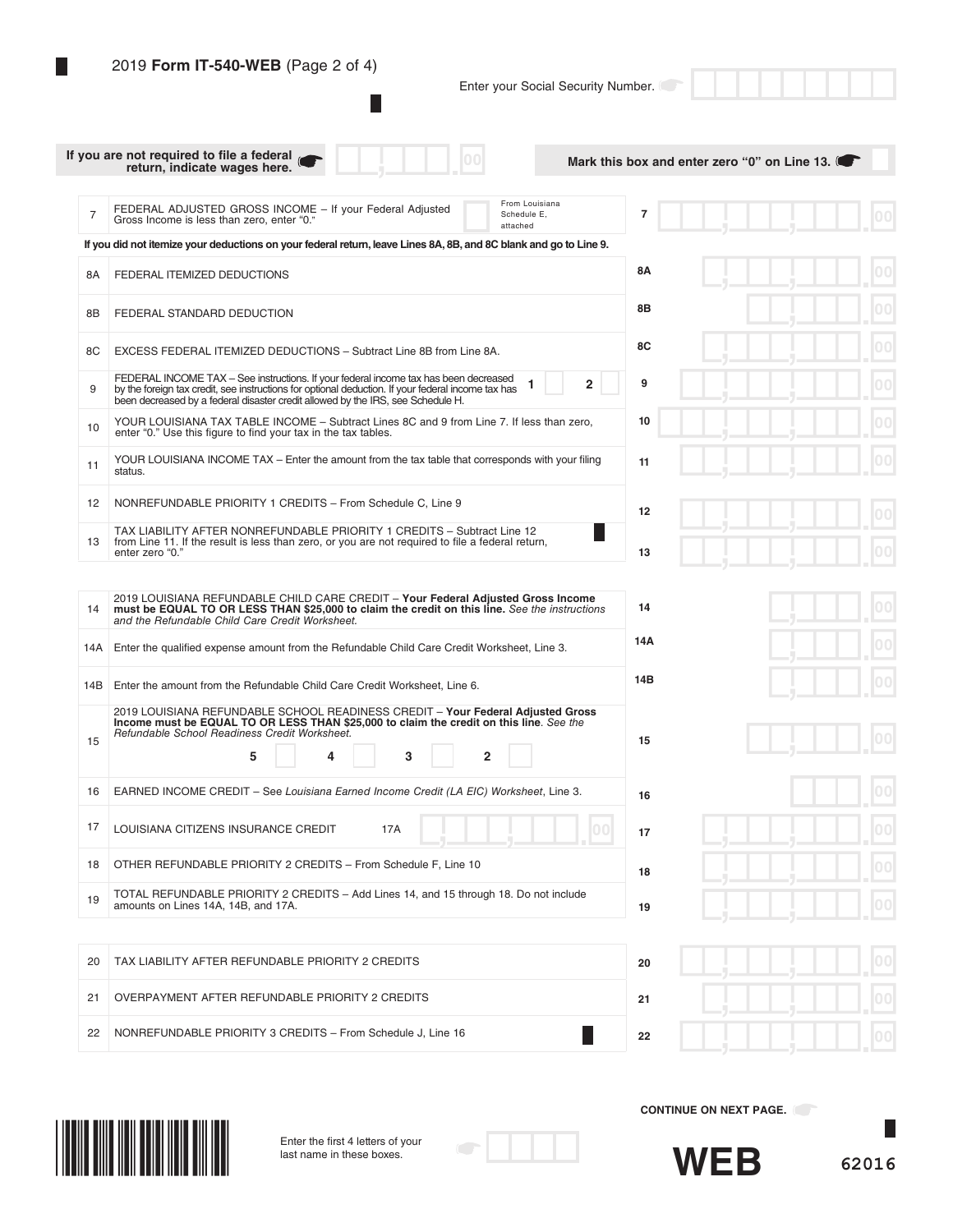# 2019 **Form IT-540-WEB** (Page 3 of 4)

 $\mathbb{R}^n$ 

Enter your Social Security Number.

 $\Box$ 

|            | 23 | ADJUSTED LOUISIANA INCOME TAX - Subtract Line 22 from Line 20.                                                                                                                                                                                                                                                                                               | 23                                            |
|------------|----|--------------------------------------------------------------------------------------------------------------------------------------------------------------------------------------------------------------------------------------------------------------------------------------------------------------------------------------------------------------|-----------------------------------------------|
|            | 24 | No use tax due.<br>CONSUMER USE TAX - You must mark one of these boxes.<br>Amount from the Consumer<br>Use Tax Worksheet.                                                                                                                                                                                                                                    | 24                                            |
|            | 25 | TOTAL INCOME TAX AND CONSUMER USE TAX - Add Lines 23 and 24.                                                                                                                                                                                                                                                                                                 | 25                                            |
|            |    |                                                                                                                                                                                                                                                                                                                                                              |                                               |
|            | 26 | OVERPAYMENT OF REFUNDABLE PRIORITY 2 CREDITS - Enter the amount from Line 21.                                                                                                                                                                                                                                                                                | 26                                            |
|            | 27 | REFUNDABLE PRIORITY 4 CREDITS - From Schedule I, Line 6                                                                                                                                                                                                                                                                                                      | 27                                            |
|            | 28 | AMOUNT OF LOUISIANA TAX WITHHELD FOR 2019 - Attach Forms W-2 and 1099.                                                                                                                                                                                                                                                                                       | 28                                            |
|            | 29 | AMOUNT OF CREDIT CARRIED FORWARD FROM 2018                                                                                                                                                                                                                                                                                                                   | 29                                            |
| PAYMENTS   | 30 | AMOUNT OF ESTIMATED PAYMENTS MADE FOR 2019                                                                                                                                                                                                                                                                                                                   | 30                                            |
|            | 31 | AMOUNT PAID WITH EXTENSION REQUEST                                                                                                                                                                                                                                                                                                                           | 31                                            |
|            |    |                                                                                                                                                                                                                                                                                                                                                              |                                               |
|            | 32 | TOTAL REFUNDABLE TAX CREDITS AND PAYMENTS - Add Lines 26 through 31.                                                                                                                                                                                                                                                                                         | 32                                            |
|            | 33 | OVERPAYMENT - If Line 32 is greater than Line 25, subtract Line 25 from Line 32. Your overpayment may<br>be reduced by the Underpayment of Estimated Tax Penalty. Otherwise, go to Line 40.                                                                                                                                                                  | 33                                            |
|            | 34 | UNDERPAYMENT PENALTY - See the instructions for Underpayment Penalty and Form R-210R.<br>If you are a farmer, check the box.                                                                                                                                                                                                                                 | 34                                            |
|            | 35 | ADJUSTED OVERPAYMENT - If Line 33 is greater than Line 34, subtract Line 34 from Line 33, and enter<br>on Line 35. If Line 34 is greater than Line 33, subtract Line 33 from Line 34, and enter the balance on Line 40.                                                                                                                                      | 35                                            |
|            | 36 | TOTAL DONATIONS - From Schedule D, Line 18                                                                                                                                                                                                                                                                                                                   | 36                                            |
|            |    |                                                                                                                                                                                                                                                                                                                                                              |                                               |
|            | 37 | SUBTOTAL - Subtract Line 36 from Line 35. This amount of overpayment is available for credit or refund.                                                                                                                                                                                                                                                      | 37                                            |
|            | 38 | AMOUNT OF LINE 37 TO BE CREDITED TO 2020 INCOME TAX                                                                                                                                                                                                                                                                                                          |                                               |
|            | 39 | AMOUNT TO BE REFUNDED - Subtract Line 38 from Line 37. If mailing to LDR, use Address 2 on the next page.                                                                                                                                                                                                                                                    |                                               |
| REFUND DUE |    | Enter a "2" in box if you want to receive your refund by paper check.<br><b>REFUND</b><br>Enter a "3" in box if you want to receive your refund by direct deposit. Complete<br>information below. If information is unreadable, you are filing for the first time, or if<br>you do not make a refund selection, you will receive your refund by paper check. | 39                                            |
|            |    | <b>DIRECT DEPOSIT INFORMATION</b>                                                                                                                                                                                                                                                                                                                            |                                               |
|            |    | Will this refund be forwarded to a financial                                                                                                                                                                                                                                                                                                                 |                                               |
|            |    | Type:<br>Checking<br>Savings<br>institution located outside the United States?                                                                                                                                                                                                                                                                               | No<br>Yes                                     |
|            |    | Routing<br>Account<br>Number<br>Number                                                                                                                                                                                                                                                                                                                       |                                               |
|            |    |                                                                                                                                                                                                                                                                                                                                                              | <b>COMPLETE AND SIGN RETURN ON NEXT PAGE.</b> |
|            |    |                                                                                                                                                                                                                                                                                                                                                              |                                               |
|            |    |                                                                                                                                                                                                                                                                                                                                                              |                                               |
|            |    | Enter the first 4 letters of your<br>last name in these boxes.                                                                                                                                                                                                                                                                                               | <b>WEB</b><br>62017                           |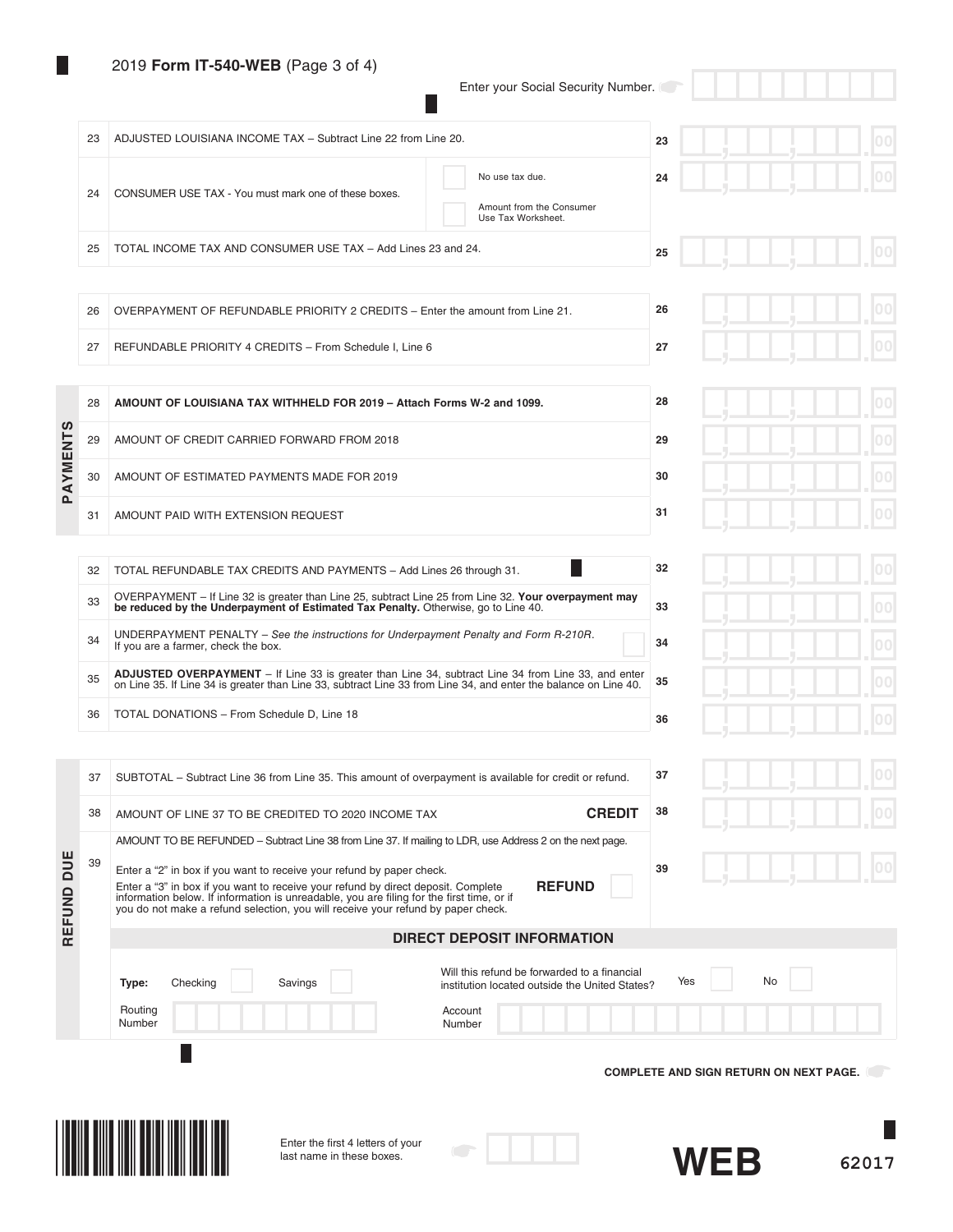with your W-2s and completed schedules. Please paperclip. **Do not staple.**

Enter your Social Security Number.

|                  | 40 | AMOUNT YOU OWE - If Line 25 is greater than Line 32, subtract Line 32 from Line 25.                                                                                         | 40 |                         |  |
|------------------|----|-----------------------------------------------------------------------------------------------------------------------------------------------------------------------------|----|-------------------------|--|
|                  | 41 | ADDITIONAL DONATION TO THE MILITARY FAMILY ASSISTANCE FUND                                                                                                                  | 41 |                         |  |
|                  | 42 | ADDITIONAL DONATION TO THE COASTAL PROTECTION AND RESTORATION FUND                                                                                                          | 42 |                         |  |
| <b>LOUISIANA</b> | 43 | ADDITIONAL DONATION TO LOUISIANA FOOD BANK ASSOCIATION                                                                                                                      | 43 |                         |  |
|                  | 44 | INTEREST - From the Interest Calculation Worksheet, Line 5.                                                                                                                 | 44 |                         |  |
| AMOUNTS DUE      | 45 | DELINQUENT FILING PENALTY - From the Delinguent Filing Penalty Calculation Worksheet, Line 7.                                                                               | 45 |                         |  |
|                  | 46 | DELINQUENT PAYMENT PENALTY - From Delinquent Payment Penalty Calculation Worksheet, Line 7.                                                                                 | 46 |                         |  |
|                  | 47 | UNDERPAYMENT PENALTY - See the instructions for Underpayment Penalty and Form R-210R.<br>If you are a farmer, check the box.                                                | 47 |                         |  |
|                  | 48 | BALANCE DUE LOUISIANA - Add Lines 40 through 47.<br>If mailing to LDR, use address 1 below. For electronic payment<br><b>PAY THIS AMOUNT.</b><br>options, see instructions. | 48 |                         |  |
|                  |    | <b>IMPORTANT!</b>                                                                                                                                                           |    | <b>DO NOT SEND CASH</b> |  |
|                  |    | All four (4) pages of this return<br>MUST be mailed in together along                                                                                                       |    |                         |  |

Under penalties of perjury, I declare that I have examined this return and accompanying schedules and statements, and to the best of my knowledge and belief, they are true, correct, and complete. Declaration of preparer (other than taxpayer) is based on all information of which preparer has any knowledge. If I made a contribution to the START Savings Program, I consent that my Social Security Number may be given to the Louisiana Office of Student Financial Assistance to properly identify the START Savings Program account holder. If married filing jointly, both Social Security Numbers may be submitted. I understand that by submitting this form I authorize the disbursement of individual income tax refunds through the method as described on Line 39.

| Your Signature  |                                      |  |  | Date $(mm/dd/yyyy)$  |  | Spouse's Signature (If filing jointly, both must sign.) |                          |  |  |
|-----------------|--------------------------------------|--|--|----------------------|--|---------------------------------------------------------|--------------------------|--|--|
| <b>PAID</b>     | Print/Type Preparer's Name           |  |  | Preparer's Signature |  | Date (mm/dd/yyyy) '                                     | Check   if Self-employed |  |  |
| <b>PREPARER</b> | Firm's Name $\blacktriangleright$    |  |  |                      |  | Firm's FEIN $\blacktriangleright$                       |                          |  |  |
| <b>USE ONLY</b> | Firm's Address $\blacktriangleright$ |  |  |                      |  | Telephone $\blacktriangleright$                         |                          |  |  |

| Enter the first 4 letters of your<br>last name in these boxes. |                                         | Individual Income Tax Return<br>Calendar year return due 5/15/2020                                                               |                                                       |       |
|----------------------------------------------------------------|-----------------------------------------|----------------------------------------------------------------------------------------------------------------------------------|-------------------------------------------------------|-------|
|                                                                | ∼<br>w<br>w<br>$\bullet$                | <b>Mail Balance Due Return with Payment</b><br>TO: Department of Revenue<br>P. O. Box 3550<br>Baton Rouge, LA 70821-3550         | PTIN, FEIN, or LDR Account Number<br>of Paid Preparer |       |
|                                                                | ਠ<br>$\overline{\mathbf{C}}$<br>n<br>ىپ | <b>Mail All Other Individual Income Tax Returns</b><br>TO: Department of Revenue<br>P. O. Box 3440<br>Baton Rouge, LA 70821-3440 | WFR<br><b>For Office</b><br>Use Only.                 | 62018 |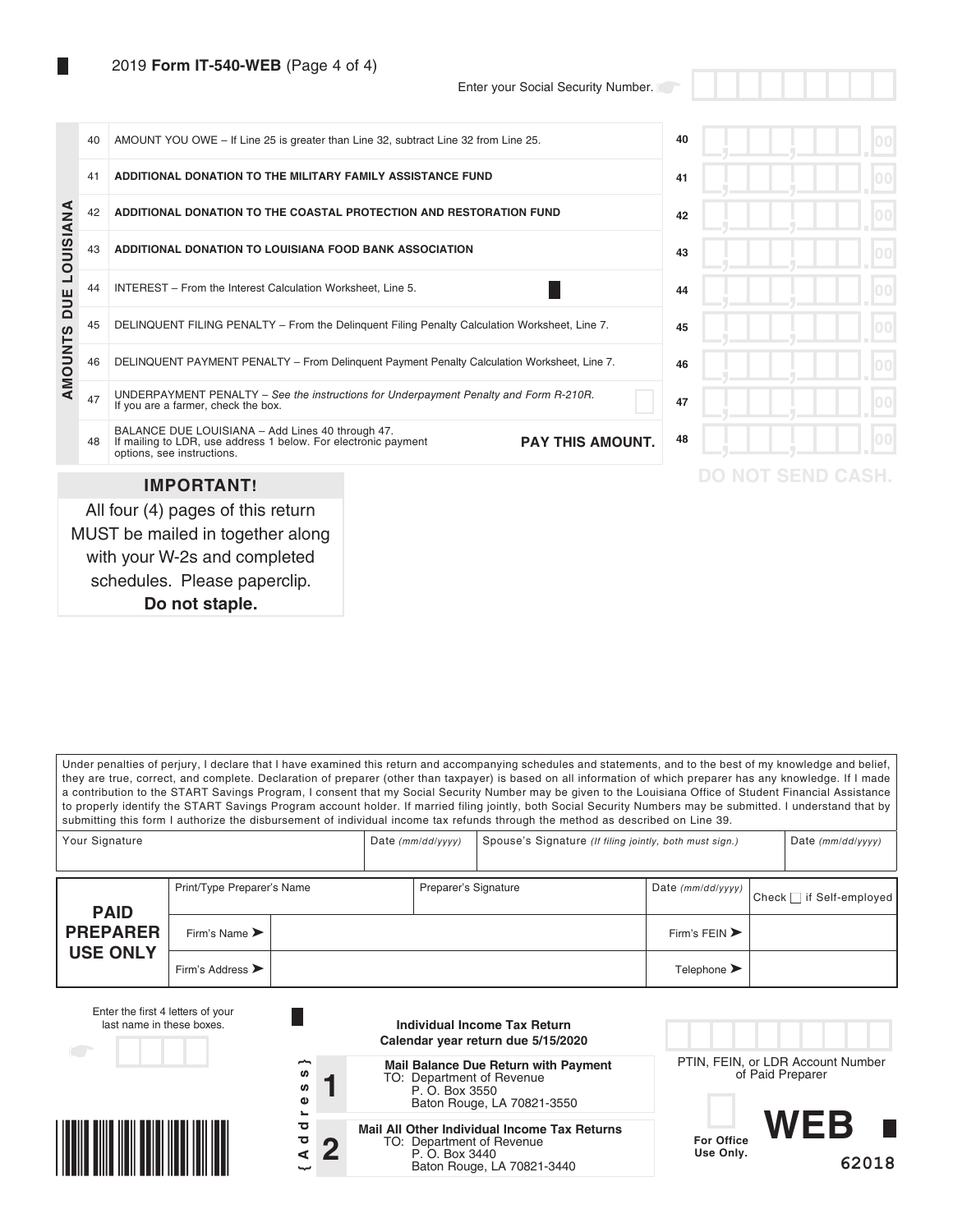Enter your Social Security Number.

## **SCHEDULE C** – 2019 NONREFUNDABLE PRIORITY 1 CREDITS

|   | CREDIT FOR TAX LIABILITIES PAID TO OTHER STATES - A copy of the return filed with the other states must be<br>submitted with this schedule. |                                                                                           |      |                 |                           |              |  |    |                                                                                                                |    |  |  |
|---|---------------------------------------------------------------------------------------------------------------------------------------------|-------------------------------------------------------------------------------------------|------|-----------------|---------------------------|--------------|--|----|----------------------------------------------------------------------------------------------------------------|----|--|--|
|   | Enter the total of Net Tax Liability Paid to Other States from Form R-10606.<br>1A                                                          |                                                                                           |      |                 |                           |              |  |    |                                                                                                                | 1A |  |  |
|   | 1B                                                                                                                                          | Enter the Credit for Taxes Paid to Other States from Form R-10606.                        |      |                 |                           |              |  |    |                                                                                                                | 1B |  |  |
| 2 |                                                                                                                                             | See the instructions for definitions of these disabilities.                               |      |                 |                           |              |  |    | CREDIT FOR CERTAIN DISABILITIES - Mark an "X" in the appropriate boxes. Only one credit is allowed per person. |    |  |  |
|   |                                                                                                                                             | 2A Yourself                                                                               | Deaf | Loss of<br>Limb | Mentally<br>Incapacitated | <b>Blind</b> |  |    | Enter the total number of qualifying<br>2D individuals. Only one credit is allowed<br>per person.              | 2D |  |  |
|   | 2B<br>2C                                                                                                                                    | Spouse<br>Dependent *                                                                     |      |                 |                           |              |  | 2E | Multiply Line 2D by \$72.                                                                                      | 2E |  |  |
|   | $\star$                                                                                                                                     | List dependent names here. >                                                              |      |                 |                           |              |  |    |                                                                                                                |    |  |  |
| 3 |                                                                                                                                             | CREDIT FOR CONTRIBUTIONS TO EDUCATIONAL INSTITUTIONS                                      |      |                 |                           |              |  |    |                                                                                                                |    |  |  |
|   | 3A I                                                                                                                                        | Enter the value of computer or other technological equipment donated. Attach Form R-3400. |      |                 |                           |              |  |    |                                                                                                                | 3A |  |  |
|   | ЗB                                                                                                                                          | Multiply Line 3A by 29 percent. Round to the nearest dollar.                              |      |                 |                           |              |  |    |                                                                                                                | 3B |  |  |
| 4 | CREDIT FOR CERTAIN FEDERAL TAX CREDITS                                                                                                      |                                                                                           |      |                 |                           |              |  |    |                                                                                                                |    |  |  |
|   | Enter the amount of eligible federal credits.<br>4A                                                                                         |                                                                                           |      |                 |                           |              |  | 4A |                                                                                                                |    |  |  |
|   | 4B                                                                                                                                          |                                                                                           |      |                 |                           |              |  |    | Multiply Line 4A by 7 percent. Enter the result or \$18, whichever is less. This credit is limited to \$18.    | 4B |  |  |

## **Additional Nonrefundable Priority 1 Credits**

Enter credit description and associated code, along with the dollar amount of credit claimed. *See the instructions.*

|   | <b>Credit Description</b>                                                                                                               | <b>Credit Code</b> | <b>Amount of Credit Claimed</b> |  |
|---|-----------------------------------------------------------------------------------------------------------------------------------------|--------------------|---------------------------------|--|
| 5 |                                                                                                                                         |                    | 5                               |  |
| 6 |                                                                                                                                         |                    | 6                               |  |
|   |                                                                                                                                         |                    |                                 |  |
| 8 |                                                                                                                                         |                    | 8                               |  |
| 9 | TOTAL NONREFUNDABLE PRIORITY 1 CREDITS - Add Lines 1B, 2E, 3B, 4B, and 5<br>through 8. Also, enter this amount on Form IT-540, Line 12. |                    | 9                               |  |

| <b>Description</b>                | Code | <b>Description</b>        | Code | <b>Description</b>                                             | Code            | <b>Description</b>                                                           | Cod |
|-----------------------------------|------|---------------------------|------|----------------------------------------------------------------|-----------------|------------------------------------------------------------------------------|-----|
| Education Credit Act 125 Recovery | 099  | <b>Bone Marrow</b>        | 120  | Nonviolent Offenders                                           | 140             | Donations of Materials, Equipment,<br>Advisors, Instructors Act 125 Recovery | 175 |
| Premium Tax                       | 100  | Law Enforcement Education | 125  | Owner of Newly Constructed<br>Accessible Home Act 125 Recovery | 145             | Conversion of Vehicle to Alternative<br>Fuel                                 | 185 |
| <b>Commercial Fishing</b>         | 105  | First Time Drug Offenders | 130  | <b>Qualified Playgrounds</b>                                   | 15 <sub>C</sub> | Other                                                                        | 199 |
| Small Town Health Professionals   | 115  | <b>Bulletproof Vest</b>   | 135  | Debt Issuance                                                  | 155             |                                                                              |     |



## **File electronically!** *www.revenue.louisiana.gov/fileonline*





**Description Code**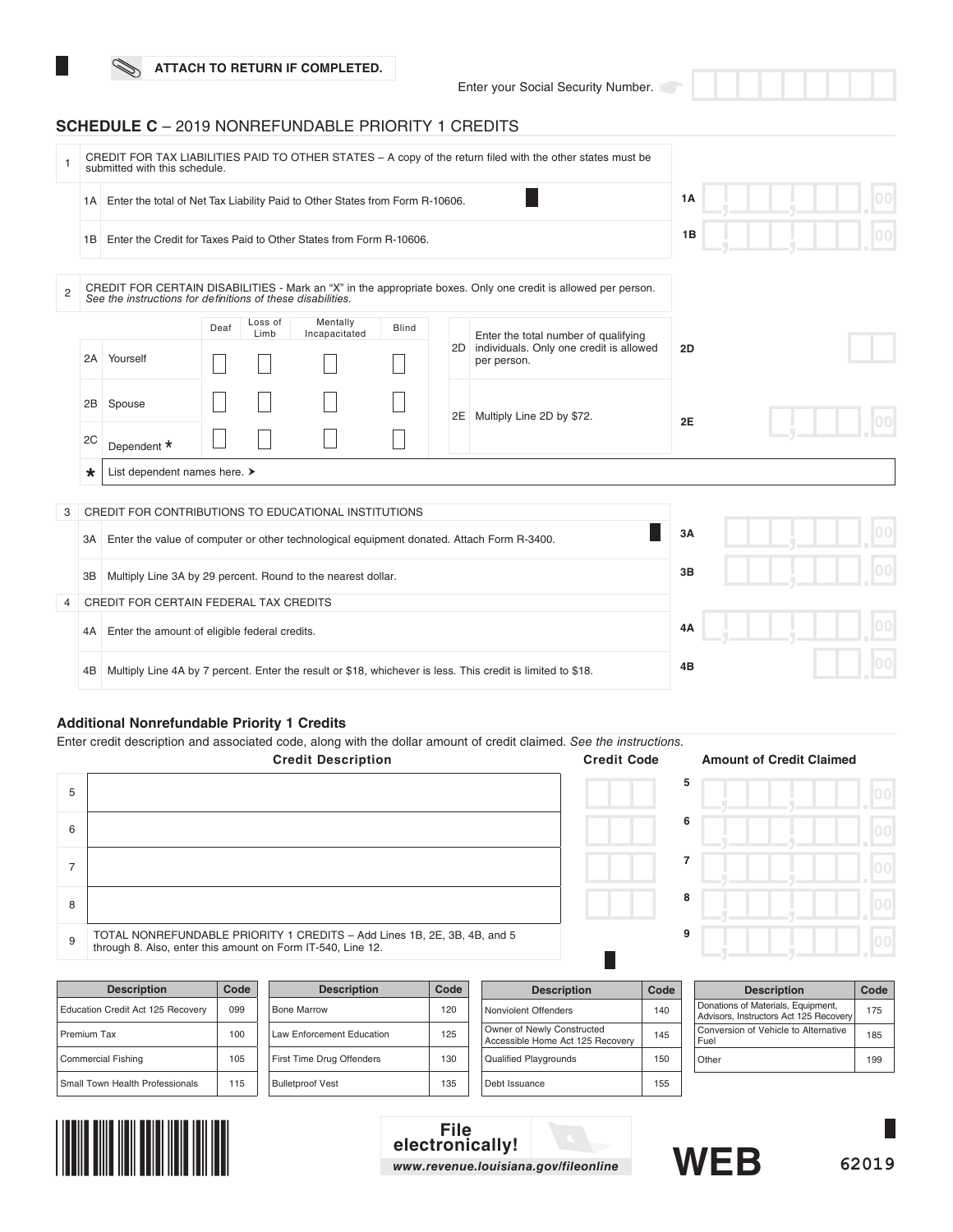

## **SCHEDULE D –** 2019 DONATION SCHEDULE

Individuals who fle an individual income tax return and have overpaid their tax may choose to donate all or part of their overpayment shown on Line 35 of Form IT-540 to the organizations or funds listed below. Enter on Lines 2 through 17, the portion of the overpayment you wish to donate. The total on Line 18 cannot exceed the amount of your overpayment on Line 35 of Form IT-540.

|                   |                | Adjusted Overpayment - From IT-540, Line 35                                                                                           |                |     |                              |    | 1                                                                    |    |
|-------------------|----------------|---------------------------------------------------------------------------------------------------------------------------------------|----------------|-----|------------------------------|----|----------------------------------------------------------------------|----|
|                   |                |                                                                                                                                       |                |     |                              |    |                                                                      |    |
|                   | $\overline{2}$ | The Military Family Assistance<br>Fund                                                                                                | $\overline{2}$ |     |                              | 10 | Louisiana Association of United<br><b>Ways/LA 2-1-1</b>              | 10 |
|                   | 3              | <b>Coastal Protection and</b><br><b>Restoration Fund</b>                                                                              | 3              |     |                              | 11 | <b>American Red Cross</b>                                            | 11 |
| $\mathbf$<br>LINE | 4              | The START Program                                                                                                                     | 4              |     | LINE                         | 12 | Louisiana National Guard Honor<br><b>Guard for Military Funerals</b> | 12 |
| <b>UF</b>         | 5              | Wildlife Habitat and Natural<br>Heritage Trust Fund                                                                                   | 5              | l00 | щ<br>$\overline{\mathsf{o}}$ | 13 | Louisiana State Troopers<br>Charities, Inc.                          | 13 |
|                   | 6              | Louisiana Cancer Trust Fund                                                                                                           | 6              |     |                              | 14 | Friends of Palmetto State Park                                       | 14 |
| <b>DONATIONS</b>  |                | Louisiana Pet Overpopulation<br><b>Advisory Council</b>                                                                               | $\overline{7}$ |     | <b>DONATIONS</b>             | 15 | <b>Children's Therapeutic Services</b><br>at the Emerge Center       | 15 |
|                   | 8              | Louisiana Food Bank Association                                                                                                       | 8              |     |                              | 16 | Louisiana Horse Rescue<br>Association                                | 16 |
|                   | 9              | Make-A-Wish Foundation of the<br><b>Texas Gulf Coast and Louisiana</b>                                                                | 9              | 00  |                              | 17 | Louisiana Coalition Against<br><b>Domestic Violence</b>              | 17 |
|                   | 18             | TOTAL DONATIONS – Add Lines 2 through 17. This amount cannot be more than Line 1. Also, enter this amount<br>on Form IT-540, Line 36. |                |     |                              |    | 18                                                                   |    |



**T**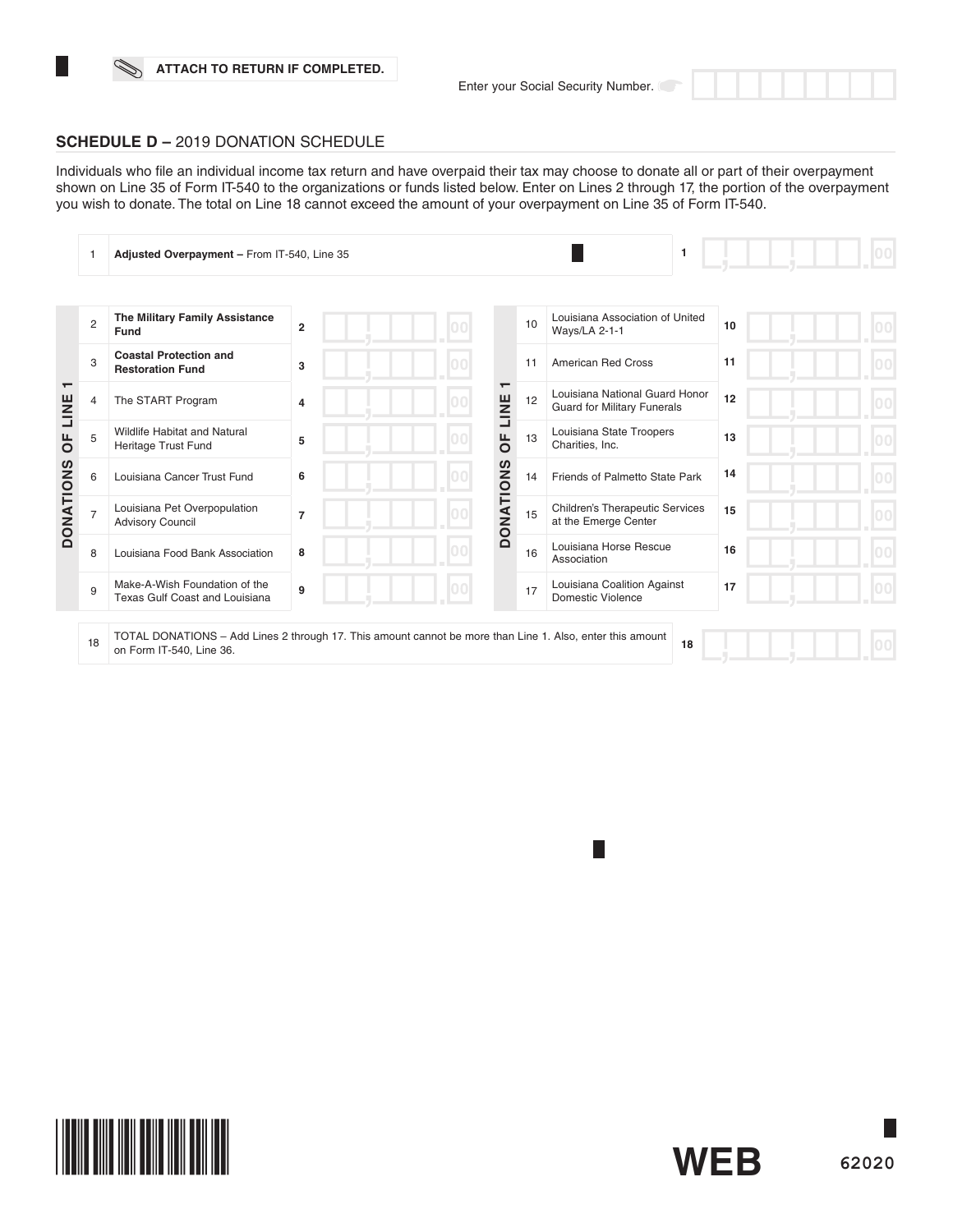## **SCHEDULE E –** 2019 ADJUSTMENTS TO INCOME

Enter your Social Security Num

|    | FEDERAL ADJUSTED GROSS INCOME – Enter the amount from your Federal Form 1040 or 1040-SR.<br>Line 8b. Check box if amount is less than zero. |
|----|---------------------------------------------------------------------------------------------------------------------------------------------|
| 2A | INTEREST AND DIVIDEND INCOME FROM OTHER STATES AND THEIR POLITICAL<br><b>SUBDIVISIONS</b>                                                   |
| 2B | RECAPTURE OF START CONTRIBUTIONS                                                                                                            |
| 2C | ADD BACK OF DONATION TO SCHOOL TUITION ORGANIZATION CREDIT                                                                                  |
| 2D | ADD BACK OF PASS - THROUGH ENTITY LOSS                                                                                                      |
| 3  | TOTAL - Add Lines 1, 2A, 2B, 2C, and 2D.                                                                                                    |

EXEMPT INCOME – Enter on Lines 4A through 4G the amount of exempted income included in Line 1 above.<br>Enter the description and associated code, along with the dollar amount. See the instructions.<br>**Exempt Income Description** 

|                |                                                                                                                                                                                                  | Juu |      |
|----------------|--------------------------------------------------------------------------------------------------------------------------------------------------------------------------------------------------|-----|------|
| 4A             |                                                                                                                                                                                                  |     | Е    |
| 4 <sub>B</sub> |                                                                                                                                                                                                  |     | Е    |
| 4C             |                                                                                                                                                                                                  |     | Е    |
| 4D             |                                                                                                                                                                                                  |     | Е    |
| 4E             |                                                                                                                                                                                                  |     | Е    |
| 4F             |                                                                                                                                                                                                  |     | Е    |
| 4G             |                                                                                                                                                                                                  |     | E.   |
| 4H             | <b>EXEMPT INCOME BEFORE APPLICABLE FEDERAL TAX - Add Lines 4A</b><br>through 4G.                                                                                                                 |     |      |
| 41             | FEDERAL TAX APPLICABLE TO EXEMPT INCOME - Use Option 1 or Option 2, see<br><i>instructions.</i>                                                                                                  |     |      |
| 4J             | EXEMPT INCOME - Subtract Line 4I from Line 4H.                                                                                                                                                   |     |      |
| 5A             | LOUISIANA ADJUSTED GROSS INCOME BEFORE IRC 280C EXPENSE ADJUSTMENT -<br>Subtract Line 4J from Line 3.                                                                                            |     |      |
| 5B             | IRC 280C EXPENSE ADJUSTMENT                                                                                                                                                                      |     |      |
| 5C             | LOUISIANA ADJUSTED GROSS INCOME - Subtract Line 5B from Line 5A. Also, enter this<br>amount on Form IT-540, Line 7. Mark the box on Form IT-540, Line 7, indicating that Schedule E<br>was used. |     |      |
|                | <b>Description - See instructions.</b>                                                                                                                                                           |     | Code |
|                | Interest and Dividends on U.S. Government Obligations                                                                                                                                            |     | 01E  |
|                | Louisiana State Employees' Retirement Benefits                                                                                                                                                   |     | 02E  |
|                | Louisiana State Teachers' Retirement Benefits                                                                                                                                                    |     |      |
|                |                                                                                                                                                                                                  |     | 03E  |
|                | <b>Federal Retirement Benefits</b><br>Taxpayer date retired: Spouse date retired:                                                                                                                |     | 04E  |
|                |                                                                                                                                                                                                  |     | 05E  |
|                | Annual Retirement Income Exemption for Taxpayers 65 or over                                                                                                                                      |     |      |

*Provide name of pension or annuity: \_\_\_\_\_\_\_\_\_\_\_\_\_\_\_\_\_\_\_\_\_\_\_\_\_\_\_\_\_\_\_\_\_\_\_\_\_\_\_\_\_\_\_\_\_\_\_\_\_\_\_\_\_\_\_\_\_\_\_\_\_\_\_* 06E

| $\mathsf{r}$ |  |                |
|--------------|--|----------------|
|              |  | 0 <sub>0</sub> |
| 2A           |  | 00             |
| 2B           |  | 00             |
| 2C           |  | 0 <sup>0</sup> |
| 2D           |  | 0 <sub>0</sub> |
| 3            |  | 00             |

|    |    | Amount |                     |
|----|----|--------|---------------------|
| 4A |    | ij     | 00                  |
| 4B |    |        | 0 <sub>0</sub><br>ш |
| 4C |    | ī.     | 00<br>п             |
| 4D | Ę  | ŋ      | 00<br>г             |
| 4E |    |        | 0 <sup>0</sup><br>ш |
| 4F |    | Ľ      | 0 <sub>0</sub>      |
| 4G |    | ij     | 0 <sub>0</sub><br>ш |
| 4H | Ę  | r      | 0 <sub>0</sub>      |
| 41 |    |        | 00<br>ш             |
| 4J |    |        | 0 <sub>0</sub><br>п |
| 5Α | ŋ  | ij     | 0 <sub>0</sub>      |
| 5B | ij |        | 00                  |
| 5C | ٠  | ٠      | 00                  |

| <b>Description - See instructions.</b>                      | Code |
|-------------------------------------------------------------|------|
| Taxable Amount of Social Security                           | 07E  |
| Native American Income                                      | 08E  |
| <b>START Savings Program Contribution</b>                   | 09E  |
| Military Pay Exclusion                                      | 10E  |
| Road Home                                                   | 11E  |
| <b>Recreation Volunteer</b>                                 | 13E  |
| Volunteer Firefighter                                       | 14E  |
| Voluntary Retrofit Residential Structure                    | 16E  |
| Elementary and Secondary School Tuition                     | 17E  |
| Educational Expenses for Home-Schooled Children             | 18E  |
| <b>Educational Expenses for Quality Public Education</b>    | 19E  |
| Capital Gain from Sale of Louisiana Business                | 20E  |
| <b>Employment of Certain Qualified Disabled Individuals</b> | 21E  |
| S Bank Shareholder Income Exclusion                         | 22E  |
| <b>Entity Level Taxes Paid to Other States</b>              | 23E  |
| Pass - Through Entity Exclusion                             | 24E  |
| Other, see instructions.<br>Identify:                       | 49E  |



**File electronically!** *www.revenue.louisiana.gov/fileonline*



L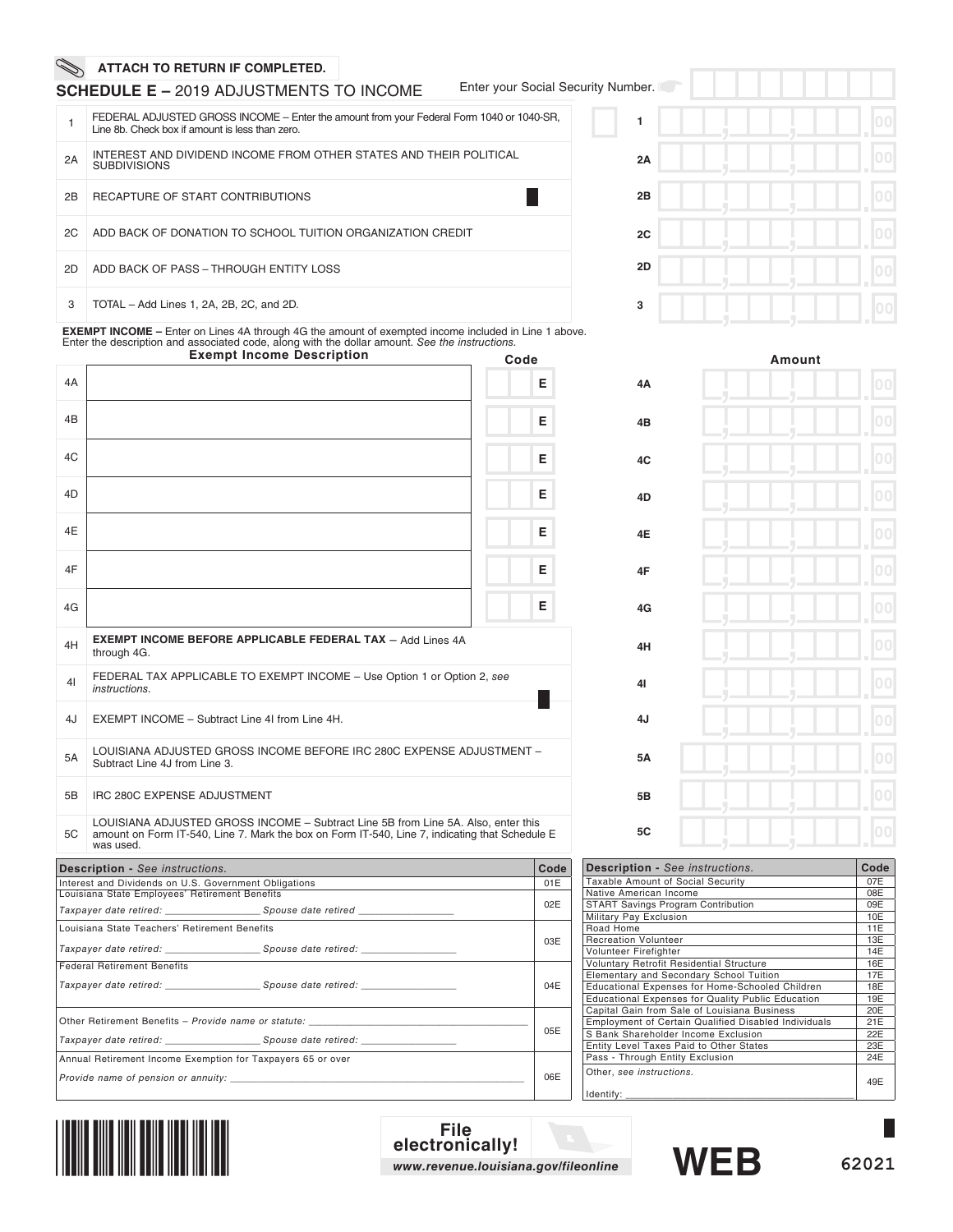## **2019 Louisiana School Expense Deduction Worksheet**

| Your Name | Your<br>: Number<br>`ocial<br>5e<br>. |
|-----------|---------------------------------------|
|           |                                       |

- **I.** This worksheet should be used to calculate the three School Expense Deductions listed below. Refer to Revenue Information Bulletins 09-019 and 12-008 on LDR's website for more information.
	- 1. **Elementary and Secondary School Tuition** R.S. 47:297.10 provides a deduction for amounts paid during the tax year for tuition and fees required for your dependent child's enrollment in a nonpublic elementary or secondary school that complies with the criteria set forth in *Brumfield v. Dodd* and Section 501(c)(3) of the Internal Revenue Code or to any public elementary or secondary laboratory school that is operated by a public college or university. The school can verify that it complies with the criteria. The deduction is equal to the actual amount of tuition and fees paid per dependent, limited to \$5,000. The tuition and fees that can be deducted include amounts paid for tuition, fees, uniforms, textbooks and other supplies **required** by the school.
	- 2. **Educational Expenses for Home-Schooled Children** R.S. 47:297.11 provides a deduction for educational expenses paid during the tax year for home-schooling your dependent child. In order to qualify for the deduction, you must be approved by the State Board of Elementary and Secondary Education (BESE) for home-schooling. The deduction is equal to 50 percent of the actual qualifed educational expenses paid for the home-schooling per dependent, limited to \$5,000. Qualifed educational expenses include amounts paid for the purchase of textbooks and curricula necessary for home-schooling.
	- 3. **Educational Expenses for a Quality Public Education** R.S. 47:297.12 provides a deduction for the fees or other amounts paid during the tax year for a quality education of a dependent child enrolled in a public elementary or secondary school, including Louisiana Department of Education approved charter schools. The deduction is equal to 50 percent of the amounts paid per dependent, limited to \$5,000. The amounts that can be deducted include amounts paid for uniforms, textbooks and other supplies **required** by the school.
- **II.** On the chart below, list the name of each qualifying dependent and the name of the school the student attends. If the student is home-schooled, enter "home-schooled." Enter an "X" in the box in column 1 if your dependent qualifes for the Elementary and Secondary School Tuition deduction, column 2 for Educational Expenses for Home-Schooled Children deduction, or column 3 for Quality Public Education deduction. If you have more than six qualifying dependents, attach a statement to your return with the required information.

| <b>Student</b> | <b>Name of Qualifying Dependent</b> | <b>Name of School</b> | Deduction as described<br>above in Section I |   |   |
|----------------|-------------------------------------|-----------------------|----------------------------------------------|---|---|
|                |                                     |                       |                                              | 2 | 3 |
| A              |                                     |                       |                                              |   |   |
| в              |                                     |                       |                                              |   |   |
| C              |                                     |                       |                                              |   |   |
| D              |                                     |                       |                                              |   |   |
| Е              |                                     |                       |                                              |   |   |
|                |                                     |                       |                                              |   |   |

**III.** Using the letters that correspond to each qualifying dependent listed in Section II, list the amount paid per student for each qualifying expense. For students attending a qualifying school, the expense must be for an item **required** by the school. Refer to the information in Section I to determine which expenses qualify for the deduction. Retain copies of canceled checks, receipts and other documentation in order to support the amount of qualifying expenses. **If you checked column 1 in Section II, skip the 50% calculation below; however, the deduction is still limited to \$5,000.**

| <b>Qualifying Expense</b>                                                  | List the amount paid for each student as listed in Section II. |     |     |     |     |     |  |
|----------------------------------------------------------------------------|----------------------------------------------------------------|-----|-----|-----|-----|-----|--|
|                                                                            | A                                                              | B   | C   | D   | Ε   | F   |  |
| <b>Tuition and Fees</b>                                                    |                                                                |     |     |     |     |     |  |
| School Uniforms                                                            |                                                                |     |     |     |     |     |  |
| Textbooks or Other Instructional Materials                                 |                                                                |     |     |     |     |     |  |
| Supplies                                                                   |                                                                |     |     |     |     |     |  |
| Total (add amounts in each column)                                         |                                                                |     |     |     |     |     |  |
| If column 2 or 3 in Section II was checked.<br>multiply by:                | 50%                                                            | 50% | 50% | 50% | 50% | 50% |  |
| Deduction per Student - Enter the result<br>or \$5,000, whichever is less. |                                                                |     |     |     |     |     |  |

**IV.** Total the Deduction per Student in Section III, based on the deduction for which the students qualifed as marked in boxes 1, 2, or 3 in Section II.

| Enter the Elementary and Secondary School Tuition Deduction here and on IT-540, Schedule E, code 17E.             |  |
|-------------------------------------------------------------------------------------------------------------------|--|
| Enter the Educational Expenses for Home-Schooled Children Deduction here and on IT-540, Schedule E, code 18E. \$  |  |
| Enter the Educational Expenses for a Quality Public Education Deduction here and on IT-540, Schedule E, code 19E. |  |



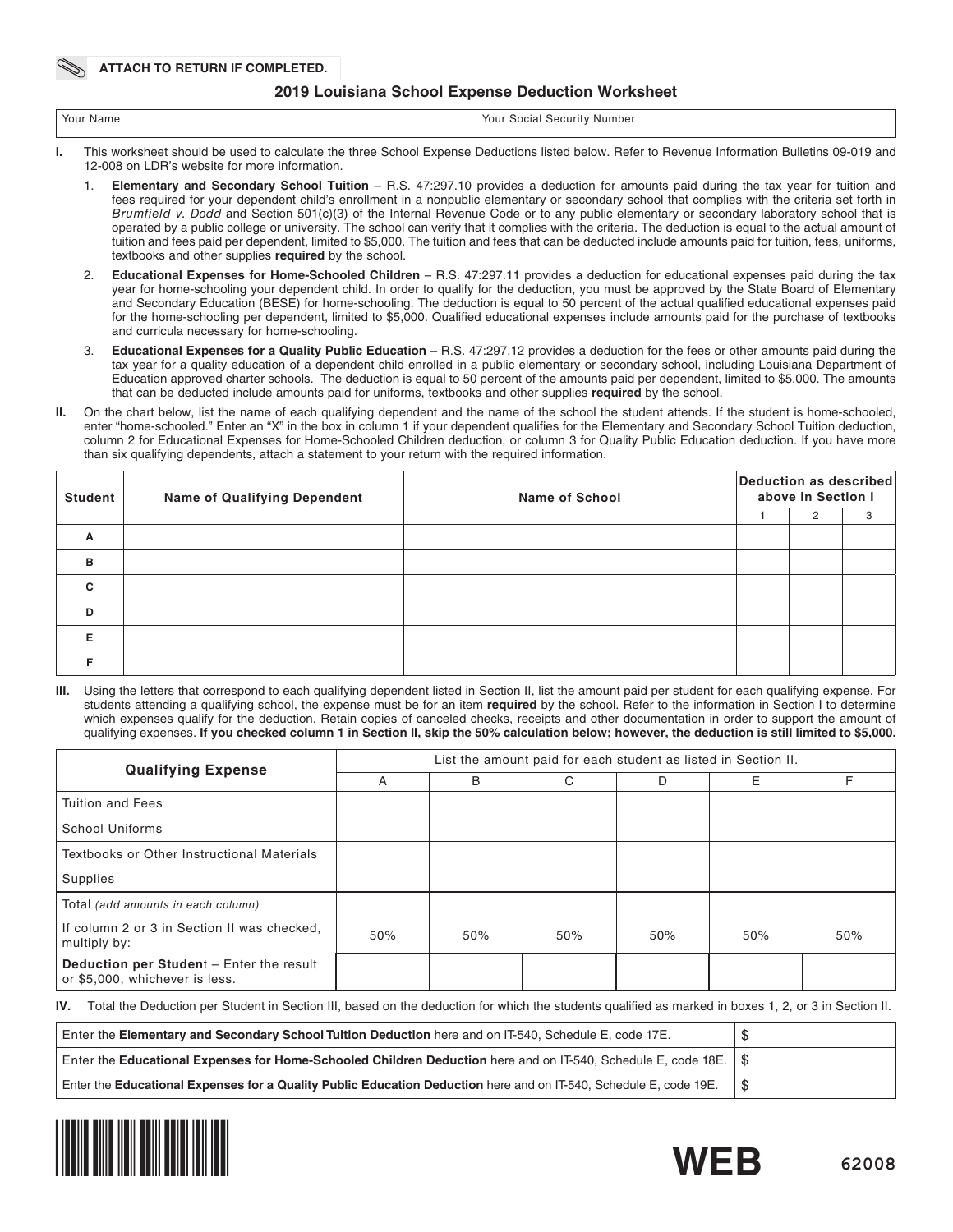Enter your Social Security Number.

L

**1D**

## **SCHEDULE F** – 2019 REFUNDABLE PRIORITY 2 CREDITS

|    |          | Credit for amounts paid by certain military servicemembers for obtaining Louisiana Hunting and Fishing Licenses.                                                                                                              |                                                                                                                                                                                                                                      |                            |                                  |
|----|----------|-------------------------------------------------------------------------------------------------------------------------------------------------------------------------------------------------------------------------------|--------------------------------------------------------------------------------------------------------------------------------------------------------------------------------------------------------------------------------------|----------------------------|----------------------------------|
| 1A | Yourself | Date of Birth (MM/DD/YYYY)                                                                                                                                                                                                    |                                                                                                                                                                                                                                      |                            | State of issue<br>State of issue |
| 1B | Spouse   | Date of Birth (MM/DD/YYYY)                                                                                                                                                                                                    |                                                                                                                                                                                                                                      |                            | State of issue                   |
|    |          |                                                                                                                                                                                                                               | or State Identification <b>Constanting Constanting Constanting Constanting Constanting Constanting Constanting Constanting Constanting Constanting Constanting Constanting Constanting Constanting Constanting Constanting Const</b> |                            | State of issue                   |
| 1C |          | Dependents: List dependent names.                                                                                                                                                                                             |                                                                                                                                                                                                                                      |                            |                                  |
|    |          |                                                                                                                                                                                                                               |                                                                                                                                                                                                                                      | Date of Birth (MM/DD/YYYY) |                                  |
|    |          | Dependent name experience and the control of the control of the control of the control of the control of the control of the control of the control of the control of the control of the control of the control of the control |                                                                                                                                                                                                                                      | Date of Birth (MM/DD/YYYY) |                                  |
|    |          |                                                                                                                                                                                                                               |                                                                                                                                                                                                                                      | Date of Birth (MM/DD/YYYY) |                                  |
|    |          |                                                                                                                                                                                                                               |                                                                                                                                                                                                                                      |                            |                                  |
|    |          |                                                                                                                                                                                                                               |                                                                                                                                                                                                                                      |                            |                                  |

1D Enter 72 percent of the amount of fees paid by certain military servicemembers for obtaining Louisiana Hunting and Fishing Licenses. *See the instructions.*

## **Additional Refundable Priority 2 Credits**

Enter credit description and associated code, along with the dollar amount of credit claimed. *See the instructions.*



### **Transferable, Refundable Priority 2 Credits**

Enter the State Certifcation Number from Form R-6135, along with the dollar amount of credit claimed. *See the instructions.*

| <b>Credit Description</b>                                                                                                       | <b>Credit Code</b>                       | <b>Amount of Credit Claimed</b> |
|---------------------------------------------------------------------------------------------------------------------------------|------------------------------------------|---------------------------------|
| Musical and Theatrical Production<br>7.                                                                                         | 6<br>2 F                                 | 00 <br>$\overline{7}$           |
| 7A.                                                                                                                             |                                          |                                 |
| Musical and Theatrical Production<br>8.                                                                                         | $\bf 6$<br>$2$ F                         | $ 00\rangle$<br>8               |
| 8A.                                                                                                                             |                                          |                                 |
| Musical and Theatrical Production<br>9.                                                                                         | $\bf 6$<br>2 <sup>1</sup><br>$\mathsf F$ | 100<br>9                        |
| 9A.                                                                                                                             |                                          |                                 |
| OTHER REFUNDABLE PRIORITY 2 CREDITS - Add Lines 1D, and 2 through 9. Also, enter this<br>10.<br>amount on Form IT-540, Line 18. |                                          | 100<br>10                       |
|                                                                                                                                 |                                          |                                 |
|                                                                                                                                 |                                          | SEE CREDIT CODES ON NEXT PAGE   |
| <u>I INNIH MIIIN IINII MUITU IINII IINI IINI</u>                                                                                |                                          |                                 |



**WEB**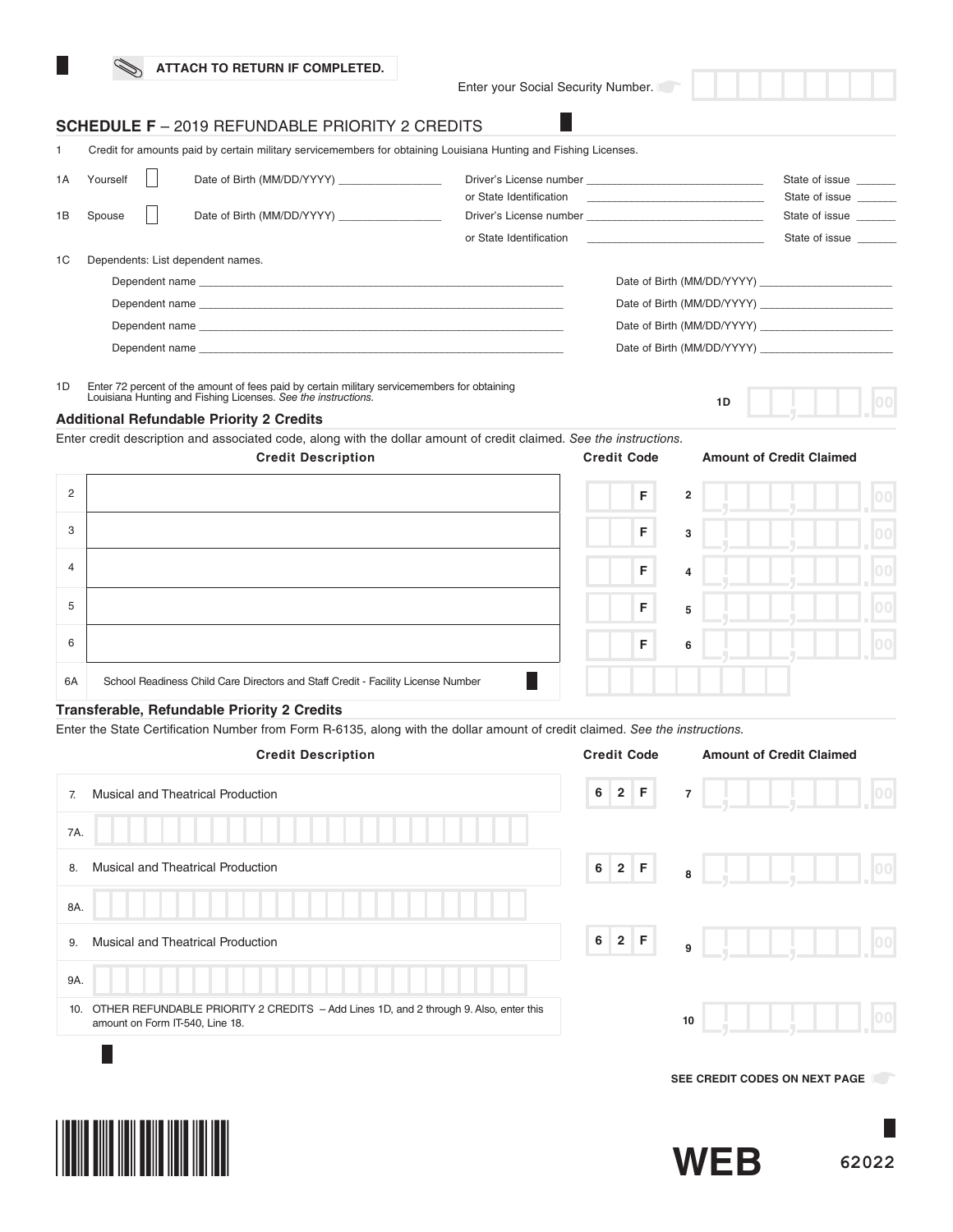

| <b>Description</b>                 | Code | <b>Description</b>                      | Code | <b>Description</b>                                                    | Code | <b>Description</b>                                            | Code |
|------------------------------------|------|-----------------------------------------|------|-----------------------------------------------------------------------|------|---------------------------------------------------------------|------|
| Ad Valorem Offshore Vessels        | 52F  | Milk Producers                          | 58F  | School Readiness Child Care<br>Directors and Staff                    | 66F  | Conversion of Vehicle to Alternative<br>Fuel Act 125 Recovery | 71F  |
| <b>Telephone Company Property</b>  | 54F  | <b>Technology Commercialization</b>     | 59F  | School Readiness Business -<br>Supported Child Care                   | 67F  | Digital Interactive Media & Software                          | 73F  |
| <b>Prison Industry Enhancement</b> | 55F  | Historic Residential                    | 60F  | School Readiness Fees and Grants to<br>Resource and Referral Agencies | 68F  | Other Refundable Credit                                       | 80F  |
| Mentor-Protégé                     | 57F  | School Readiness Child Care<br>Provider | 65F  | Retention and Modernization                                           | 70F  |                                                               |      |

**\*\*\* Schedule G omitted on purpose \*\*\***

# **SCHEDULE H –** 2019 MODIFIED FEDERAL INCOME TAX DEDUCTION

| Enter the amount of your federal income tax liability as shown on the Federal Income Tax<br>Deduction Worksheet.                                                  |  |  |  |
|-------------------------------------------------------------------------------------------------------------------------------------------------------------------|--|--|--|
| Enter the amount of federal disaster credits allowed by IRS. See the instructions.                                                                                |  |  |  |
| Add Line 1 and Line 2. Also, enter this amount on Form IT-540, Line 9, and mark box 2 on Line<br>9 to indicate that your income tax deduction has been increased. |  |  |  |

## **SCHEDULE I** – 2019 REFUNDABLE PRIORITY 4 CREDITS

Enter credit description and associated code, along with the dollar amount of credit claimed. *See the instructions.*

|   | <b>Credit Description</b>                                                                                        | <b>Credit Code</b> |                | <b>Amount of Credit Claimed</b> |  |
|---|------------------------------------------------------------------------------------------------------------------|--------------------|----------------|---------------------------------|--|
|   |                                                                                                                  | $\mathsf F$        |                |                                 |  |
| 2 |                                                                                                                  | F                  | $\overline{2}$ |                                 |  |
| 3 |                                                                                                                  | F                  | 3              |                                 |  |
| 4 |                                                                                                                  | F                  | 4              |                                 |  |
| 5 |                                                                                                                  | F                  | 5              |                                 |  |
| 6 | TOTAL REFUNDABLE PRIORITY 4 CREDITS - Add Lines 1 through 5. Also, enter this amount<br>on Form IT-540, Line 27. |                    | 6              |                                 |  |
|   |                                                                                                                  |                    |                |                                 |  |

| <b>Description</b>     | Code |
|------------------------|------|
| <b>Inventory Tax</b>   | 50F  |
| Ad Valorem Natural Gas | 51F  |





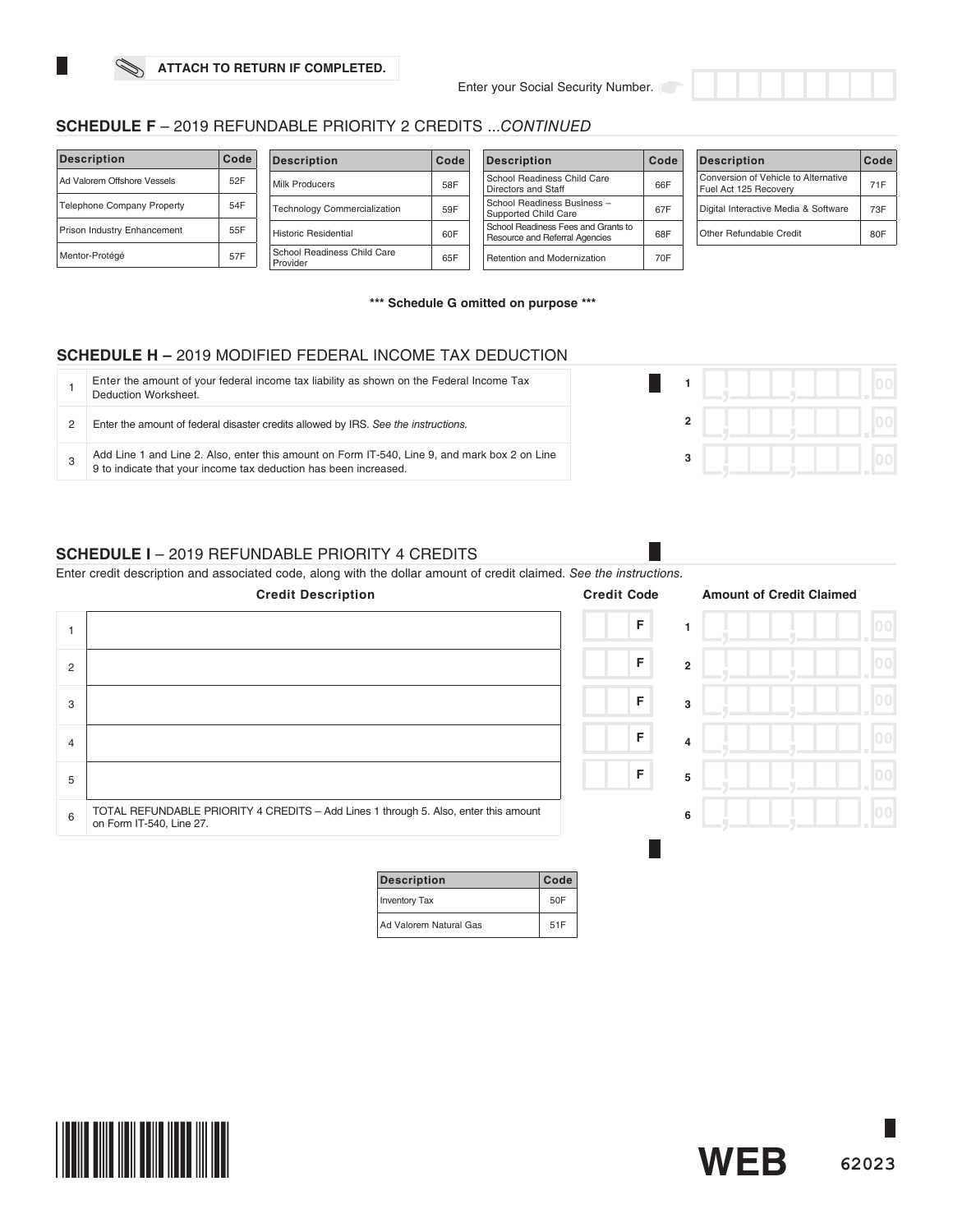## **SCHEDULE J** – 2019 NONREFUNDABLE PRIORITY 3 CREDITS

## **Nonrefundable Child Care Credits**

| FEDERAL CHILD CARE CREDIT – Enter the amount from your Federal Form 1040 or 1040-SR, Schedule 3, Line 2. This amount<br>will be used to compute your 2019 Louisiana Nonrefundable Child Care Credit.                                        |                |  |
|---------------------------------------------------------------------------------------------------------------------------------------------------------------------------------------------------------------------------------------------|----------------|--|
| 2019 LOUISIANA NONREFUNDABLE CHILD CARE CREDIT - Your Federal Adjusted Gross Income must be GREATER<br>THAN \$25,000 in order to claim a credit on this line. See the Nonrefundable Child Care Credit Worksheet.                            | $\overline{2}$ |  |
| AMOUNT OF LOUISIANA NONREFUNDABLE CHILD CARE CREDIT CARRIED FORWARD FROM 2014 THROUGH 2018 -<br>See the Nonrefundable Child Care Credit Worksheet.                                                                                          | 3              |  |
| 2019 LOUISIANA NONREFUNDABLE SCHOOL READINESS CREDIT - Your Federal Adjusted Gross Income must be GREATER<br>THAN \$25,000 in order to claim a credit on this line. See the Nonrefundable School Readiness Credit Worksheet.<br>5<br>3<br>4 |                |  |
| AMOUNT OF LOUISIANA NONREFUNDABLE SCHOOL READINESS CREDIT CARRIED FORWARD FROM 2014 THROUGH<br>2018 – See the Nonrefundable School Readiness Credit Worksheet.                                                                              |                |  |
|                                                                                                                                                                                                                                             |                |  |

## **Additional Nonrefundable Priority 3 Credits**

Enter credit description and associated code, along with the dollar amount of credit claimed. *See the instructions.* 



| ue, |    | Allioulit of Credit |
|-----|----|---------------------|
|     | 6  |                     |
|     | 7  |                     |
|     | 8  |                     |
|     | 9  |                     |
|     | 10 |                     |
|     | 11 |                     |
|     |    |                     |

### **IMPORTANT! Only these codes can be claimed on Lines 6 through 11.**

| <b>Description</b>                                                 | Code |
|--------------------------------------------------------------------|------|
| Atchafalaya Trace                                                  | 200  |
| Organ Donation                                                     | 202  |
| Household Expense for Physically<br>and Mentally Incapable Persons | 204  |
| <b>Previously Unemployed</b>                                       | 208  |
| <b>Recycling Credit</b>                                            | 210  |
| <b>Basic Skills Training</b>                                       | 212  |
| Donation to School Tuition<br>Organization                         | 213  |
|                                                                    |      |

| <b>Description</b>                                      | Code |
|---------------------------------------------------------|------|
| Inventory Tax Credit Carried Forward<br>and ITEP        | 218  |
| Ad Valorem Natural Gas Credit<br><b>Carried Forward</b> | 219  |
| Owner of Accessible and Barrier-free<br>Home            | 221  |
| <b>OMC Music Job Creation Credit</b>                    | 223  |
| New Jobs Credit                                         | 224  |
| <b>Refunds by Utilities</b>                             | 226  |
| Eligible Re-entrants                                    | 228  |

| <b>Description</b>                        | Code |
|-------------------------------------------|------|
| Neighborhood Assistance                   | 230  |
| Research and Development                  | 231  |
| Cane River Heritage                       | 232  |
| Apprenticeship                            | 236  |
| Ports of Louisiana Investor               | 238  |
| Ports of Louisiana Import Export<br>Cargo | 240  |
| <b>Biomed/University Research</b>         | 300  |

| <b>Description</b>           | Code |
|------------------------------|------|
| <b>Tax Equalization</b>      | 305  |
| Manufacturing Establishments | 310  |
| Enterprise Zone              | 315  |
| Other                        | 399  |

**CONTINUE ON NEXT PAGE.** 



**File electronically!** *www.revenue.louisiana.gov/fileonline*

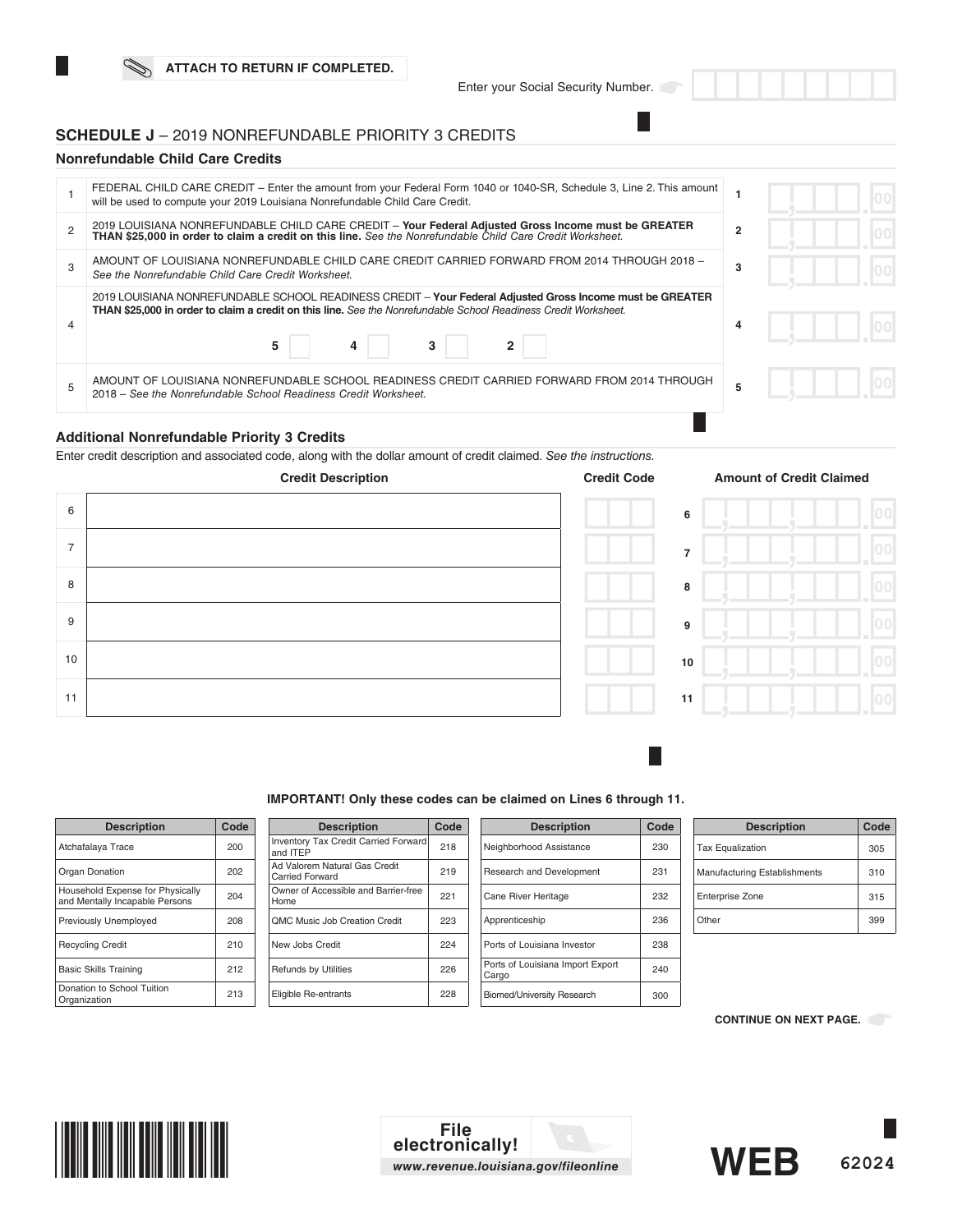# **SCHEDULE J** – 2019 NONREFUNDABLE PRIORITY 3 CREDITS ...*CONTINUED*

## **Transferable, Nonrefundable Priority 3 Credits**

Enter credit description, associated code, along with the dollar amount of credit claimed and the State Certifcation Number from Form R-6135. *See the instructions.* **Amount of Credit Claimed** 

| 12  |                                                                                                                      | $12\,$ |  |  | 00  |
|-----|----------------------------------------------------------------------------------------------------------------------|--------|--|--|-----|
| 12A |                                                                                                                      |        |  |  |     |
| 13  |                                                                                                                      | 13     |  |  | 100 |
| 13A |                                                                                                                      |        |  |  |     |
| 14  |                                                                                                                      | 14     |  |  | 00  |
| 14A |                                                                                                                      |        |  |  |     |
| 15  |                                                                                                                      | 15     |  |  | 00  |
| 15A |                                                                                                                      |        |  |  |     |
| 16  | TOTAL NONREFUNDABLE PRIORITY 3 CREDITS - Add Lines 2 through 15. Also, enter<br>this amount on Form IT-540, Line 22. | 16     |  |  |     |

## **IMPORTANT! Only these codes can be claimed on Lines 12 through 15.**

| <b>Description</b>               | Code |
|----------------------------------|------|
| <b>Motion Picture Investment</b> | 251  |
| Research and Development         | 252  |
| <b>Historic Structures</b>       | 253  |

| <b>Description</b>        | Code |
|---------------------------|------|
| Digital Interactive Media | 254  |
| Capital Company           | 257  |
| I CDEI                    | 258  |

| <b>Description</b>            | Code |
|-------------------------------|------|
| New Markets                   | 259  |
| <b>Brownfields Investor</b>   | 260  |
| Motion Picture Infrastructure | 261  |

| <b>Description</b> | Code |
|--------------------|------|
| Angel Investor     | 262  |
| Other              | 299  |



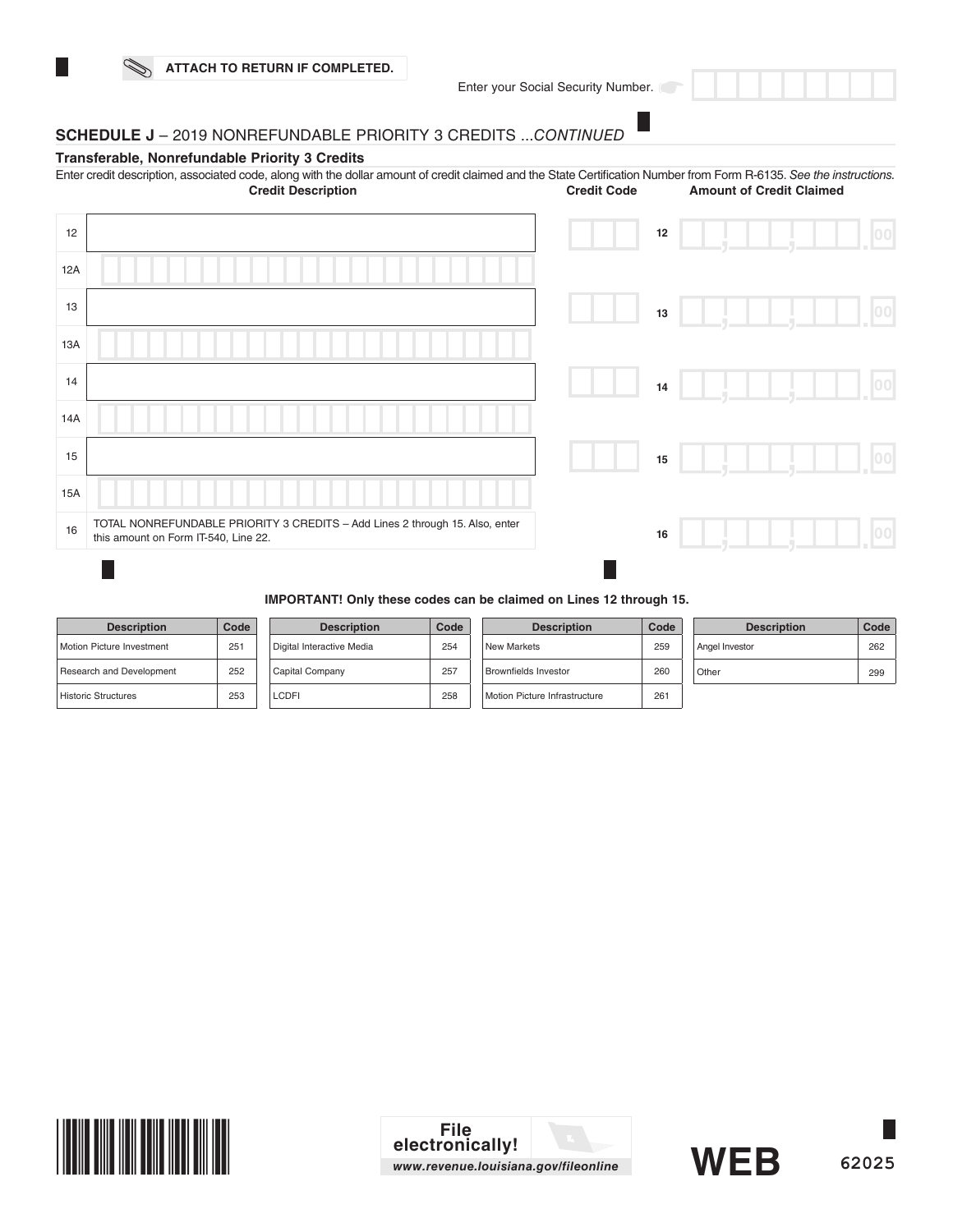## **2019 Louisiana Refundable Child Care Credit Worksheet** *(For use with Form IT-540)*

| Your Name | Social Security Number<br>- - - - - - - - |
|-----------|-------------------------------------------|
|           |                                           |

## **Your Federal Adjusted Gross Income must be \$25,000 or less in order to complete this form. See the Louisiana Child Care Credit instructions.**

**1. Care Provider Information Schedule –** Complete columns A through E for each person or organization that provided care to your child. You may use Federal Form W-10, supplied by your provider, to obtain the information. If your care provider does not provide a Federal Form W-10, complete those parts of the Care Provider Information Schedule for which you have the information. If your child attended a child care facility that participated in the Quality Start program, you must enter the facility license number from Form R-10614 in column D. You must follow the same rules of "Due Diligence" as the IRS requires if you do not have all of the care provider information. See IRS 2019 Publication 503 for information on "Due Diligence." If additional lines are required for Lines 1 or 2, attach a schedule. **Falsifcation of any information provided on this form constitutes fraud and can result in criminal penalties.**

| A                    | в                                                                   |                                    |                                   |                                    |
|----------------------|---------------------------------------------------------------------|------------------------------------|-----------------------------------|------------------------------------|
| Care provider's name | Address (number, street, apartment<br>number, city, state, and ZIP) | Identifying number<br>(SSN or EIN) | <b>Facility license</b><br>number | Amount paid<br>(See instructions.) |
|                      |                                                                     |                                    |                                   | .00 <sub>1</sub>                   |
|                      |                                                                     |                                    |                                   | .00 <sub>1</sub>                   |
|                      |                                                                     |                                    |                                   | .00 <sub>1</sub>                   |
|                      |                                                                     |                                    |                                   | .00 <sub>1</sub>                   |
|                      |                                                                     |                                    |                                   | .00 <sub>1</sub>                   |

### **2.** For each child under age 13, enter their name in column F, their Social Security Number in column G, and the amount of Qualifed Expenses you incurred and paid in 2019 in column H. See the defnitions in the instructions for information on Qualifed Expenses.

|                                           |  | G                                             | н                                                                                                        |
|-------------------------------------------|--|-----------------------------------------------|----------------------------------------------------------------------------------------------------------|
| Qualifying person's name<br>First<br>Last |  | Qualifying person's<br>Social Security Number | Qualified expenses you<br>$\left  \right $ incurred and paid in 2019 for the person listed in column (F) |
|                                           |  |                                               | .00.                                                                                                     |
|                                           |  |                                               | .00.                                                                                                     |
|                                           |  |                                               | .00.                                                                                                     |
|                                           |  |                                               | .00                                                                                                      |
|                                           |  |                                               | .00                                                                                                      |

| 3  | Add the amounts in column H, Line 2. Do not enter more than \$3,000 for one qualifying person or<br>\$6,000 for two or more persons. Enter this amount here and on Form IT-540, Line 14A.          |                                                                                      |                                                          | $\mathbf{3}$ |       | .00  |
|----|----------------------------------------------------------------------------------------------------------------------------------------------------------------------------------------------------|--------------------------------------------------------------------------------------|----------------------------------------------------------|--------------|-------|------|
| 4  | Enter your earned income. See the definitions in the instructions.                                                                                                                                 |                                                                                      |                                                          | 4            |       | .00  |
| 5  | If married filing jointly, enter your spouse's earned income (if your spouse was a student or was)<br>disabled, see IRS Publication 503). All other filing statuses, enter the amount from Line 4. |                                                                                      |                                                          | 5            |       | .00  |
| 6  | Enter the smallest of Lines 3, 4, or 5. Enter this amount on Form IT-540, Line 14B.                                                                                                                |                                                                                      |                                                          | 6            |       | .00  |
|    | Enter your Federal Adjusted Gross Income from Form IT-540, Line 7, or Schedule E, Line 1, if filed.                                                                                                |                                                                                      |                                                          | 7            |       | .00  |
| 8  | Enter on Line 8 the decimal amount shown below that applies to the amount on Line 7.<br>If Line 7 is:<br>over<br>\$0<br>\$15,000<br>\$17,000<br>\$19,000<br>\$21,000<br>\$23,000                   | but not over<br>\$15,000<br>\$17,000<br>\$19,000<br>\$21,000<br>\$23,000<br>\$25,000 | decimal amount<br>.35<br>.34<br>.33<br>.32<br>.31<br>.30 | 8            |       |      |
| 9  | Multiply Line 6 by the decimal amount on Line 8.                                                                                                                                                   |                                                                                      |                                                          | 9            |       | .00. |
| 10 | Multiply Line 9 by 50 percent and enter this amount on Line 11.                                                                                                                                    |                                                                                      |                                                          | 10           | X .50 |      |
| 11 | Enter this amount on Form IT-540, Line 14.                                                                                                                                                         |                                                                                      |                                                          | 11           |       | .00  |



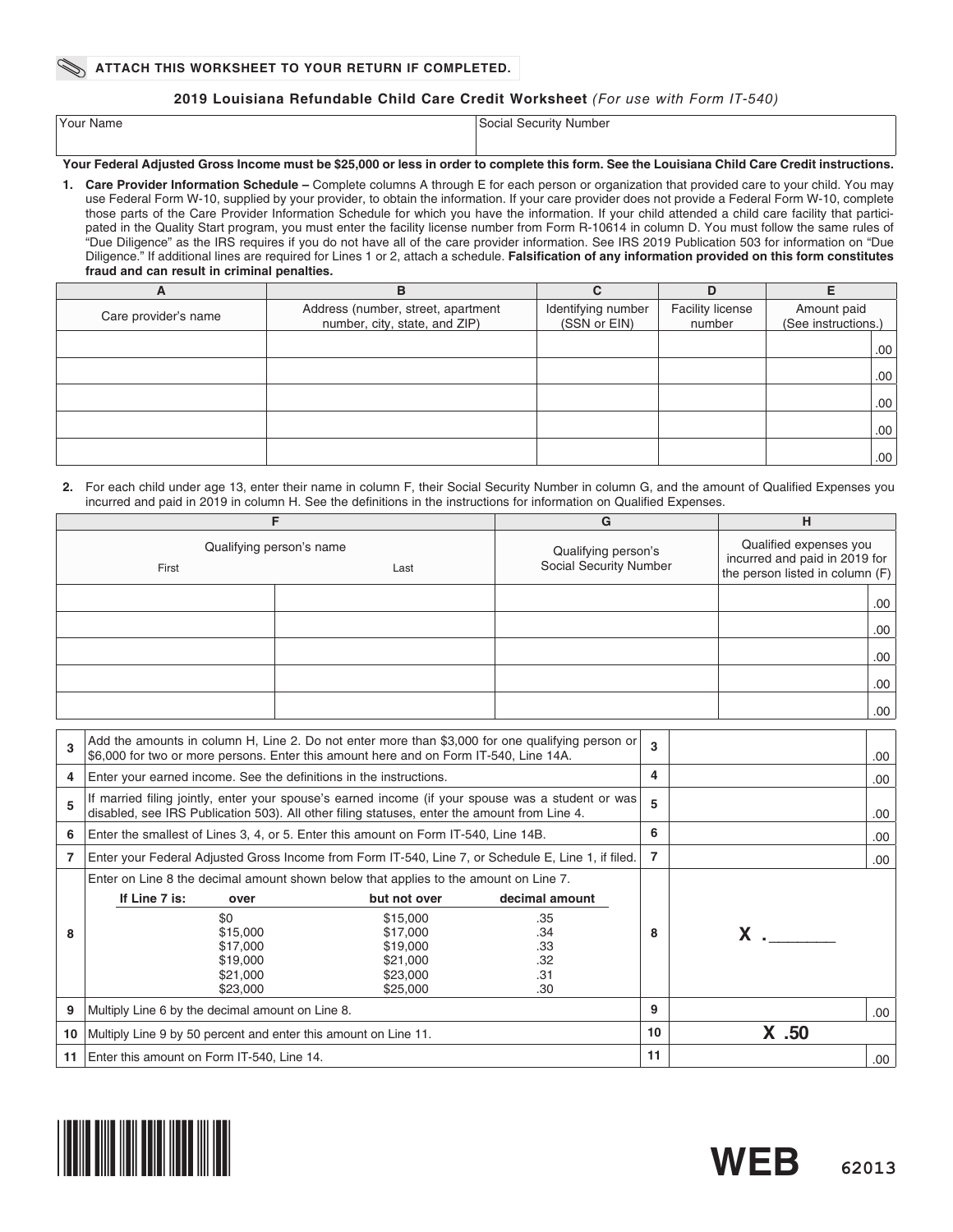**2019 Louisiana Refundable School Readiness Credit Worksheet** *(For use with Form IT-540)*

| Your Name | Social Security Number |
|-----------|------------------------|
|           |                        |
|           |                        |

R.S. 47:6104 provides a School Readiness Credit in addition to the credit for child care expenses as provided under R.S. 47:297.4. To qualify for this credit, the taxpayer must have Federal Adjusted Gross Income of \$25,000 or less and must have incurred child care expenses for a **qualifed dependent under age six** who attended a child care facility that is participating in the Quality Start Rating program administered by the Louisiana Department of Education. The qualifying child care facility must have provided the taxpayer with Form R-10614 which verifes the facility's name, the facility license number, the LA Revenue Account number, the Quality Star Rating, and the rating award date. You must enter the facility license number in column D on Line 1 of the 2019 Louisiana Refundable Child Care Credit Worksheet to receive this credit.

### **Complete this worksheet only if you claimed a Louisiana Refundable Child Care Credit on Form IT-540, Line 14.**

Enter the amount of 2019 Louisiana Refundable Child Care Credit found on the Louisiana Refundable Child Care Credit Worksheet, Line 11. . . . . . . . . . . . . . . . . . . . . . . . . . . . .1 . **00**

Using the Quality Star Rating of the child care facility that your qualifed dependent attended during 2019, shown on Form R-10614, determine the applicable percentage for the School Readiness Credit from the chart shown below:

| <b>Quality Rating</b><br>(A) | <b>Percentages for Star Rating</b><br>(B) |
|------------------------------|-------------------------------------------|
| Five Star                    | $200\% (2.0)$                             |
| Four Star                    | 150% (1.5)                                |
| <b>Three Star</b>            | $100\%$ (1.0)                             |
| Two Star                     | $50\%$ (.50)                              |
| One Star                     | $0\%$ (.00)                               |

2. Enter the number of your qualifed dependents **under age six** who attended a:

|    | <b>Five Star Facility</b>                                        | and multiply the number by 2.0 $\ldots$ $\ldots$ $\ldots$ $\ldots$ . $(i)$ $\ldots$ $\ldots$ $\ldots$           |  |
|----|------------------------------------------------------------------|-----------------------------------------------------------------------------------------------------------------|--|
|    | Four Star Facility                                               | and multiply the number by 1.5 $\ldots \ldots \ldots \ldots$ (ii) _____________.                                |  |
|    | Three Star Facility                                              |                                                                                                                 |  |
|    | Two Star Facility                                                | and multiply the number by .50 $\ldots$ $\ldots$ $\ldots$ $\ldots$ $\ldots$ (iv) ______________.                |  |
| 3. |                                                                  |                                                                                                                 |  |
| 4. |                                                                  | Multiply Line 1 by the total on Line 3. If the number results in a decimal, round to the nearest dollar         |  |
|    | as shown on Line 2 above for the associated star rated facility. | On Form IT-540, Line 15 enter in the boxes designated for 5, 4, 3, or 2 the number of your qualified dependents |  |

### **2019 Louisiana Earned Income Credit Worksheet**

R.S. 47:297.8 allows a refundable credit for resident individuals who claimed and received a Federal Earned Income Credit (EIC). The Federal EIC is available for certain individuals who work, have a valid Social Security Number, and have a qualifying child, or are between ages 25 and 64. These individuals cannot be a qualifying child or dependent of another person.

### **Complete only if you claimed a Federal Earned Income Credit (EIC)**

| Federal Earned Income Credit – Enter the amount from Federal Form 1040 or 1040-SR. Line 18a. $\ldots$ . $\ldots$ . $\ldots$ 1               |  |
|---------------------------------------------------------------------------------------------------------------------------------------------|--|
| 2. Multiply Line 1 above by 5 percent, round to the nearest dollar, and enter the result on Line 3. $\ldots$ . $\ldots$ . $\ldots$ . 2 X.05 |  |
|                                                                                                                                             |  |



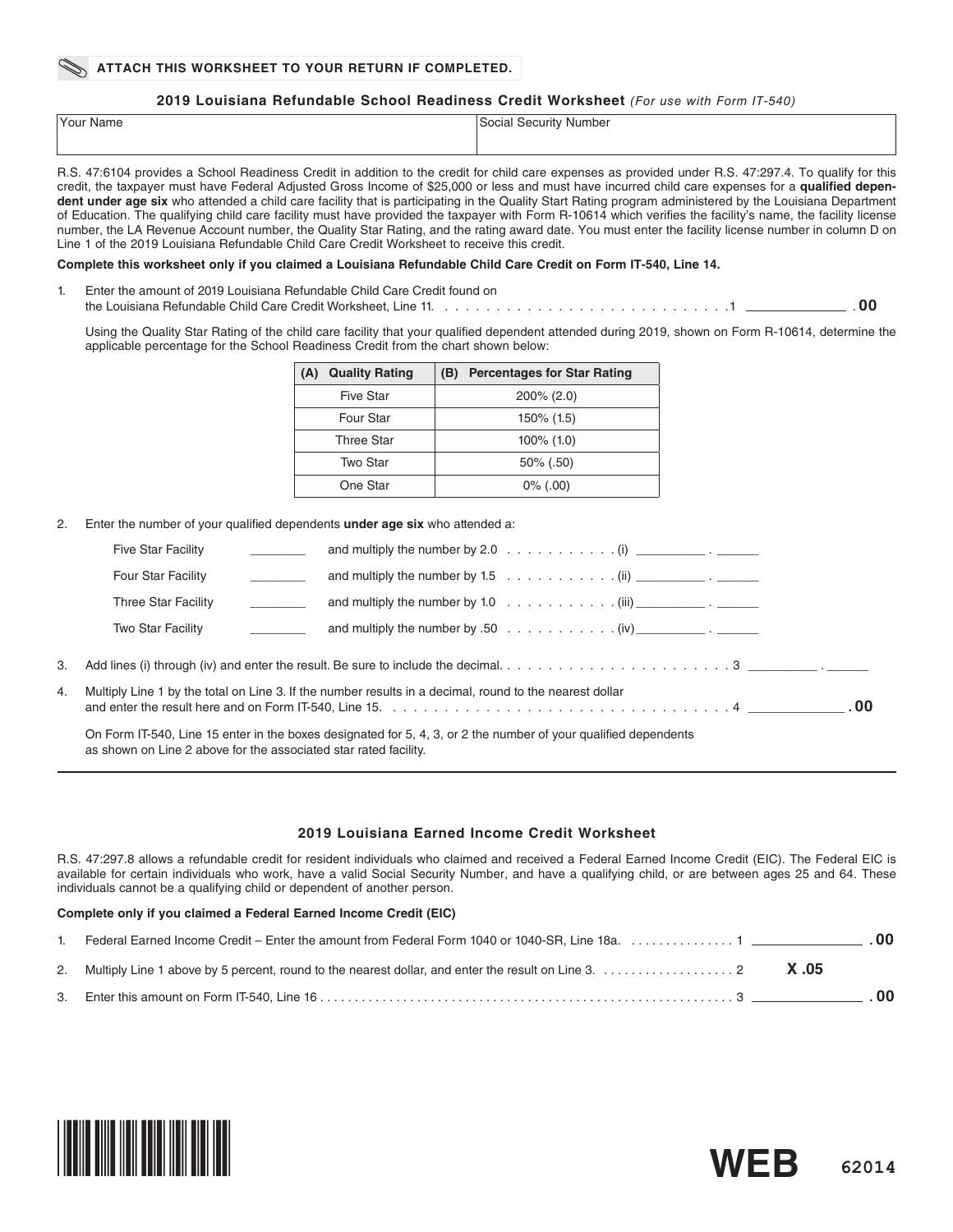### **WHAT'S NEW FOR LOUISIANA 2019 INDIVIDUAL INCOME TAX?**

**CAUTION!** The pages of this booklet have been rearranged. The instructions have been moved to the middle of the booklet while the return and all worksheets have been moved to the outer pages.

**Consumer Use Tax – Line 24 –** Taxpayers are required to remit sales tax on purchases from remote sellers if the remote seller did not collect sales tax from the purchaser for sales for delivery into Louisiana during 2019. The rate of sales tax on these remote sales is 8.45%.

### **SCHEDULE C – NONREFUNDABLE PRIORITY 1 CREDITS**

**Credit for Taxes Paid to Other States –** The credit is limited to the amount of taxes paid to the other state, or the amount determined by multiplying the taxpayer's Louisiana income tax liability by a fraction, the numerator of which is the taxpayer's Louisiana tax table income attributable to the other state to which net income taxes were paid, and the denominator of which is total Louisiana tax table income. The Louisiana Supreme Court's decision in *Smith v. Robinson*, 2018-CA-0728 (La. Dec. 5, 2018, rehearing February 27, 2019), held the requirement that the other state provide a similar credit to Louisiana taxpayers was unconstitutional, and that the Texas Franchise Tax is a net income tax for purposes of this credit. (R.S. 47:33)

**Small Town Health Professionals - Code 115 - Act 338 of the 2019 Regular** Legislative Session expanded the credit to include primary care physician assistants and optometrists. The credit is for certifed primary care physicians, primary care physician assistants, dentists, optometrists, or primary care nurse practitioners licensed to practice in certain areas of Louisiana. Taxpayers must apply to the Louisiana Department of Health (LDH) during the application period of September 1, 2019, through October 31, 2019, and a copy of the certificate letter must be attached to the return. The credit amount is listed on the certifcate letter and is limited to tax. For more information, see Revenue Information Bulletin 18-028 and Louisiana Administrative Code (LAC) 61:I.1915. (R.S. 47:297(H))

### **SCHEDULE E – ADJUSTMENTS TO INCOME**

**Add Back of Pass-Through Entity Loss – Line 2D –** Act 442 of the 2019 Regular Legislative Session provides for an exclusion for an individual who is a shareholder, member, or partner of an entity that made the pass-through entity tax election under R.S. 47:287.732.2. This election allows S corporations, and other entities taxed as partnerships for federal income tax purposes, to pay Louisiana income tax at the entity level. The entity must have received LDR's approval of the election. The addback amount is the Louisiana net operating loss that was reported at the entity level for this tax year that is included on the Federal Form 1040 or 1040-SR. You must also include any net operating losses carried forward from a tax year in which the election was made and utilized in this tax year. This amount should be included in the amount on Schedule E, Line 1. Do not include income not taxed at the entity level such as interest and dividend income. See Revenue Information Bulletin 19-019 and LAC 61:I.1001(C)(4) for more information. (R.S. 47:297.14)

**Pass-Through Entity Exclusion – Code 24E –** Act 442 of the 2019 Regular Legislative Session provides for an exclusion for an individual who is a shareholder, member, or partner of an entity that made the pass-through entity tax election under R.S. 47:287.732.2. This election allows S corporations, and other entities taxed as partnerships for federal income tax purposes, to pay Louisiana income tax at the entity level. The entity must have received LDR's approval of the election. The excluded amount is the income that was taxed at the entity level that is included on Federal Form 1040 or 1040-SR. This amount should be included in the amount on Schedule E, Line 1. Do not include income not taxed at the entity level such as interest and dividend income. See Revenue Information Bulletin 19-019 and LAC 61:I.1001(C)(4) for more information. (R.S. 47:297.14)

### **SCHEDULE F – REFUNDABLE PRIORITY 2 CREDITS**

**School Readiness Child Care Directors and Staff – Code 66F and Line 6A –** The credit is for eligible child care directors and eligible child care staff based on certain attained qualifcations. The amount of the credit is adjusted each year if there is an increase in the Consumer Price Index Urban (CPI-U). The credit amount for 2019 can be found at *www.revenue.louisiana.gov/SchoolReadiness*. You must enter the facility license number from Form R-10615 on Line 6A. Failure to do so will result in processing delays. For more information regarding this credit, contact the Louisiana Department of Education. (R.S. 47:6106)

### **SCHEDULE J – NONREFUNDABLE PRIORITY 3 CREDITS**

**Child Care Credit Carried Forward From 2014 through 2018 – Line 3 –** The child care tax credit for taxpayers whose federal adjusted gross income exceeds \$25,000 may not be refunded and any unused credit amounts can be used over the next five years. For the 2019 tax year, credits from 2014 through 2018 can be applied on Line 3. Any remaining child care credit from 2013 cannot be applied to the 2019 tax liability. (R.S. 47:297.4)

**School Readiness Credit Carried Forward From 2014 through 2018 – Line 5**  The school readiness credit for taxpayers whose federal adjusted gross income exceeds \$25,000 may not be refunded and any unused credit amounts can be used over the next five years. For the 2019 tax year, credits from 2014 through 2018 can be applied on Line 5. Any remaining credit from 2013 cannot be applied to the 2019 tax liability. (R.S. 47:6104)

**Previously Unemployed – Code 208 –** This credit was repealed by Act 202 of the 2019 Regular Legislative Session. If you have an eligible amount, use this code to utilize the carryover amount for any years you have remaining in your five (5) year carryover period.

**Basic Skills Training –** C**ode 212 –** This credit was repealed by Act 202 of the 2019 Regular Legislative Session. If you have an eligible amount, use this code to utilize the carryover amount for any years you have remaining in your two (2) year carryover period.

**QMC Music Job Creation Credit – Code 223 –** R.S. 47:6023 provides for a credit to a Qualifying Music Company (QMC) that is a music publisher, sound recording studio, booking agent, or artist management that is engaged directly or indirectly in the production, distribution, and promotion of music. Taxpayers must apply to the Louisiana Department of Economic Development to receive certification. A copy of the certifcation of the credit must be attached to the return. The credit is limited to 50 percent of the taxpayer's tax liability.

### **VISIT THESE LDR WEBSITES:**

- *• www.revenue.louisiana.gov/taxforms* for forms and instructions.
- *• www.revenue.louisiana.gov/individuals* for tax information.
- www.revenue.louisiana.gov/fileonline for free filing options.
- *• www.revenue.louisiana.gov/latap* for free payment options.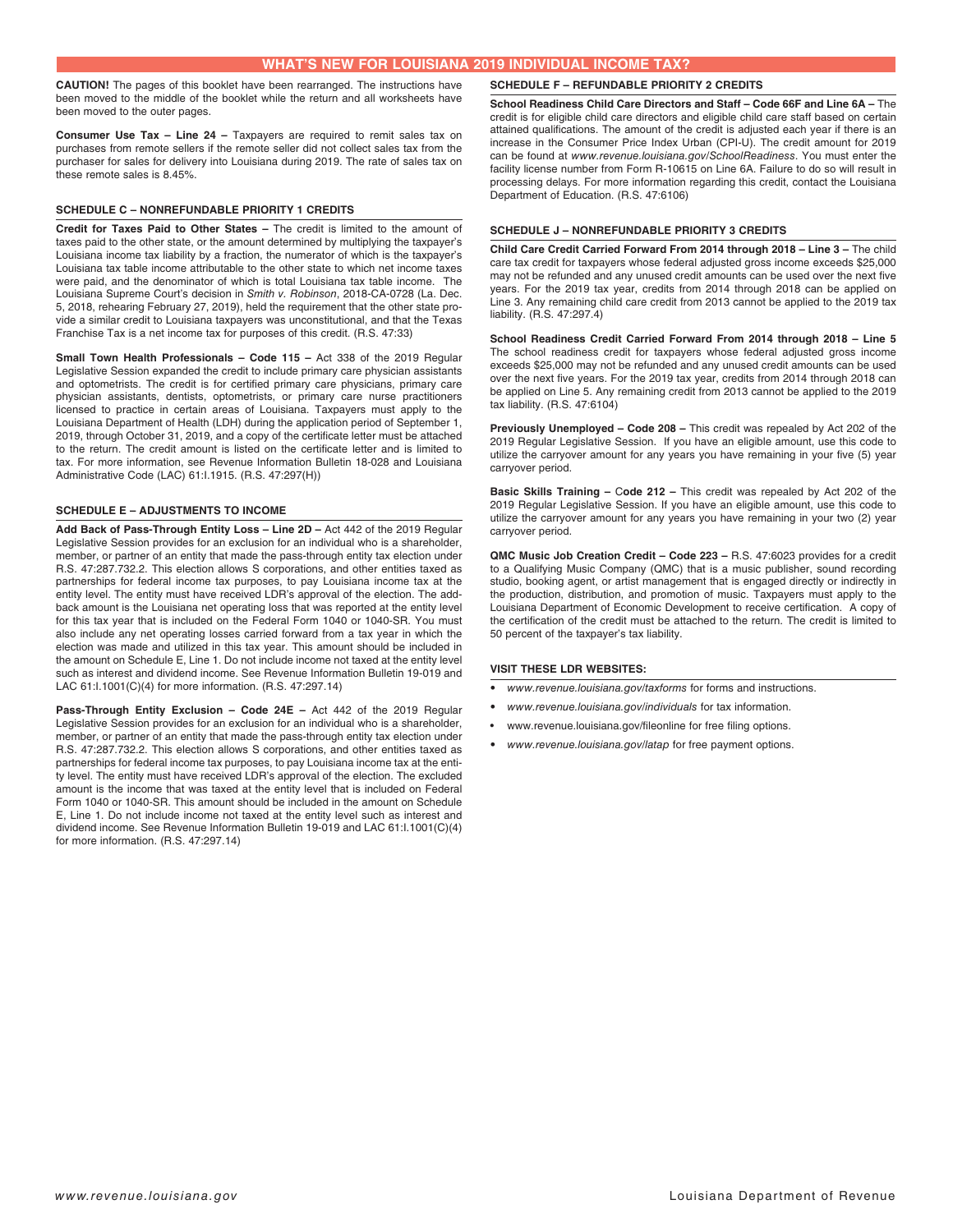## **General Information for Filing Your 2019 Louisiana Resident Individual Income Tax Return**

- 
- Use black ink only.<br>• Free internet filing is available for most Louisiana taxpayers at *www.revenue.louisiana.gov/fileonline.*<br>• See the inside back cover for What's New for 2019
	- See the inside back cover for What's New for 2019.

### **WHO MUST FILE A RETURN**

- 1. If you are a Louisiana resident who is required to fle a federal individual income tax return, you must fle a Louisiana income tax return reporting all income earned in 2019.
- 2. You must fle a return to obtain a refund or credit if you overpaid your tax through withholding, declaration of estimated tax, credit carried forward, or by claiming a 2019 refundable child care credit, or a Louisiana earned income credit.
- If you are not required to file a federal return but had Louisiana income tax withheld in 2019, **you must fle a return to claim a refund of the amount withheld.** Refer to the IRS requirements for fling in order to determine if you must file a federal return. For additional information, see the NOTE on page 1.
- 4. Military If you are military personnel whose home of record is Louisiana and you meet the filing requirements of 1 or 2 above, you must file a return and report all of your income, regardless of where you were stationed. If you are single, you should fle Form IT-540, *Louisiana Resident Individual Income Tax Return,* reporting all of your income to Louisiana. If you are married and both you and your spouse are residents of Louisiana, you should fle Form IT-540 reporting all of your income to Louisiana.

Any military personnel whose domicile is NOT Louisiana must report any nonmilitary Louisiana sourced income on Form IT-540B, *Louisiana Nonresident Individual Income Tax Return*. The federal Military Spouses Residency Relief Act has extended certain residency protections to spouses of military members. Under this Act, a spouse's state of residence does not change when he or she moves to a new state to be with a servicemember who is under military orders to be in the new state. A spouse who is NOT a resident of Louisiana but is in Louisiana solely to be with a Louisiana stationed servicemember who is NOT a resident of Louisiana must report all Louisiana sourced income other than wages, interest, or dividends, on Form IT-540B. Income earned within or derived from Louisiana sources such as rents, royalties, estates, trusts, or partnerships is taxable to Louisiana. See Revenue Information Bulletin 10-005 for more information.

If you are married and one of you is not a resident of Louisiana, you may fle as a resident (Form IT-540) or a nonresident (Form IT-540B), whichever is more beneficial to you and your spouse. Resident taxpayers are allowed a credit for income tax paid to another state on nonmilitary income or on income earned by your spouse if that income is included on the Louisiana return. Use Nonrefundable Priority 1 Credits, Schedule C, Line 1 to report taxes paid to another state.

Louisiana residents who are members of the armed services and were stationed out-of-state for 120 or more consecutive days on active duty may be entitled to an exemption of up to \$30,000 of military income. See the instructions for Schedule E, Code 10E.

- 5. Professional Athletes Louisiana Administrative Code (LAC) 61:III.1527 requires all professional athletes that participate in athletic events within Louisiana to fle all tax returns, including extension requests, electronically. Nonresident professional athletes must fle Form IT-540B-NRA, *Louisiana Nonresident Professional Athlete Individual Income Tax Return, electronically.*
- 6. A temporary absence from Louisiana does not automatically change your domicile for income tax purposes. You must confrm your intention to change your domicile to another state by actions taken to establish a new domicile outside of Louisiana and by actions taken to abandon the Louisiana domicile and its privileges. Examples of establishing a domicile include registering to vote, registering and titling vehicles, obtaining a driver's license, changing children's school of attendance, obtaining a homestead exemption, or any other actions that show intent to establish a new domicile outside of Louisiana. These are intended as examples and do not necessarily indicate a change in domicile. You are considered to be a Louisiana resident if you continue to maintain a residence in Louisiana while working in another state. Use Nonrefundable Priority 1 Credits, Schedule C, Line 1 to report taxes paid to another state.
- Surviving Spouses, Executors, Administrators, or Legal Representatives -A final return for a decedent must be filed if you are the surviving spouse, executor, administrator, or legal representative, and the decedent met the fling requirements at the date of death. If both conditions apply, mark the decedent box on the face of the return for the appropriate taxpayer and attach a copy of the death certifcate. If a refund is due to the decedent's estate, survivor, etc., you must also complete and attach Form R-6642, *Statement of Claimant to Refund Due on Behalf of Deceased Taxpayer.*

### **FORMS**

Forms and instructions are on the Louisiana Department of Revenue (LDR) website, *www.revenue.louisiana.gov/taxforms.*

### **AMENDED RETURNS**

If you file your income tax return and later become aware of any changes you must make to income, deductions, exemptions, or credits, you must fle an amended (corrected) Louisiana return. You must use the correct form for the tax year being amended, mark an "X" in the "Amended Return" box on the face of the return, include an explanation of the change and a copy of the federal amended return, Federal Form 1040X, if one was filed. If you are amending your income tax return due to utilizing a Net Operating Loss (NOL) carryback, you must mark an "X" in the "Amended Return" box and also in the "NOL Carryback" box on the face of the return, include an explanation of the change and a copy of the federal amended return, Federal Form 1040X, if one was filed.

### **NOTE: Do not make any adjustments for refunds received or for payments made with the original return. This information is already on fle.**

### **FEDERAL TAX ADJUSTMENTS**

Louisiana Revised Statute (R.S.) 47:103(C) requires taxpayers whose federal returns are adjusted to furnish a statement disclosing the nature and amounts of the adjustments within 60 days after the adjustments have been made and accepted. This statement must accompany the amended state return.

### **WHEN TO FILE**

- 1. A 2019 calendar year return is due on or before May 15, 2020.
- 2. Returns for fiscal years are due on or before the 15th day of the fifth month after the close of the taxable year.
- 3. If the due date falls on a weekend or legal state holiday, the return is due the next business day.

### **WHERE TO FILE AND PAY TAX**

Enter your legal name and Social Security Number on your return and any correspondence. **NOTE**: On a joint return, list the names and the Social Security Numbers on Form IT-540 in the same order that you listed them on your federal return.

A return for which a **payment** is due must be mailed to P.O. Box 3550, Baton Rouge, LA 70821-3550. **Print the last four digits of your Social Security Number on your check or money order. DO NOT SEND CASH. An electronic payment option is available on the LDR website at** *www.revenue.louisiana.gov/latap.*

*You can also pay your taxes by credit card over the internet or by telephone.*  Visit *www.officialpayments.com* or call *1.888.2PAY TAX (1.888.272.9829).*



**All other individual income tax returns** must be mailed to P.O. Box 3440, Baton Rouge, LA 70821-3440.

### **EXTENSION OF TIME FOR FILING A RETURN**

The Secretary of the Louisiana Department of Revenue may grant an extension of time for fling returns not to exceed six months from the date the Louisiana income tax return is due. **State extensions must be fled before the due date of the return.** An extension can be requested on the LDR website at *www.revenue.louisiana.gov/*f*leonline.* See instructions for options and the electronic fling mandate.

**By requesting an extension, you are only requesting additional time to fle your tax return. An extension does not extend the time to pay the tax. Payments received after the due date will be charged interest and penalties.** 

### **INSTALLMENT REQUEST**

If you are unable to pay the balance in full by the due date, you may submit an installment request using Form R-19026, *Installment Request for Individual Income*, which is available on LDR website. You may also submit the request by accessing your account at *www.revenue.louisiana.gov/latap.* There is a fee of \$105 to establish a standard installment payment agreement.

### **INTEREST AND PENALTIES**

See Interest and Penalty Calculation Worksheet

### **KEEP YOUR RECORDS**

You should keep copies of federal and state tax returns and W-2 statements for four years. In most cases, you do not have to submit a copy of your federal return with your state return unless requested by LDR. If you have completed Schedule H to claim federal disaster relief credits, submit the specifed forms as indicated in the instructions.

### **CONSUMER EXCISE TAX RETURN**

Louisiana imposes an excise tax on tobacco products and alcoholic beverages. If you purchased any of these products on the internet or through the mail, you are required to pay the excise tax on those products. You must use Form R-5629, *Consumer Excise Tax Return,* to report and pay the tax due on these products.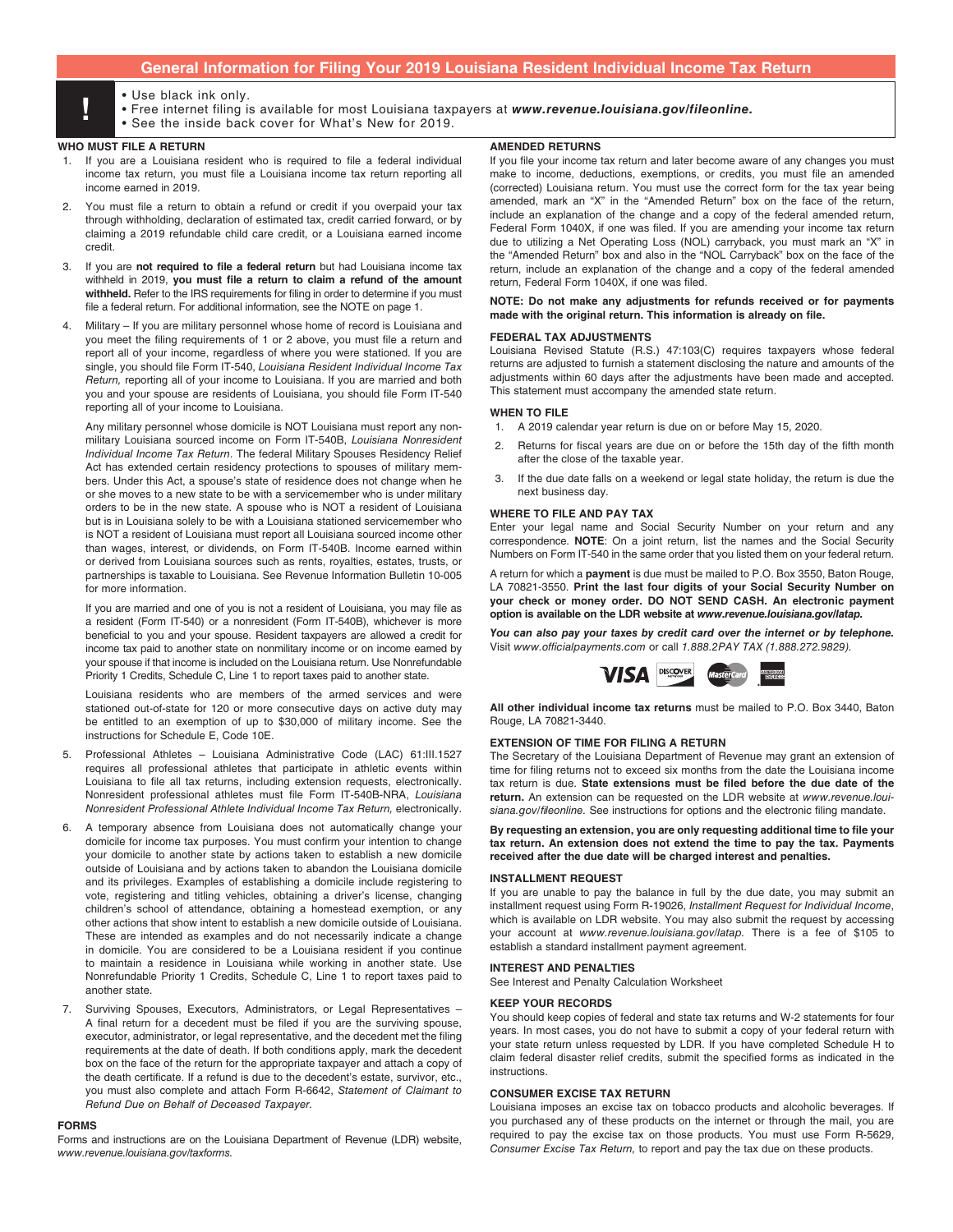## **Instructions for Preparing Your 2019 Louisiana Resident Income Tax Return Form (IT-540)**

### **ABOUT THIS FORM**

The return has been designed for electronic scanning, which permits faster processing with fewer errors. In order to avoid unnecessary delays caused by manual processing, taxpayers should follow the guidelines listed below:

- 1. Enter amounts only on those lines that are applicable.
- 2. Use only a pen with **black ink.**
- 3. Because this form is read by a machine, enter your numbers **inside the boxes** like this:



- 4. All numbers should be rounded to the nearest dollar. Numbers should NOT be entered over the pre-printed zeros, in the boxes on the far right, which are used to designate cents (.00).
- 5. To avoid any delay in processing, use this form for **2019** only.
- 6. If you are fling an amended return, mark an "X" in the "Amended Return" box on the face of the return.

**Nonresidents must use Form IT-540B to fle their Louisiana return. Part-year residents have the option to fle a resident or nonresident return, whichever is more benefcial. See Revenue Ruling 05-008 on LDR's website. Nonresident professional athletes must electronically fle Form IT-540B-NRA.**

**NAME, ADDRESS, AND SOCIAL SECURITY NUMBER –** Enter your legal name, address, daytime telephone number, Social Security Number, and date of birth on your return. If there is a change in your name or address since last year's return (for example, new spouse), mark an "X" in the "Name Change" or "Address Change" box. LDR automatically updates your account when you change your address with the Post Office. A direct address change can be accomplished by marking the "Address Change" box when filing your return, or can be submitted by accessing your account at *www.revenue.louisiana.gov/latap*. If married, enter Social Security Numbers and date of birth for both you and your spouse. On a joint return, your names and Social Security Numbers must be listed in the same order that you listed them on your federal return.

**2015 LEGISLATION RECOVERY –** Mark an "X" in the box if you are claiming any of the recoveries allowed under Acts 109 and 125 of the 2015 Regular Legislative Session. See the instructions for Schedules C, F, and J and Revenue Information Bulletin 17-018 for more information.

**NOTE:** If you are not required to fle a federal return, but had Louisiana income tax withheld in 2019, complete Lines 1 through 6D. In the appropriate boxes above Line 7, enter the total amount of wages and income and mark the box to the right. Skip to Line 13, enter zero "0" and complete the remainder of the return. You must enter the total amount of wages and income in the boxes above Line 7. Failure to do so will result in processing delays.

**Lines 1-5 –** Filing status – You must use the same fling status on your Louisiana return as you did on your federal return. In the box on the left, enter the number corresponding to your filing status: "1" for Single, "2" for Married Filing Jointly, "3" for Married Filing Separately, "4" for Head of Household, and "5" for Qualifying Widow(er). Head of Household status is for unmarried people who paid over half the cost of keeping up a home for a qualifying person. If you file as Head of Household or Qualifying Widow(er), you must show the child's name if the qualifying person is a child but not your dependent.

**Lines 6A and 6B –** Exemptions – Mark an "X" in the appropriate boxes. You must use the same number of exemptions on your Louisiana return as you did on your federal return, unless: you are listed as a dependent on someone else's return, you are age 65 or over, you are blind, or your fling status is Qualifying Widow(er). You must claim an exemption for yourself on Line 6A, even if someone else claimed you on their federal tax return. This box has already been marked with an "X" for you.

**Line 6C –** Enter the names of the dependents claimed on your federal return. Complete the required information. If you have more than 6 dependents, attach a statement to your return with the required information. In the box on Line 6C, enter the total number of dependents claimed.

**Line 6D –** Add Lines 6A, 6B, and 6C.

**Line 7 –** Enter the amount of your Federal Adjusted Gross Income. This amount is taken from Federal Form 1040 or 1040-SR, Line 8b. If your Federal Adjusted Gross Income is less than zero, enter "0."

If you have any exempt income or deductions other than what is reported on Line 8C or Line 9, you need to complete Schedule E to determine your Louisiana Adjusted Gross Income. In order to complete Schedule E, you may need to first compute your modified federal income tax deduction on Schedule H if you claimed federal disaster relief credits on your 2019 federal return. Mark an "X" in the box on Line 7 if the amount from Schedule E, Line 5C, is used.

**Lines 8A, 8B, and 8C –** If you did not itemize your deductions on your federal return, skip Lines 8A, 8B, and 8C and go to Line 9.

**Line 8A –** If you itemized your deductions on your federal return, enter the amount of your federal itemized deductions, shown on Federal Form 1040 or 1040-SR, Schedule A, Line 17.

**Line 8B –** If you itemized your deductions on your federal return and your filing status is 1 or 3, enter \$12,200; 2 or 5, enter \$24,400; 4, enter \$18,350.

**Line 8C –** Subtract Line 8B from Line 8A. If less than zero, enter zero "0."

**Line 9 –** If you claimed federal disaster relief credits on your federal return as a result of Hurricane Katrina or Hurricane Rita, you must complete Schedule H to determine your modifed federal income tax deduction for Louisiana. The federal disaster relief credits claimed for this year and allowed by the IRS could be credits that are carried forward from previous years. However, the credits must be utilized on your federal return. Attach a copy of your federal return that indicates the amount of the credit, a copy of Federal Form 3800, and a copy of the appropriate IRS form to substantiate the amount of the credit.

If you **have not** claimed federal disaster relief credits, use the worksheet below to calculate your federal income tax deduction and enter the result on Line 9.

**Optional Deduction –** The federal income tax deduction calculated on the worksheet may be increased by the amount of foreign tax credit claimed on Federal Form 1040 or 1040-SR, Schedule 3, Line 1. If taking the deduction, add the foreign tax credit amount from Federal Form 1040 or 1040-SR, Schedule 3, Line 1 to the tax from Federal Form 1040 or 1040-SR, Line 14 and enter on Line 1 below. Mark an "X" in box 1 on Line 9 to indicate the additional deduction is claimed. However, no special allowable credit may be claimed on Louisiana Nonrefundable Priority 1 Credits, Schedule C, Line 4.

|   | <b>Federal Income Tax Deduction Worksheet</b>                                            |                               |
|---|------------------------------------------------------------------------------------------|-------------------------------|
|   | Enter the tax from Federal Form 1040 or<br>1040-SR, Line 14.                             | \$                            |
| 2 | Net Investment Income Tax. Enter the amount<br>from Federal Form 8960, Line 17.          | \$                            |
| 3 | Federal Tax, Add lines 1 and 2.                                                          | \$                            |
|   | 4a Enter the amount from Form 4972, Line 30.                                             | $s \sim$                      |
|   | 4b Enter the amount from Form 8962, Line 29.                                             | $\mathbb{S}$ and $\mathbb{S}$ |
| 5 | Add lines 4a and 4b.                                                                     | \$                            |
| 6 | Subtract line 5 from line 3 and enter on line 9.<br>If amount is negative, enter a zero. |                               |

**Line 10** – Subtract Line 8C and Line 9 from Line 7. If less than zero, enter zero "0."

**Line 11 –** Use the tax table that corresponds with your fling status. Locate the amount of your tax table income from Line 10 in the first two columns of the tax table. Read across to the column numbered the same as the total number of exemptions claimed on Line 6D. The amount shown in that column is your Louisiana tax liability. Enter this amount on Line 11. If you have more than 8 exemptions, refer to the instructions at the top of the tax tables.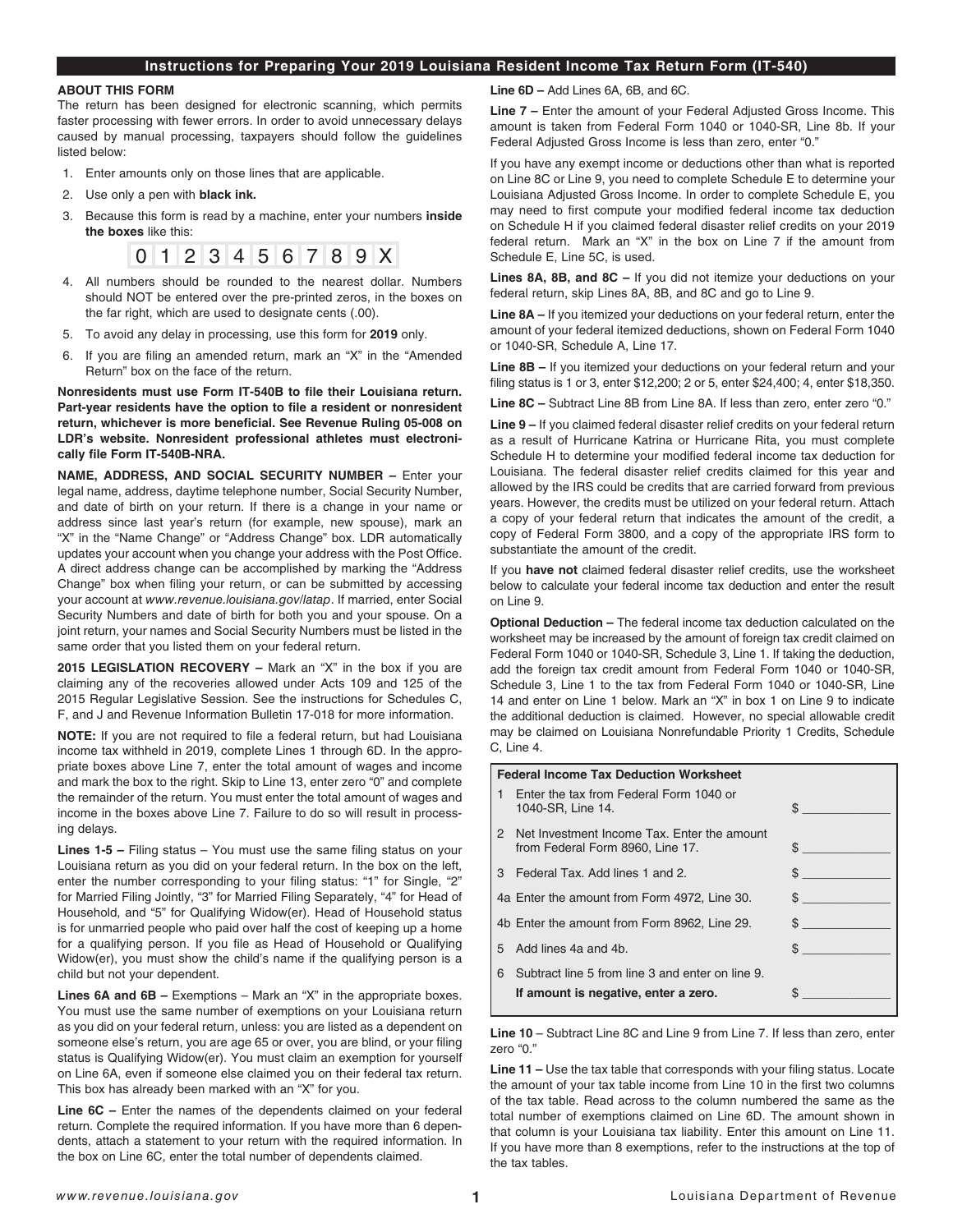### **Instructions for Preparing Your 2019 Louisiana Resident Income Tax Return** *...Continued*

**Line 12 –** Enter the amount of the Nonrefundable Priority 1 Credits from Form IT-540, Schedule C, Line 9.

**Line 13 –** Subtract Line 12 from Line 11. If the result is less than zero or if you are not required to fle a federal return, enter zero "0" and complete the remainder of the return.

**Line 14 –** Enter the amount of your Louisiana Refundable Child Care Credit from the 2019 Louisiana Refundable Child Care Credit Worksheet, Line 11. This worksheet must be attached to your return. **Your Federal Adjusted Gross Income must be \$25,000 or less to claim a credit on this line.** See the Louisiana Child Care Credit instructions.

**Line 14A –** Enter the amount from the 2019 Louisiana Refundable Child Care Credit Worksheet, Line 3.

**Line 14B –** Enter the amount from the 2019 Louisiana Refundable Child Care Credit Worksheet, Line 6.

**Line 15 –** Enter the amount of your 2019 Louisiana Refundable School Readiness Credit. **Your Federal Adjusted Gross Income must be \$25,000 or less to claim a credit on this line.** The amount is determined from your Louisiana Refundable School Readiness Credit Worksheet. In the boxes under Line 15, enter the number of your qualifed dependents who attended the associated star rated facility or facilities.

**Line 16 –** Enter the amount of your Louisiana Earned Income Credit (LA EIC). If you claimed a Federal Earned Income Credit (EIC), you are entitled to a LA EIC as provided under R.S. 47:297.8. The refundable credit is equal to 5 percent of your Federal EIC. The Louisiana Earned Income Credit Worksheet must be attached to your return.

**Line 17 –** Enter the amount of the Louisiana Citizens Property Insurance assessment that was included in your homeowner's insurance premium on Line 17A. Multiply the amount by 25 percent (.25) and enter the result on Line 17. A copy of the declaration page from your premium notice must be attached to your return. For additional information regarding this credit, visit *www.revenue.louisiana.gov/citizens*.

Mark an "X" in the "2015 Legislation Recovery" box on the face of the return if you are claiming the recovery allowed under Act 125 of the 2015 Regular Legislative Session. Section 7 of Act 125 allows a recovery of the credit amount reduced by the Act if your 2014 return was fled after July 1, 2015, for which an extension was requested prior to May 15, 2015. You must attach Form R-6410, *2015 Legislation Recovery Worksheet*, to your return to show the calculation of the recovery. Include the 2019 recovery amount in the amount claimed on Line 17.

**Line 18 –** Enter the amount of the Other Refundable Priority 2 Credits from Form IT-540, Schedule F, Line 10.

**Line 19 –** Add Lines 14, and 15 through 18. Do not include amounts on Lines 14A, 14B, and 17A.

**Line 20 –** If Line 13 is greater than Line 19, subtract Line 19 from Line 13. Also, enter a zero "0" on Line 21 and go to Line 22. Otherwise, enter a zero "0" on Line 20 and go to Line 21.

**Line 21 –** If Line 19 is greater than Line 13, subtract Line 13 from Line 19.

**Line 22** – Enter the amount of the Nonrefundable Priority 3 Credits from Form IT-540, Schedule J, Line 16. These credits are limited to the tax liability calculated on Line 20.

**Name Boxes –** Enter the first 4 letters of the primary taxpayer's last name in the boxes at the bottom of the second, third, and fourth pages.

**Line 23 –** Subtract Line 22 from Line 20. If less than zero, enter zero "0."

**Line 24 –** During 2019, if you purchased goods for use in Louisiana from outside the state and were not charged Louisiana state sales tax, you are required to fle and pay the tax directly to LDR. This includes purchases from catalogs, television, Internet, another state, or outside the U.S. If any of the items were alcoholic beverages or tobacco products, you are required to fle Form R-5629. Use the Consumer Use Tax Worksheet below to calculate your use tax. Do not include any consumer use tax reported for 2019 on Form R-1035, *Consumer Use Tax Return*, or purchases made for your business. You must register your business with LDR and report the use tax for your business under that account. Mark an "X" in the box to indicate if no use tax is due or the amount is from the Consumer Use Tax Worksheet.

**Line 25 –** Add Lines 23 and 24.

**Line 26 –** Enter the amount from Line 21, if applicable.

**Line 27 –** Enter the amount of the Refundable Priority 4 Credits from Form IT-540, Schedule I, Line 6.

**Line 28 –** Enter the amount of Louisiana income tax withheld in 2019. You must attach copies of all W-2 and 1099 forms that indicate tax was withheld.

**Line 29 –** Enter the amount of any credit carried forward from 2018. This amount is shown on your 2018 Form IT-540, Line 38, or IT-540B, Line 39.

**Line 30 –** Enter the total amount of estimated payments you made for the 2019 tax year.

**Line 31 –** Enter the amount of the payment made with your 2019 extension request.

**Line 32 –** Add Lines 26 through 31.

**Line 33 – Overpayment –** If Line 32 is greater than Line 25, subtract Line 25 from Line 32. **Your overpayment may be reduced by the Underpayment of Estimated Tax Penalty.** If Line 32 is equal to Line 25, enter a zero on Lines 33 through 40 and go to Line 41. If Line 32 is less than Line 25, enter a zero on Lines 33 through 39 and go to Line 40.

**Line 34 –** See instructions for Underpayment Penalty.

**Line 35 –** If Line 33 is greater than Line 34, subtract Line 34 from Line 33 and enter the balance on Line 35. If Line 34 is greater than Line 33, enter zero "0", subtract Line 33 from Line 34, and enter the balance on Line 40.

**Line 36 –** You may donate all or part of your overpayment (Line 35) to various organizations or funds listed on Schedule D, Lines 2 through 17. Enter the amount from Schedule D, Line 18. This amount cannot be greater than Line 35.

**Line 37 –** Subtract Line 36 from Line 35. This amount of overpayment is available for credit or refund.

**Line 38 –** Enter the amount of available overpayment shown on Line 37 that you wish to credit to 2020.

**Line 39 –** Subtract Line 38 from Line 37. This amount is to be refunded. You must select how you want to receive your refund. If this is your first time fling, your refund cannot be directly deposited. Enter a "2" in the box if you want to receive your refund by paper check. Enter a "3" in the box if

# **Consumer Use Tax Worksheet**

Under La. R.S. 47:302(K), LDR is required to collect a 8.45 percent tax on out-of-state purchases subject to use tax. This 8.45 percent rate (which includes 4 percent to be distributed by LDR to local governments) is in lieu of the actual rate in effect for your area, and is payable regardless of the actual combined state and local rate for your area.

This law ensures that Louisiana businesses are not at a competitive disadvantage with out-of-state businesses who are not required to collect sales tax.

| 1. Taxable purchases \$      |        |                        |
|------------------------------|--------|------------------------|
| Tax rate $(8.45$ percent $)$ | X.0845 |                        |
| 2. Total use tax due \$      | OC.    | $\bullet$ Enter here a |

nd on Form IT-540, Line 24.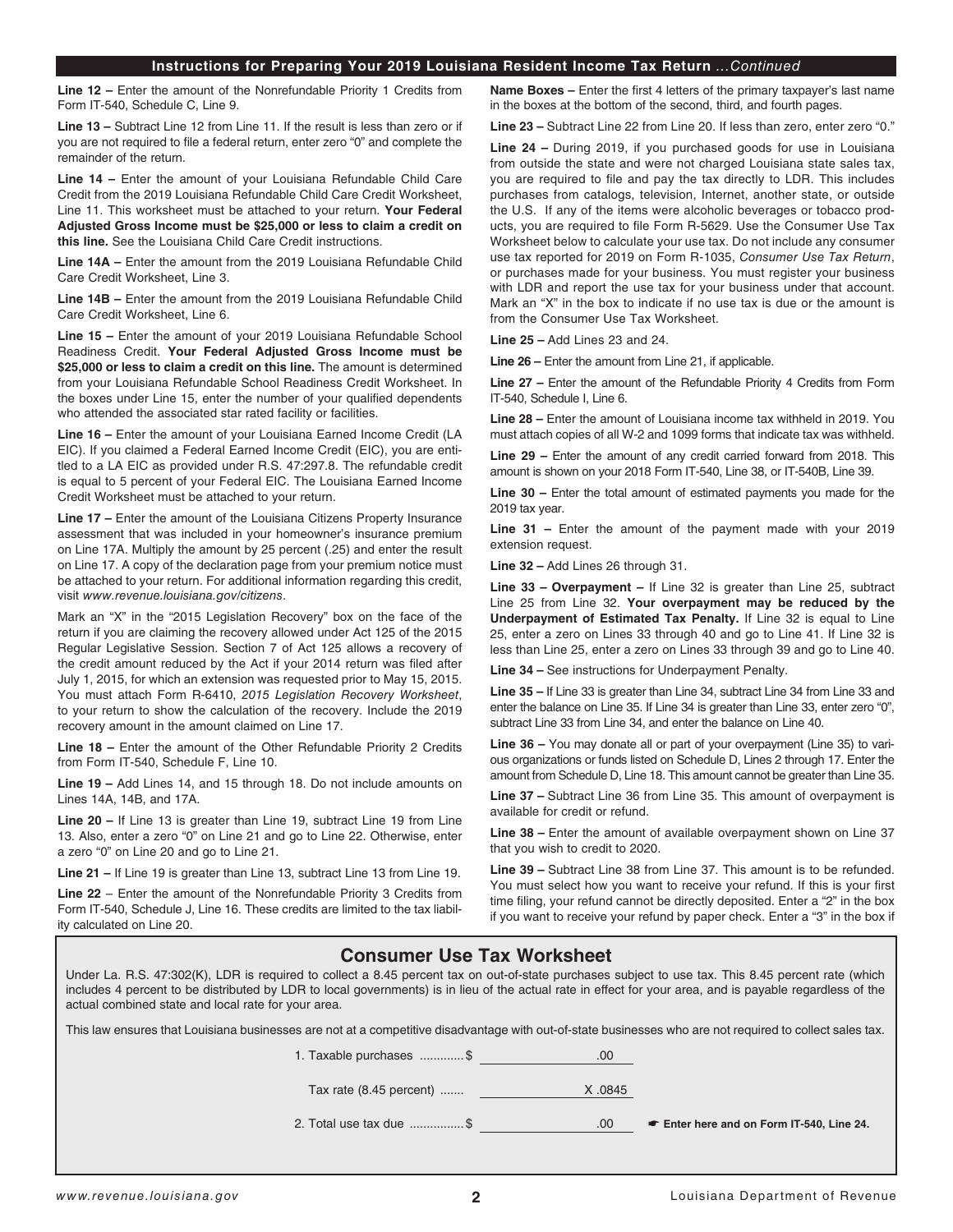### **Instructions for Preparing Your 2019 Louisiana Resident Income Tax Return** *...Continued*

you want your refund directly deposited into your bank account. Carefully enter the information in the boxes to indicate the type of bank account, the routing number, and the account number. Your nine digit routing number appears under the memo line of your check; your bank account number will appear to the right of your routing number. **You are required to answer the question regarding the location of the bank account. If the information is unreadable or if you do not select a method to receive your refund, you will receive your refund by paper check.** Option 1 was omitted intentionally.

**Line 40 –** If Line 25 is greater than Line 32, subtract Line 32 from Line 25. If you entered an amount from Line 35 as the result of an underpayment penalty exceeding an overpayment, complete Lines 41 through 43, enter zero "0" on Lines 44 through 47, and go to Line 48.

**Lines 41 through 43 –** You may make a donation to the funds listed on Lines 41 through 43. You must include payment for the amount being donated with your return. The donation will not be made unless you make payment and the donation cannot be refunded at a later date.

**Line 44 –** Interest is charged on all tax amounts not paid by the due date. Enter the amount from the Interest Calculation Worksheet, Line 5.

Line 45 - If you fail to file your tax return by the due date - on or before May 15, 2020, for calendar year filers, on or before your fiscal year due date, or on or before your approved extension date, you may be charged a delinquent fling penalty. Enter the amount from the Delinquent Filing Penalty Calculation Worksheet, Line 7.

**Line 46 –** If you fail to pay the tax due by the due date – on or before May 15, 2020, for calendar year flers, you may be charged a delinquent payment penalty. Enter the amount from the Delinquent Payment Penalty Calculation Worksheet, Line 7.

**Line 47 –** See the instructions for Underpayment Penalty.

**Line 48 –** Add Lines 40 through 47. You may make an electronic payment

at *www.revenue.louisiana.gov/latap.* You may also make payment by check or money order. **DO NOT SEND CASH**. Make your check or money order payable to the **Louisiana Department of Revenue.** Print the last four digits of your Social Security Number on your check or money order and attach it to your return.

You can also pay your taxes by credit card over the internet or by telephone. Visit *www.officialpayments.com* or call 1-888-2PAY-TAX (1-888-272-9829).



**Social Security Numbers** – Enter your social security number in boxes provided on each page of your return.

**Name Boxes** – Enter the frst 4 letters of the primary taxpayer's **last name** in the boxes under the signature line.

**Filing** – **YOU MUST SIGN AND DATE YOUR RETURN**. If married fling jointly, both spouses must sign.

**Paid Preparer Instructions** – If your return was prepared by a paid preparer, that person must also sign in the appropriate space, complete the information in the "Paid Preparer Use Only" box and enter his or her identification number in the space provided under the box. If the paid preparer has a Preparer Tax Identifcation Number (PTIN), the PTIN must be entered in the space provided under the box; otherwise enter the Federal Employer Identification Number (FEIN) or LDR account number. If the paid preparer represents a firm, the firm's FEIN must be entered in the "Paid Preparer Use Only" box. The failure of a paid preparer to sign or provide an identifcation number will result in the assessment of the unidentifed preparer penalty on the preparer. The penalty of \$50 is for each occurrence of failing to sign or failing to provide an identification number.

**DO NOT SUBMIT A PHOTOCOPY OF THE RETURN. Only submit an original return.**

## **General Information Regarding Tax Credits**

If a schedule is required in the instructions below, you must attach a separate schedule for each credit claimed. The schedule should clearly identify the credit, your name, and your Social Security Number. If documentation is required, you must submit the documentation with your return. For faster processing, you can upload all required information when you file your return electronically. Revenue Information Bulletins are posted on *www.revenue.louisiana.gov/policies* under Policy Documents.

**Note:** If you are claiming a credit that is recorded in the Tax Credit Registry, you must attach completed Form R-6140, *Credit Utilization Form,* (Section 2) and a copy of Form R-6135, *Credit Registration Form*, to the tax return. See Revenue Information Bulletin 14-005 for information on the Tax Credit Registry and Revenue Information Bulletin 17-008 for claiming a purchased transferable tax credit.

**Pass-through Entity Tax Election:** If you are a shareholder, member, or partner of an entity that has made the pass-through entity tax election to pay Louisiana income tax at the entity level for 2019, any credits earned by the entity for 2019 cannot be used on the IT-540. Credits earned in the year the election was made or after the election was made are tax items of the entity and the credit and its future carryforward must be reported on the entity's return. Tax credits earned in tax years prior to the election that have previously passed through to the owners are tax items of the owners and any credit carryforward remaining can only be used on the IT-540. See Revenue Information Bulletin 19-019 and LAC 61:l.1001(C) (6) for more information.

### **Instructions for Nonrefundable Priority 1 Credits, Schedule C**

**2015 LEGISLATION RECOVERY –** Mark an "X" in the "2015 Legislation Recovery" box on the face of the return if you are claiming any of the recoveries allowed under Acts 109 and 125 of the 2015 Regular Legislative Session. Section 3(C) of Act 109 and Section 7 of Act 125 allow a recovery of the credit amount reduced by the Acts if your 2014 return was filed after July 1, 2015, for which an extension was requested prior to May 15, 2015.

You must attach Form R-6410 to your return to show the calculation of the recoveries. Include the 2019 recovery amount in the amount claimed on Schedule C for the appropriate credit. This amount could be in addition to any credits earned for the 2019 tax year.

**Line 1 –** If you are a resident of Louisiana, you are allowed a credit for income taxes paid to other states for income reported on your Louisiana return (R.S.47:33). Note that you may not claim the tax withheld; you must file a return with the other state and claim the tax actually paid. You may not claim credit for taxes paid to cities or foreign countries. See Revenue Ruling 02-013 for information on taxes paid to the District of Columbia.

The credit is allowed ONLY if the other state does not allow a nonresident credit against the income taxes imposed by that state for taxes paid or payable to the state of resident. The credit is limited to the amount of Louisiana income tax that would have been imposed if the income earned in the other state had been earned in Louisiana.

Act 6 of the 2018 2nd Extraordinary Session limited the credit to the amount of taxes paid to the other state or the amount determined by multiplying the taxpayer's Louisiana income tax liability by a fraction, the numerator of which is the taxpayer's Louisiana tax table income attributable to the other state to which net income taxes were paid, and the denominator of which is total Louisiana tax table income, whichever is less. See Revenue Information Bulletin 16-052 for information on qualifying states and Revenue Information Bulletin 18-029 for information on how to determine the amount of the credit. A copy of the returns fled with the other states must be attached to your return.

**Line 1A –** Enter the total from Form R-10606, *Supplemental Worksheet for Credit for Taxes Paid to Other States,* Column 8, Line 15.

**Line 1B –** Enter the total from Form R-10606, Column 9, Line 15.

**Line 2 –** A credit of \$72 is allowed for the taxpayer, spouse, or dependent who is deaf, has lost the use of a limb, is mentally incapacitated, or is blind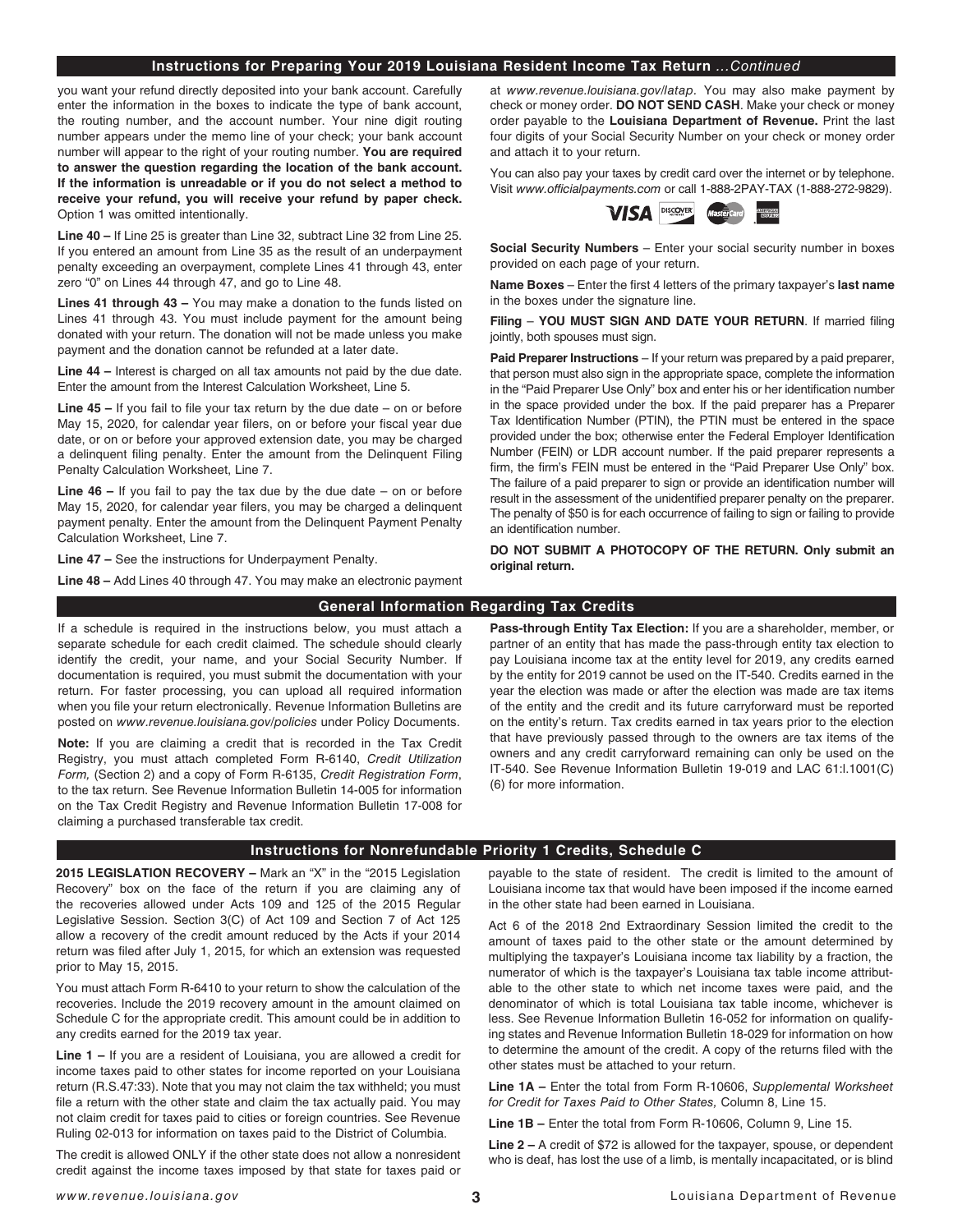## **Instructions for Nonrefundable Priority 1 Credits, Schedule C** *...Continued*

(R.S. 47:297(A)). Only one credit is allowed per person. The disability must exist at the end of the taxable year or, if death occurred during the taxable year, at the date of death. If you are claiming this credit for the frst time, a physician's statement is required certifying the disability. For purposes of this credit:

- DEAF is defned as one who cannot understand speech through auditory means alone (even with the use of amplifed sound) and must either use visual means or rely on other means of communication.
- LOSS OF LIMB is defned as one who has lost one or both hands, at or above the wrist, or one or both feet, at or above the ankle. This credit also applies if use of the limb or limbs has been lost permanently.
- MENTALLY INCAPACITATED is defned as one who is incapable of caring for himself, or of performing routine daily health requirements, due to his condition.
- BLIND is defned as one who is totally blind or whose central feld of acuity does not exceed 20/200 in the better eye with correcting lenses or whose visual acuity is limited to a field no greater than 20 degrees.

The names of the qualifying dependents must be entered on Line 2C. On Line 2D, enter the total number of qualifying individuals. Multiply Line 2D by \$72 and enter the result on Line 2E.

**Line 3 –** Taxpayers who donate a computer or other technological equipment to educational institutions in Louisiana are allowed a credit of 29 percent of the value of the property donated (R.S. 47:37). The recipient certifes the donation of property by using Form R-3400, *Certi*f*cation of Donation or Contribution of Property of a Sophisticated and Technological Nature*, available on LDR's website. You must attach the completed certification form to your return. On Line 3A, enter the value of the property donated to an educational institution in Louisiana. Multiply the amount on Line 3A by 29 percent and enter the result on Line 3B. Round to the nearest dollar.

**Line 4 –** Taxpayers are allowed a credit of 7 percent of the following federal credits: a credit for the elderly computed on Federal Schedule R; a foreign tax credit found on Federal Form 1040 or 1040-SR, Schedule 3, Line 1; a residential energy credit found on Federal Form 1040 or 1040- SR, Schedule 3, Line 5; plus 7 percent of any investment tax credit or jobs credit computed on Federal Form 3800 (R.S. 47:297(B)). If the credit was not used on the federal return because of the alternative minimum tax, you must reduce this amount by the portion of the credit that was not used. Enter the total federal credit on Line 4A. Multiply Line 4A by 7 percent and enter the result or \$18, whichever is less, on Line 4B.

**Additional Nonrefundable Priority 1 Credits, Lines 5 through 8**  Additional nonrefundable credits available for the tax year ending December 31, 2019, are referenced individually by a three-digit code. Please enter the credit description, identifying code, and the dollar amount claimed in the appropriate spaces on Lines 5 through 8.

**NOTE: Use only the codes referenced in the table on Schedule C. The codes listed here are not interchangeable with other codes listed in this booklet.** 

Example:

| <b>Credit Description</b> | Code |     | <b>Amount of Credit Claimed</b> |  |     |  |  |
|---------------------------|------|-----|---------------------------------|--|-----|--|--|
| <b>Bone Marrow</b>        |      | 120 |                                 |  | 500 |  |  |

**Line 9** – Add Lines 1B, 2E, 3B, 4B, and 5 through 8. Also, enter the amount on Form IT–540, Line 12.

### **CODE CREDIT DESCRIPTION**

**099 – Education Credit Act 125 Recovery –** Section 7 of Act 125 of the 2015 Regular Legislative Session provides a recovery of the credit amount reduced by the Act if your 2014 return was fled after July 1, 2015, for which an extension was requested prior to May 15, 2015. Use this credit code to report one-third of the education credit reduced on your 2014 return. Attach Form R-6410 to your return. See Revenue Information Bulletin 17-018 for more information.

## **CODE CREDIT DESCRIPTION**

- **100 Premium Tax** R.S. 47:227 provides a credit for premium taxes paid during the preceding 12 months by an insurance company authorized to do business in Louisiana. The credit may be passed to individuals through certain legal entities such as partnerships. A schedule must be attached listing the entities that paid the premium tax and generated the credit on behalf of the individual.
- **105 Commercial Fishing** R.S. 47:297(C) provides a credit for 72 percent of the gasoline and special fuels taxes paid for operating or propelling any commercial fishing boat. Attach a schedule listing all invoices and taxes paid. Do not claim the credit if you have already received a fuel tax refund.
- **115 Small Town Health Professionals** R.S. 47:297(H) provides a credit for certifed primary care physicians, primary care physician assistants, dentists, optometrists, or primary care nurse practitioners licensed to practice in certain areas of Louisiana. Taxpayers must apply to the Louisiana Department of Health (LDH) during the application period of September 1, 2019, through October 31, 2019, and a copy of the certifcate letter must be attached to the return. The credit amount is listed on the certificate letter and is limited to tax. For more information, see Revenue Information Bulletin 18-028 and Louisiana Administrative Code (LAC) 61:I.1915.
- **120 Bone Marrow** R.S. 47:297(I) provides a credit to employers authorized to do business in the state who incur bone marrow donor expense by developing a bone marrow donation program, educating employees related to bone marrow donations, making payments to a health care provider for determining tissue types of potential donors, and paying wages to an employee for time related to tissue typing and bone marrow donation. If the wage expense is used to obtain the credit, it cannot be deducted as an expense for income tax purposes. The amount of the credit is equal to 18 percent of the bone marrow donor expense paid or incurred by the employer during the tax year.
- **125 Law Enforcement Education** R.S. 47:297(J) provides a credit for certain law enforcement officers and specifed employees of the Louisiana Departments of Public Safety or Corrections for 72 percent of specific post-secondary educational expenses incurred in the pursuit of an undergraduate degree related to law enforcement. The credit is limited to \$540.
- **130 – First Time Drug Offenders** R.S. 47:297(K) provides a credit for a taxpayer who provides full-time employment to an individual who has been convicted of a first time drug offense, who is less than 25 years of age at the time of initial employment, has completed a court-ordered program certifed by the employee's probation officer, and has worked 180 days. The credit is equal to \$144 per eligible employee. A statement signed by both the employer and employee certifying the employee's full-time work status for the year and Form R-6311, *Tax Incentives with Job Creation Components,* must be attached to the return.
- **135 – Bulletproof Vest** R.S. 47:297(L) provides a credit for the purchase of a bulletproof vest for certain law enforcement personnel. The amount of this credit is equal to 72 percent of the purchase price, not to exceed \$72.
- **140 – Nonviolent Offenders** R.S. 47:297(O) provides a credit for a taxpayer who provides full-time employment to an individual who has been convicted of a first-time nonviolent offense, has completed a court-ordered program certifed by the employee's probation officer, and has worked 180 days. A statement signed by both the employer and employee certifying the employee's full-time work status for the year and Form R-6311 must be attached to the return.
- **145 – Owner of Newly Constructed Accessible Home Act 125 Recovery –** Section 7 of Act 125 of the 2015 Regular Legislative Session provides a recovery of the credit amount reduced by the Act if your 2014 return was filed after July 1, 2015, for which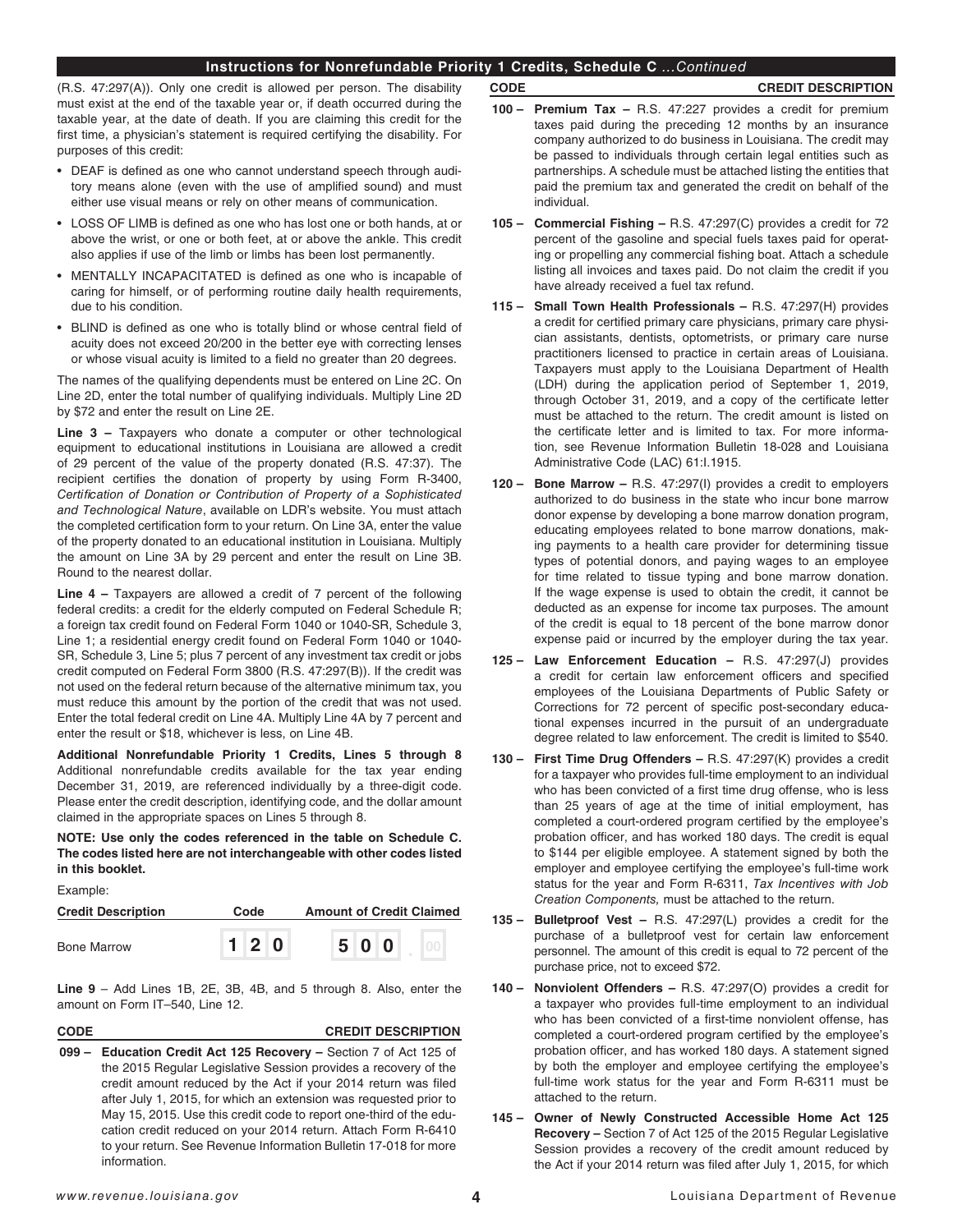## **Instructions for Nonrefundable Priority 1 Credits, Schedule C** *...Continued*

## **CODE EXEMPTION DESCRIPTION CODE EXEMPTION DESCRIPTION**

an extension was requested prior to May 15, 2015. Use this credit code to report one-third of the owner of newly constructed accessible home credit reduced on your 2014 return. Attach Form R-6410 to your return. See Revenue Information Bulletin 17-018 for more information. To claim a current year credit, use credit code 221 on Schedule J.

- **150 – Qualifed Playgrounds** R.S. 47:6008 provides a credit for donations to assist qualifed playgrounds. The credit is for the lesser of \$720 or 36 percent of the value of the cash, equipment, goods, or services donated. For more information on this credit, see Revenue Ruling 02-020 posted on LDR's website.
- **155 Debt Issuance** R.S. 47:6017 provides a credit for 72 percent of the amount of the fling fee paid to the Louisiana State Bond Commission, which is incurred by an economic development corporation in the preparation and issuance of bonds.
- **175 – Donations of Materials, Equipment, Advisors, or Instructors Act 125 Recovery –** Section 7 of Act 125 of the 2015 Regular Legislative Session provides a recovery of the credit amount reduced by the Act if your 2014 return was fled after July 1, 2015,

for which an extension was requested prior to May 15, 2015. Use this credit code to report one-third of the donations of materials, equipment, advisors, or instructors credit reduced on your 2014 return. Attach Form R-6410 to your return. See Revenue Information Bulletin 17-018 for more information.

- **185 Conversion of Vehicle to Alternative Fuel** R.S. 47:6035 provides a credit for the purchase of or conversion of a vehicle designed to run on an alternative fuel. The credit for the purchase of a qualifying new vehicle is equal to 10 percent of the cost of the qualifed vehicle or \$2,500, whichever is less. The credit for vehicle conversions or building of fueling stations is equal to 30 percent of the cost of the qualifed clean-burning motor vehicle fuel property. See Revenue Information Bulletin 13-023 for definition of alternative fuel and Revenue Information Bulletin 17-016 for more information. You must attach documentation verifying the conversion or purchase of the vehicle and the vehicle's registration with the Louisiana Department of Public Safety.
- **199 Other –** Reserved for future credits.

## **Instructions for Donations, Schedule D**

**Line 1 –** Enter the amount of adjusted overpayment from Form IT-540, Line 35.

**Line 2 –** You may donate all or part of your adjusted overpayment to The Military Family Assistance Fund. This fund provides assistance to family members of active Louisiana military personnel.

**Line 3 –** You may donate all or part of your adjusted overpayment to the Coastal Protection and Restoration Fund for the purposes of coastal restoration, conservation, and hurricane protection. For more information, visit www.*coastal.louisiana.gov.*

**Line 4 –** You may contribute an amount of your adjusted overpayment to the Louisiana Student Tuition Assistance and Revenue Trust (START) Savings Program. Contributions are not allowed to a START K12 account. IMPORTANT: If fling a joint return, you or your spouse must be a registered account owner in the START Savings Program in order to contribute all or part of your overpayment. If you do not have an account, you may contact the Louisiana Office of Student Financial Assistance at 1-800-259-5626, or go to *www.startsaving.la.gov* to enroll. All contributions of your overpayment will be equally distributed among the account holder's beneficiaries.

**Line 5 –** You may donate all or part of your adjusted overpayment to the Wildlife Habitat and Natural Heritage Trust Fund. This fund provides for the acquisition and management of lands used for state parks, state forests, and wildlife and fishery management areas.

**Line 6 –** You may donate all or part of your adjusted overpayment to the Louisiana Cancer and Lung Trust Fund Board (LCLTFB). This fund provides for resources to reduce the incidence, morbidity, mortality, and economic impact of all forms of cancer through education, prevention, research, and early detection.

**Line 7 –** You may donate all or part of your adjusted overpayment to the Louisiana Pet Overpopulation Advisory Council for the purpose of promoting the proper treatment and well-being of animals. For more information, visit *www.louisianapetoverpopulation.org.*

**Line 8 –** You may donate all or part of your adjusted overpayment to promote unity among member food banks in Louisiana in support of their common mission to feed the hungry. For more information, visit *www.feedinglouisiana.org/lfba.*

**Line 9 –** You may donate all or part of your adjusted overpayment to the Make-A-Wish Foundation of the Texas Gulf Coast & Louisiana. For more information, visit *www.texgulf.wish.org.*

**Line 10 –** You may donate all or part of your adjusted overpayment to the Louisiana Association of United Ways/LA 2-1-1 for the purpose of the 2-1-1 helpline. For more information, visit *www.louisiana211.org*.

**Line 11 –** You may donate all or part of your adjusted overpayment to the American Red Cross. For more information, visit *www.redcross.org*.

**Line 12 –** You may donate all or part of your adjusted overpayment to the Honor Guard for Military Funerals Fund. This fund provides for military funeral honors for members of Louisiana's military forces.

**Line 13 –** You may donate all or part of your adjusted overpayment to the Louisiana State Troopers Charities, Inc. to assist in educational and community oriented programs that promote or improve the standing of the Louisiana State Police in the communities of this State.

**Line 14 –** You may donate all or part of your adjusted overpayment to the Friends of Palmetto Island State Park, Inc. for the purpose of supporting and enhancing the Palmetto Island State Park.

**Line 15 –** You may donate all or part of your adjusted overpayment to the Children's Therapeutic Services at the Emerge Center. This organization provides for optimizing independent communication and social interaction skills. For more information, visit *www.emergela.org.*

**Line 16 –** You may donate all or part of your adjusted overpayment to the Louisiana Horse Rescue Association. The purpose of this association is to provide sanctuary for abused or abandoned horses of racing breeds until caring homes are found for them. For more information, visit *www. louisianahorserescue.com*

**Line 17 –** You may donate all or part of your adjusted overpayment to the Louisiana Coalition Against Domestic Violence (LCADV) fund. The purpose of this fund is to provide resources to educate women who are victims of domestic violence. For more information, visit *www.lcadv.org*.

**Line 18 –** Add Lines 2 through 17. This amount cannot be more than Line 1. Also, enter this amount on Form IT-540, Line 36.

## **Instructions for Adjustments to Income, Schedule E**

**Line 1 –** Enter the amount of your Federal Adjusted Gross Income. This amount is shown on your Federal Form 1040 or 1040-SR, Line 8b. If the amount is less than zero, mark the box on Line 1. Do not use a negative sign with the amount. For example, if your Federal AGI is a \$10,000 loss, mark the box on Line 1 and enter 10,000.

**Line 2A –** Tax-exempt interest and dividend income reported on your federal return are taxable to Louisiana if ALL of the following conditions are met:

- a. You are fling as a resident of Louisiana.
- b. The interest or dividend income is received from obligations of a state or political subdivision of a state other than Louisiana. Obligations of the State of Louisiana, its political subdivisions, or public corporations created by them and their constituted authorities are exempt from Louisiana taxes.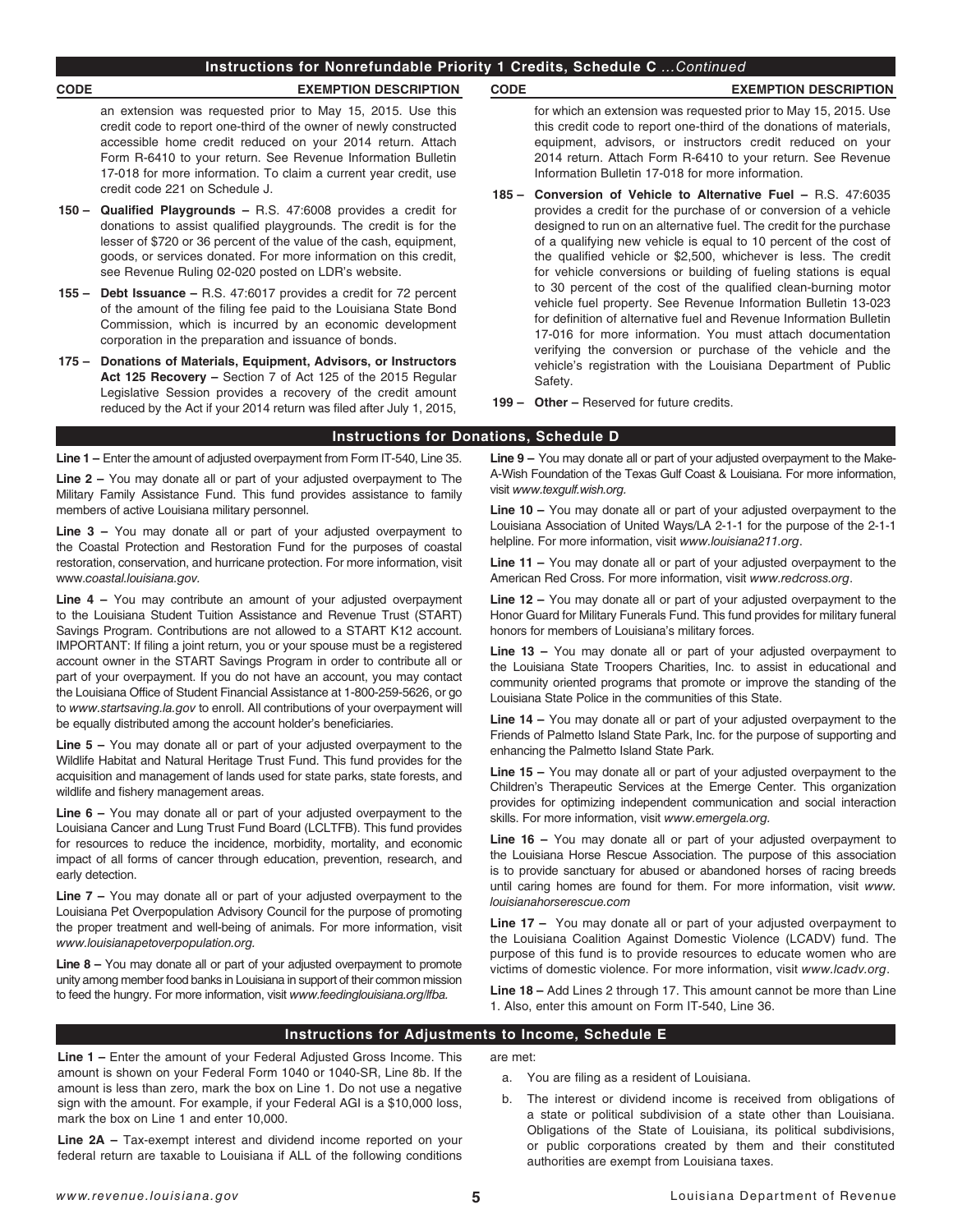## **Instructions for Adjustments to Income, Schedule E** *...Continued*

c. The obligations were purchased on or after January 1, 1980.

Enter the **TOTAL** taxable interest and dividends. Do not list interest and dividends separately. See Revenue Ruling 11-001 if you have any Build America Bonds.

**Line 2B –** Enter any previously exempted Louisiana Student Tuition Assistance and Revenue Trust (START) contributions that were refunded to you during 2019 by the Louisiana Office of Student Financial Aid.

**Line 2C –** R.S. 47:6301(A)(1)(a) provides for a prohibition on double state benefits for a donation to a school tuition organization. If you claimed the credit for a donation to a school tuition organization on Form IT-540, Schedule J, you must add back certain deductions taken at the federal level otherwise deductible for state income tax purposes if the following conditions are met:

- a. Your federal itemized deductions allowed by Internal Revenue Code Section 170 included the donation made to the school tuition organization as a charitable contribution on Schedule A attached to Federal Form 1040 or 1040-SR; and
- b. You claimed the excess federal itemized personal deduction on Form IT-540, Line 8C for the tax year in which the donation was made.

The amount required to be added back is the difference between the amount reported on Form IT-540, Line 8C and the recalculated excess federal itemized personal deduction after removing the donation from the individual's federal itemized personal deduction for the tax year in which the donation was made. The addition is limited to the amount of the credit claimed. See Revenue Information Bulletin 18-024 for more information.

**Line 2D –** Act 442 of the 2019 Regular Legislative Session provides for an exclusion for an individual who is a shareholder, member, or partner of an entity that made the pass-through entity tax election under R.S. 47:287.732.2. This election allows S corporations, and other entities taxed as partnerships for federal income tax purposes, to pay Louisiana income tax at the entity level. The entity must have received LDR's approval of the election. The add-back amount is the Louisiana net operating loss that was reported at the entity level for this tax year that is included on the Federal Form 1040 or 1040-SR. You must also include any net operating loss carried forward from a tax year in which the election was made and utilized in this tax year.

This amount should be included in the amount on Schedule E, Line 1. Do not include income not taxed at the entity level such as interest and dividend income. See Revenue Information Bulletin 19-019 and LAC 61:I.1001(C)(4) for more information.

**Line 3 –** Add Lines 1, 2A, 2B, 2C, and 2D. If the amount is less than zero, enter zero "0." **This line may not be less than zero.** 

### **EXEMPT INCOME LINES 4A THROUGH 4G**

Income items that are considered exempt by Louisiana law to arrive at Louisiana taxable income are referenced individually by a three-digit code. Enter the description, identifying code, and dollar amount in the appropriate spaces on Lines 4A through 4G.

**NOTE: Use only the codes referenced in the table on Schedule E. The codes listed here are not interchangeable with other codes listed in this booklet.** 

Example:

| <b>Exemption Description</b> | Code |  | Amount |     |  |                              |  |
|------------------------------|------|--|--------|-----|--|------------------------------|--|
| <b>START Savings Program</b> | 0 9E |  |        | 700 |  |                              |  |
| <b>CODE</b>                  |      |  |        |     |  | <b>EXEMPTION DESCRIPTION</b> |  |

**01E – Interest and Dividends on U.S. Government Obligations –** Enter the amount of interest and dividends received from U.S. government obligations that are included in the amount on Line 1 of Schedule E. Include amounts received from mutual funds, which are identifed as income from investments in U.S. government obligations. If the amount is not identified specifically, it is taxable and cannot be excluded.

### **CODE EXEMPTION DESCRIPTION**

- **02E – Louisiana State Employees' Retirement Benefts –** Enter the amount of retirement benefits received from the Louisiana State Employees' Retirement System. This amount should be included in the amount on Schedule E, Line 1.
- **03E – Louisiana State Teachers' Retirement Benefts** Enter the amount of retirement benefits received from the Louisiana State Teachers' Retirement System. This amount should be included in the amount on Schedule E, Line 1.
- **04E – Federal Retirement Benefts** Enter the amount of retirement benefits received from a Federal Retirement System. This amount should be included in the amount on Schedule E, Line 1.
- **05E – Other Retirement Benefts** Enter the amount of retirement benefits received from any retirement systems whose benefits are specifically exempted by law from Louisiana income tax. In the space provided, enter the name of the retirement system or the statutory citation exempting these benefits from Louisiana income tax. A list of the eligible retirement systems and their statutory citations can be found at *www.revenue.louisiana.gov/FAQ/ Details/1216*.
- **06E – Annual Retirement Income Exemption for Taxpayers 65 Years of Age or Older –** Up to \$6,000 of your annual retirement income may be exempted from state taxation if your fling status is single, head of household, married fling separately, or qualifying widow(er), and you are 65 years of age or older. If your filing status **is married filing jointly**, both you and your spouse are age 65 years or older, and each of you received annual retirement income, up to \$6,000 of the annual retirement income that **each** taxpayer receives may be exempt from state taxation. "Annual retirement income" that is taxable to Louisiana is any distributions from a pension, an annuity, or an individual retirement arrangement (IRA) that you receive and report on Federal Form 1040 or 1040-SR, Lines 4b and 4d. Do not include retirement benefits that are coded as 02E, 03E, 04E, or 05E. Enter the name of the payor on the line provided.

If your filing status is single, head of household, married filing separately, or qualifying widow(er), determine the exempt amount that should be entered for code 06E by completing the FIRST COLUMN of the worksheet provided below.

If your filing status is married filing jointly, determine the exempt amount that should be entered for code 06E by completing BOTH COLUMNS of the worksheet provided below.

| <b>Worksheet for Code 06E</b>                                                                                                                                                                                                                                                                                                                   | <b>Taxpayer</b> | <b>Spouse</b> |
|-------------------------------------------------------------------------------------------------------------------------------------------------------------------------------------------------------------------------------------------------------------------------------------------------------------------------------------------------|-----------------|---------------|
| 1. Enter retirement income you received and<br>reported on Federal Form 1040 or 1040-<br>SR, Lines 4b and 4d. Enter taxpayer's<br>amount on Line 1(a) and enter spouse's<br>amount on Line 1(b).                                                                                                                                                | a.              | b.            |
| 2. Enter retirement income you received<br>and reported as codes 02E, 03E, 04E,<br>and 05E of Schedule E. Enter taxpayer's<br>amount on Line 2(a) and enter spouse's<br>amount on Line 2(b).                                                                                                                                                    |                 |               |
| 3. Subtract Line 2 from Line 1.                                                                                                                                                                                                                                                                                                                 |                 |               |
| 4. Maximum exemption for individuals 65 or<br>older.                                                                                                                                                                                                                                                                                            | \$6,000         | \$6,000       |
| 5. For each taxpayer 65 or older, enter the<br>amount from Line 3, or Line 4, whichever<br>is less.                                                                                                                                                                                                                                             |                 |               |
| 6. If your filing status is single, head of household, married filing sepa-<br>rately, or qualifying widow(er), enter the amount from Line 5(a) above<br>on Schedule E and code as 06E. If your filing status is married filing<br>jointly, add the amounts on Lines 5(a) and 5(b) above and enter the<br>result on Schedule E and code as 06E. |                 |               |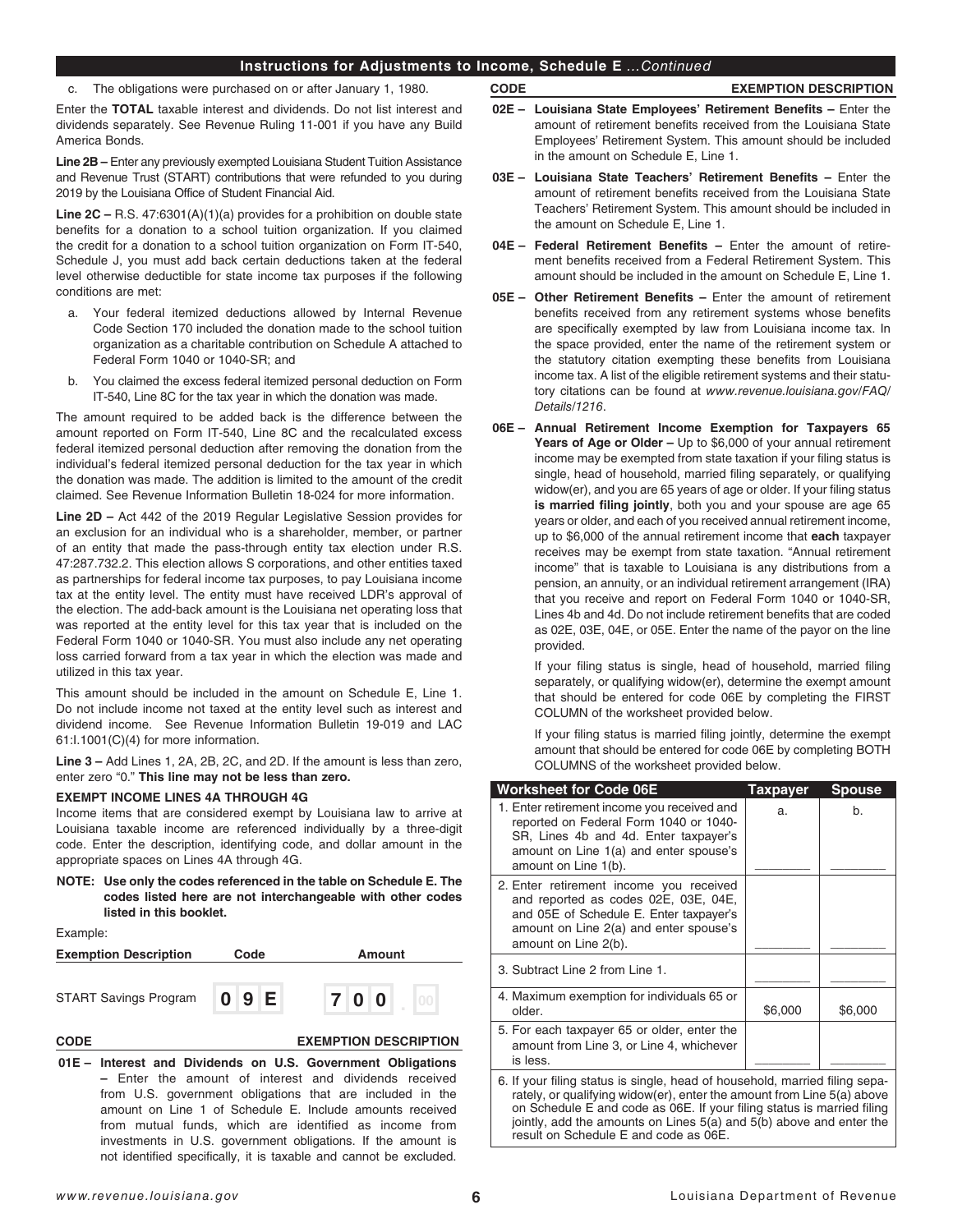## **Instructions for Adjustments to Income, Schedule E** *...Continued*

- **07E – Taxable Amount of Social Security –** Social Security benefts that are taxed on your federal return are exempt from Louisiana tax. Enter the amount shown on your Federal Form 1040 or 1040- SR, Line 5b.
- **08E – Native American Income –** Louisiana Administrative Code 61:I.1303 provides that income derived from sources **on the reservation** that have been earned or received by an enrolled member of a federally recognized Indian tribe who resides on that tribe's reservation shall be exempted from Louisiana individual income tax. The income derived from sources **outside of the reservation, including sources outside of Louisiana,** that have been earned or received by an enrolled member of a federally recognized Indian tribe residing on that tribe's reservation is taxable for Louisiana individual income tax purposes. Income earned by a member of a federally recognized tribe residing off of the tribe's reservation in Louisiana is taxable regardless of the income source. Additionally, an enrolled member of a federally recognized Indian tribe who resides on the reservation for a portion of the year and resides off the reservation for a portion of the year is taxed based on where the enrolled member resided when the income was earned.
- **09E – START Savings Program Contributions –** R.S. 47:293(9)(a) (vi) provides that any Louisiana Student Tuition Assistance and Revenue Trust (START) account holders with a fling status of single, married filing separately, head of household, and qualifying widow(er) can exempt up to \$2,400 per beneficiary from Louisiana taxable income. Account holders with a filing status of married fling jointly can each exempt up to \$4,800 per beneficiary from Louisiana taxable income. In certain situations, the exemption amount can be doubled. See Revenue Information Bulletin 06-003 on LDR's website. The exemption is not allowed for amounts contributed to a START K12 account.
- **10E – Military Pay Exclusion –** R.S. 47:293(9)(e) provides an exclusion to Louisiana residents who were on active duty in the U.S. armed forces for 120 or more consecutive days. The exempt portion is the compensation earned outside of Louisiana during and after 120 plus consecutive days of active duty, up to \$30,000. Example: If on January 15, 2019, you went on active duty and continuously remained on active duty at least through May 14, 2019, (120 days) during which you served 40 days in Louisiana and the remainder outside of Louisiana, income from the 41st day forward is exempt, up to \$30,000, once you have served more than 120 consecutive days. Retain a copy of your official orders, including endorsements that establish your 120 plus consecutive days of active duty with your 2019 return. If fling electronically, bring a copy of your orders including endorsements to your tax preparer.
- **11E – Road Home –** R.S. 47:293(9)(a)(i) provides that any grant, loan, or other beneft directly or indirectly provided to a taxpayer by the Disaster Recovery Unit of the Office of Community Development shall be excluded if the income was included in the taxpayer's Federal Adjusted Gross Income. Benefits may include payments from Restore Louisiana for recovery from the Great Flood of 2016. This amount should be included in the amount on Schedule E, Line 1.
- **13E – Recreation Volunteer** R.S. 47:293(9)(a)(xii) provides an exclusion of \$500 per tax year for individuals who volunteer for recreation departments. To qualify for this exclusion, the taxpayer must serve as a volunteer for 30 or more hours during the taxable year and must be registered as a volunteer with a recreation department operated by the state of Louisiana or a political subdivision of the state. The recreation department must certify that the taxpayer served as a volunteer and was not compensated for their services.
- **14E – Volunteer Firefghter** R.S. 47:293(9)(a)(xii) provides an exclusion of \$500 per tax year for individuals who serve as volunteer firefighters. To qualify for this exclusion, the taxpayer must complete 24 hours of continuing education and be an active member

## **CODE EXEMPTION DESCRIPTION CODE EXEMPTION DESCRIPTION**

- of the Louisiana State Fireman's Association or on the departmental personnel roster for the State Fire Marshal's Volunteer Fireman's Insurance Program. To substantiate the exclusion, a taxpayer should retain either a membership card with the taxpayer's name and the applicable tax year, a lifetime membership card, or a copy of the departmental personnel roster for the State Fire Marshal's Volunteer Fireman's Insurance Program and a certifcate or other document provided to the taxpayer noting the date of the training, the topic covered, the duration of the training, and name and contact information of the person providing the training to support the continuing education requirements.
- **16E Voluntary Retroft Residential Structure –** R.S. 47:293(9) (a)(xiii) provides an exclusion for a taxpayer who voluntarily retrofits an existing residential structure on which the homestead exemption is claimed for ad valorem tax purposes and the structure is not rental property. The exclusion is for 50 percent of the cost paid or incurred on or after January 1, 2007, less the value of any other state, municipal, or federally sponsored financial incentives and is limited to \$5,000 per retrofitted residential structure. To qualify, the voluntary retrofitting must not be a construction, reconstruction, alteration, or repair of an existing residential structure and must comply with the State Uniform Construction Code. See Revenue Information Bulletin 09-007 for more information.
- **17E Elementary and Secondary School Tuition** R.S. 47:297.10 provides a deduction for expenses paid for your qualifed dependent's enrollment in a nonpublic elementary or secondary school or any public elementary or secondary laboratory school operated by a public college or university. The dependent must be claimed on your 2019 return or must have been claimed on your 2018 return. To calculate the amount of the deduction, use the 2019 Louisiana School Expense Deduction Worksheet on the back of Schedule E.
- **18E – Educational Expenses for Home-Schooled Children –** R.S. 47:297.11 provides a deduction for expenses paid for homeschooling your qualifed dependent. The dependent must be claimed on your 2019 return or must have been claimed on your 2018 return. To calculate the amount of the deduction, use the 2019 Louisiana School Expense Deduction Worksheet on the back of Schedule E.
- **19E Educational Expenses for a Quality Public Education** R.S. 47:297.12 provides a deduction for expenses paid for a quality education for your qualifed dependent's enrollment in a public elementary or secondary school. The dependent must be claimed on your 2019 return or must have been claimed on your 2018 return. To calculate the amount of the deduction, use the 2019 Louisiana School Expense Deduction Worksheet on the back of Schedule E.
- **20E Capital Gain from Sale of Louisiana Business** R.S. 47:293(9) (a)(xvii) provides a deduction for net capital gains resulting from the sale or exchange of an equity interest; or from the sale or exchange of substantially all of the assets of a nonpublicly traded corporation, partnership, limited liability company, or other organization commercially domiciled in Louisiana. To qualify for the deduction, the taxpayer must have held the business for a minimum of five years immediately prior to the sale or exchange. Attach a copy of your federal return and supporting forms and Form R-6180, *Net Capital Gains Deduction Worksheet,* showing the calculation of the deduction and all tiers of any flow-thru amounts. See Revenue Information Bulletins 10-017 and 16-039 for more information.
- **21E Employment of Certain Qualifed Disabled Individuals** R.S. 47:297.13 provides a deduction for a taxpayer who provides continuous employment to a qualifed individual with a disability within this state. Form R-10605, *Application for Deduction for Employment of Certain Quali*f*ed Disabled Individuals*, must be attached to your return.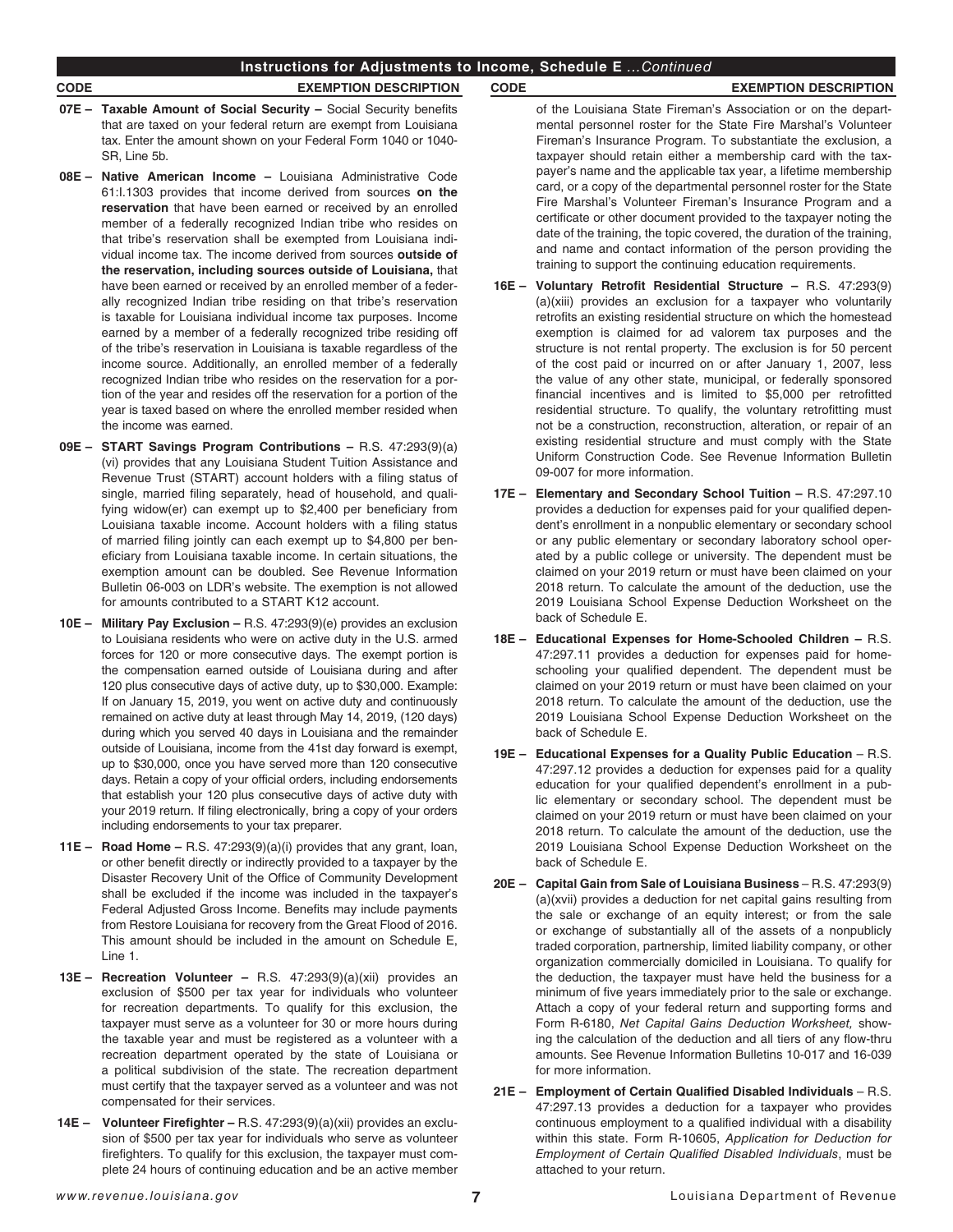## **Instructions for Adjustments to Income, Schedule E** *...Continued*

- **22E S Bank Shareholder Income Exclusion** R.S. 47:297.3 provides an exclusion for an S Bank shareholder for the portion of the income reported by an S Bank on Federal Form 1120S, Schedule K-1, or the portion of the income reported by an S Bank on an equivalent document, which is attributable to the net earnings used to compute the S Bank's shares tax as provided in R.S. 47:1967. Attach a copy of Schedule K-1 as documentation for the amount excluded. The exclusion is only allowed if the entity did not make the pass-through entity tax election. This amount should be included in the amount on Schedule E, Line 1.
- **23E Entity Level Taxes Paid to Other States**  R.S. 47:33(A) (7) provides a deduction for an individual partner, member, or shareholder's proportionate share of an entity-level tax paid to other states that is based solely upon net income included in the entity's federal taxable income without any capital component. The deduction is for the taxpayer's share of the tax paid during 2019 and is limited to the extent that the proportionate share of the related income is or was taxed by Louisiana. See Revenue Information Bulletin 18-029 for more information and the documentation required to be attached to your return.
- **24E – Pass–Through Entity Exclusion –** Act 442 of the 2019 Regular Legislative Session provides for an exclusion for an individual who is a shareholder, member, or partner of an entity that made the pass-through entity tax election under R.S. 47:287.732.2. This election allows S corporations, and other entities taxed as partnerships for federal income tax purposes, to pay Louisiana income tax at the entity level. The entity must have received LDR's approval of the election. The excluded amount is the income that was taxed at the entity level that is included on Federal Form 1040 or 1040-SR. This amount should be included in the amount on Schedule E, Line 1. Do not include income not taxed at the entity level such as interest and dividend income. See Revenue Information Bulletin 19-019 and LAC 61:I.1001(C) (4) for more information.
- **49E – Other –** On a separate schedule, list the source and amount of other income included in Schedule E, Line 1, which Louisiana cannot tax. You must attach copies of supporting documentation in order to verify the exemption claimed on this line. Do not list income earned in another state. Residents of Louisiana are taxed on all income, regardless of where the income was earned. Credit for taxes paid to other states may be deducted on Nonrefundable Priority 1 Credits, Schedule C, Line 1. Nonresidents must use Form IT-540B to determine their Louisiana tax. Part-year residents have the option to fle a resident or nonresident return, whichever is more beneficial. Nonresident professional athletes must fle Form IT-540B-NRA

### **CODE EXEMPTION DESCRIPTION CODE EXEMPTION DESCRIPTION**

electronically. Disabled individuals claiming an exemption under R.S. 47:59.1 for making adaptations to their home should use this code to deduct the expenses from their gross income. Persons receiving disability income (R.S. 47:44.1(B)) for a permanent, total disability may exclude up to \$6,000 of annual disability income from their taxable income. See Revenue Ruling 11-001 if you have any Build America Bonds.

**Note:** *Depletion deduction is limited to the amount of federal depletion. Louisiana does not have a provision that allows excess depletion on individual income tax.*

### **Line 4H –** Add Lines 4A through 4G.

**Line 4I –** Enter the amount of federal tax applicable to the exempt income shown on Line 4H. If Line 9 on Form IT-540 is greater than zero, complete both options and use the option that results in the *lower* federal tax. You may need to first compute your modified federal income tax deduction for Louisiana purposes if you have taken certain federal credits as a result of Hurricanes Katrina or Rita. See instructions for Line 9.

### **Option 1:**

| If Line 4H is:      | Then enter on Line 4I:                        |
|---------------------|-----------------------------------------------|
| Less than $$15.000$ | -೧-                                           |
| $$15.000 - $50.000$ | 25% of the amount over \$15,000               |
| More than \$50,000  | \$8,750, plus 40% of the amount over \$50,000 |

**Option 2:** Divide Line 4H by Line 1. Carry out two decimal places in the percentage. For example, 48.32 percent. **DO NOT ROUND UP**. The percentage cannot exceed 100 percent. Multiply your total federal tax from Form IT-540, Line 9, by the ratio obtained. If there is no applicable federal tax, enter zero "0."

**Line 4J –** Subtract Line 4I from Line 4H.

**Line 5A –** Subtract Line 4J from Line 3.

**Line 5B –** Enter the amount of your IRC 280C expense adjustment. See Revenue Information Bulletin 06–017 for further details. To substantiate the credit, provide LDR with a copy of Federal Form 3800 that indicates the credit plus the appropriate form for the credit. A shareholder of an S corporation or other pass-through entity should attach a copy of the Schedule K-1 to substantiate the credit if the entity did not make the passthrough entity tax election.

**Line 5C –** Subtract Line 5B from Line 5A. Enter the result here and on Form IT-540, Line 7. Mark an "X" in the box on Form IT-540, Line 7, indicating that Schedule E was used. If the amount is less than zero, enter zero "0."

## **Instructions for Refundable Priority 2 Credits, Schedule F**

**2015 LEGISLATION RECOVERY –** Mark an "X" in the "2015 Legislation Recovery" box on the face of the return if you are claiming any of the recoveries allowed under Act 125 of the 2015 Regular Legislative Session. Section 7 of Act 125 allows a recovery of the credit amount reduced by the Act if your 2014 return was fled after July 1, 2015, for which an extension was requested prior to May 15, 2015.

You must attach Form R-6410 to your return to show the calculation of the recoveries. Include the 2019 recovery amount in the amount claimed on Schedule F for the appropriate credit. This amount could be in addition to any credits earned for the 2019 tax year.

**Line 1 –** R.S. 47:297.9 allows a refundable credit for 72 percent of the amount paid by an active or reserve military servicemember, the spouse of an active or reserve military servicemember, or the dependent of such servicemember for obtaining a Louisiana noncommercial hunting or fishing license. A copy of the noncommercial hunting and/or fishing license must be submitted to LDR in order to claim the credit. Complete all information requested in Lines 1A through 1C. Multiply the amount paid by 72 percent (.72) and enter on Line 1D. The credit for the license is valid only during the time the servicemember is on active duty and does not apply to purchases of lifetime licenses. Please contact LDR for more information

concerning this credit.

### **Additional Refundable Priority 2 Credits, Lines 2 through 6**

Additional refundable credits available for the tax year ending December 31, 2019, are referenced individually by a three-digit code. Please enter the credit description, identifying code and the dollar amount claimed in the appropriate spaces on Lines 2 through 6.

**NOTE: Use only the codes referenced in the table on Schedule F. The codes listed here are not interchangeable with other codes listed in this booklet.**

## Example:

| <b>Credit Description</b> | Code  | <b>Amount of Credit Claimed</b> |
|---------------------------|-------|---------------------------------|
| Historic Residential      | 6 0 F | 400                             |

**Line 6A –** If you are claiming the School Readiness Child Care Directors and Staff credit (credit code 66F), you must enter the facility license number from Form R-10615, *Louisiana School Readiness Tax Credit For Child Care Director and Staff Member*, on Line 6A. Failure to do so will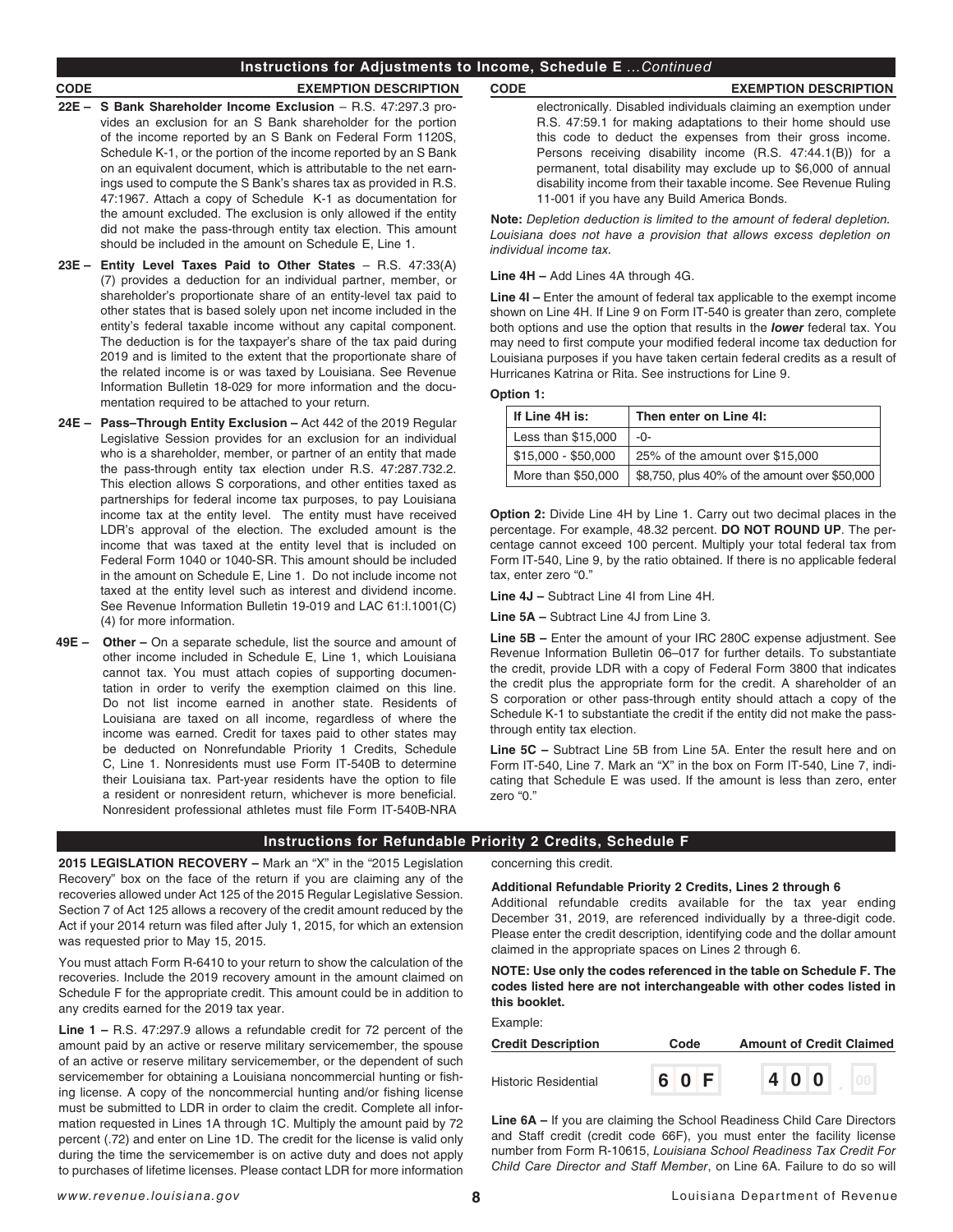## **Instructions for Refundable Priority 2 Credits, Schedule F** *...Continued*

### result in processing delays.

**Transferable, Refundable Priority 2 Credits, Lines 7 through 9**  Complete Lines 7 through 9 if you are claiming the Musical and Theatrical Productions credit. For Lines 7A, 8A, and 9A, enter the LDR State Certifcation Number from Form R-6135, for the credit claimed on Lines 7, 8, and 9 respectively. See Revenue Information Bulletin 17-008 for claiming a purchased transferable tax credit.

**Line 10 –** Add Lines 1D, and 2 through 9. Also, enter the amount on Form IT-540, Line 18.

### **CODE CREDIT DESCRIPTION**

- **52F – Ad Valorem Offshore Vessels –** R.S. 47:6006.1 allows a refundable credit for 100 percent of the ad valorem taxes paid on vessels in Outer Continental Shelf Lands Act Waters. Copies of the tax assessment, the canceled check in payment of the tax, and a completed Form LAT 11A from the Louisiana Tax Commission must be attached to the return.
- **54F – Telephone Company Property –** R.S. 47:6014 allows a refundable credit for up to 40 percent of the ad valorem taxes paid to Louisiana political subdivisions by a telephone company with respect to that company's public service properties located in Louisiana. The credit may be passed through to individuals who are shareholders or members of certain legal entities. See the Pass-Through Entity Tax Election note under General Information Regarding Tax Credits. See Revenue Information Bulletin 01-004 on LDR's website. A schedule must be attached stating which entity paid the tax and obtained the credit on the individual's behalf.
- **55F – Prison Industry Enhancement** R.S. 47:6018 allows a refundable credit for 72 percent of the state sales and use tax paid by a taxpayer on purchases of specialty apparel items from a private sector Prison Industry Enhancement (PIE) contractor. Contact LDR for further information regarding this credit.
- **57F – Mentor-Protégé –** R.S. 47:6027 allows a refundable credit for a mentor business that fulfills the terms of a Mentor-Protégé Agreement as approved by the Louisiana Department of Economic Development. A copy of the certifcation of the credit must be attached to the return.
- **58F – Milk Producers –** R.S. 47:6032 allows a refundable credit for a resident taxpayer engaged in the business of producing milk for sale. Those milk producers that have obtained permits under the Louisiana Administrative Code, Title 51, and have met the requirements of the Food and Drug Administration, shall be certifed by the Louisiana Department of Health to receive the credit. Revenue Information Bulletin 08-014 provides information regarding the credit.
- **59F – Technology Commercialization –** R.S. 51:2351 et seq. allows a refundable credit for a qualifying individual or business that invests in the commercialization of Louisiana technology. Taxpayers must apply to the Louisiana Department of Economic Development to receive certification. A copy of the certification of the credit must be attached to the return.
- **60F – Historic Residential –** R.S. 47:297.6 allows a refundable credit for the amount of eligible costs and expenses incurred during the rehabilitation of an owner-occupied residential or owneroccupied mixed use structure located in a National Register Historic District, a cultural district, a local historic district, a Main Street District, or a downtown development district. The tax credit is limited to one credit per rehabilitated structure and cannot exceed \$18,500 per structure. Taxpayers must apply to the Louisiana Department of Culture, Recreation, and Tourism, Division of Historic Preservation for certification. A copy of the certifcation of the credit must be attached to the return.
- **62F – Musical and Theatrical Productions –** R.S. 47:6034 allows a refundable credit for the production expenses, transportation costs, employment of college and vocational-technical students, employment of residents, and for the construction, repair, or renovation of facilities related to the live performance industry. Taxpayers must apply to the Louisiana Department of Economic Development to receive certification. A copy of the certification of the credit must be attached to the return.

## **CODE CREDIT DESCRIPTION**

- **65F – School Readiness Child Care Provider –** R.S. 47:6105 allows a refundable credit for a child care provider who operates a facility or facilities where care is given to foster children in the custody of the Louisiana Department of Children and Family Services or to children who participate in the Child Care Assistance Program administered by the Louisiana Department of Education (LDE). The credit is based on the average monthly number of children who attended the facility multiplied by an amount based on the quality rating of the child care facility. For more information regarding this credit, contact LDE.
- **66F – School Readiness Child Care Directors and Staff –** R.S. 47:6106 allows a refundable credit for eligible child care directors and eligible child care staff. You must enter the facility license number from Form R-10615 on Line 6A. Failure to do so will result in processing delays. The tax credit is based on certain attained qualifications for directors and staff members. The credit amount is variable and the 2019 amount is posted at *www.revenue.louisiana. gov/SchoolReadiness*. For more information regarding this credit, contact the Louisiana Department of Education.
- **67F – School Readiness Business-Supported Child Care –** R.S. 47:6107 allows a refundable credit for a taxpayer who incurs eligible business-supported child care expenses. The percentage of eligible expenses allowed for the credit depends on the quality rating of the child care facility to which the expenses are related or the quality rating of the child care facility that the child attends. Copies of canceled checks and other documentation to support the amount of eligible expenses must be maintained and provided upon request. For more information regarding this credit, contact the Louisiana Department of Education.
- **68F – School Readiness Fees and Grants to Resource and Referral Agencies –** R.S. 47:6107 allows a refundable credit for a taxpayer whose business pays fees and grants to child care resource and referral agencies. The credit cannot exceed \$5,000 per tax year. For more information regarding this credit, contact the Louisiana Department of Education.
- **70F – Retention and Modernization –** R.S. 51:2399.1 et seq. allows a refundable credit for an employer who incurs qualifed expenditures to modernize existing operations in Louisiana to retain the business in the state. Taxpayers must apply to the Louisiana Department of Economic Development to receive certification. A copy of the certifcation of the credit must be attached to the return.
- **71F – Conversion of Vehicle to Alternative Fuel Act 125 Recovery**  Section 7 of Act 125 of the 2015 Regular Legislative Session provides a recovery of the credit amount reduced by the Act if your 2014 return was filed after July 1, 2015, for which an extension was requested prior to May 15, 2015. Use this credit code to report one-third of the conversion of vehicle to alternative fuel credit reduced on your 2014 return. Attach Form R-6410 to your return. See Revenue Information Bulletin 17-018 for more information. To claim a current year credit, use credit code 185 on Schedule C.
- **73F – Digital Interactive Media & Software** R.S. 47:6022 allows a refundable credit to individuals for the investment in businesses specializing in digital interactive media and software. Taxpayers must apply to the Louisiana Department of Economic Development to receive certification. A copy of the certification of the credit must be attached to the return. See Revenue Information Bulletin 12-017 on LDR's website.
- **80F – Other Refundable Credit –** Reserved for future credits.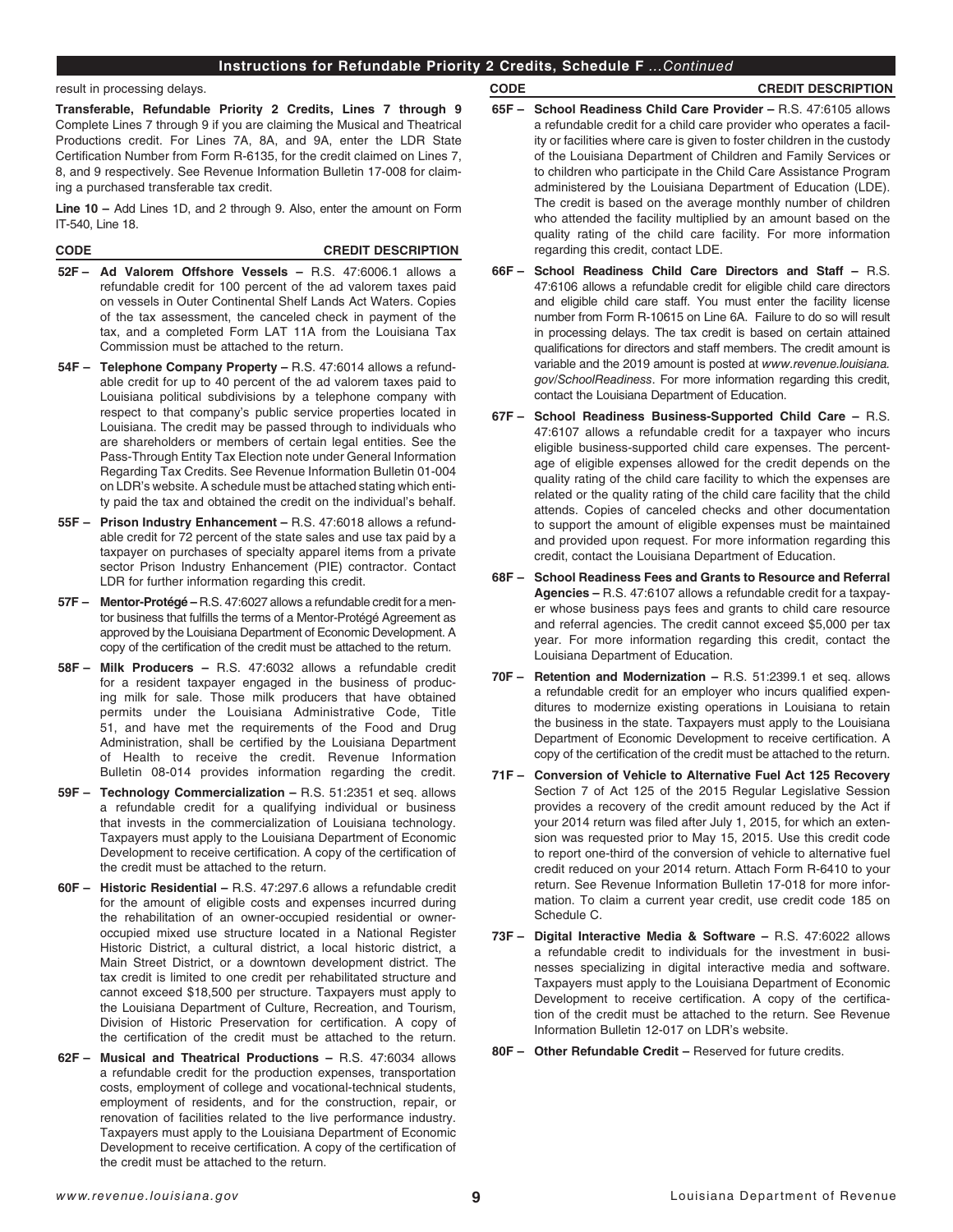## **General Information about Disaster Relief Credits for Hurricane Katrina or Hurricane Rita**

### **Federal Disaster Relief Credits**

Louisiana provides a deduction for federal income taxes paid on Louisiana income. Generally, when the federal income tax liability is decreased by federal credits, the amount of the Louisiana income tax liability increases. R.S. 47:293(4)(b) expands the relief granted to Louisiana taxpayers who claimed certain disaster credits granted for **Hurricane Katrina or Hurricane Rita.** To avoid paying additional income tax, Louisiana taxpayers who received these federal credits may increase the amount of their Louisiana federal income tax deduction by the amount of certain disaster relief credits claimed on the 2019 federal income tax form. Louisiana Administrative Code (LAC) 61:I.601 designated the following federal credits which were earned pursuant to either the Katrina Emergency Tax Relief Act of 2005 or the Gulf Opportunity Zone Act of 2005 as disaster relief credits:

- 1. Employee Retention Credit
- 2. Work Opportunity Credit
- 3. Rehabilitation Tax Credit
- 4. Employer-Provided Housing Credit
- 5. Low Income Housing Credit
- 6. New Markets Tax Credit

For complete information about disaster relief credits, see LAC 61:I.601 on *www.revenue.louisiana.gov/policies.*

Consult your tax advisor or the IRS for information concerning the federal credits. If you claimed federal disaster relief credits on your federal return, complete Schedule H and attach a copy of the appropriate federal forms to your return to substantiate your modifed Louisiana federal income tax deduction.

### **Instructions for Modified Federal Income Tax Deduction, Schedule H**

**Line 1 –** Enter the amount of your federal income tax liability from the Federal Income Tax Deduction worksheet in the instructions.

**Line 2 –** Enter the amount of federal disaster relief credits claimed on your federal return. The federal disaster relief credits claimed for this year and allowed by the IRS could be credits that are carried forward from previous years. Attach a copy of your federal return that indicates the amount of the credit, a copy of Form 3800, and a copy of the appropriate IRS form in order to substantiate the amount of the credit.

**Line 3 –** Add the amounts from Lines 1 and 2 and enter the result on Line 3 and on Form IT-540, Line 9. Mark an "X" in box 2 on Form IT-540, Line 9 to indicate that your income tax deduction has been increased by the amount of federal disaster credits.

| Instructions for Refundable Priority 4 Credits, Schedule I |  |
|------------------------------------------------------------|--|
|------------------------------------------------------------|--|

## **Refundable Priority 4 Credits, Lines 1 through 5**

Additional refundable credits available for the tax year ending December 31, 2019, are referenced individually by a three-digit code. Please enter the credit description, identifying code and the dollar amount claimed in the appropriate spaces on Lines 1 through 5.

**NOTE: Use only the codes referenced in the table on Schedule I. The codes listed here are not interchangeable with other codes listed in this booklet.**

Example:

| <b>Credit Description</b> | Code |     | <b>Amount of Credit Claimed</b> |  |     |  |  |  |
|---------------------------|------|-----|---------------------------------|--|-----|--|--|--|
| <b>Inventory Tax</b>      |      | 50F |                                 |  | 500 |  |  |  |

**Line 6** – Add Lines 1 through 5. Also, enter the amount on Form IT-540, Line 27.

# **CODE CREDIT DESCRIPTION**

**50F – Inventory Tax –** You must use Form R-10610, *Schedule of Ad Valorem Tax Credit Claimed by Manufacturers, Distributors, and Retailers*, to calculate the amount of credit you can claim. R.S. 47:6006 allows a credit for ad valorem taxes paid to political subdivisions in Louisiana on inventory held by manufacturers, distributors, or retailers. For purposes of the limitations on refundability, members included in a consolidated federal tax return will be treated as one taxpayer. If the total amount eligible for the credit is less than or equal to \$500,000, 100 percent of any excess credit is refundable, and for total eligible amounts above \$500,000, 75

## **CODE CREDIT DESCRIPTION** percent of any excess credit up to a maximum of \$750,000 is refundable. For businesses formed or first registered to do business in Louisiana after April 15, 2016, if the total amount eligible for the credit is less than \$10,000, 100 percent of any excess credit is refundable, and for total eligible amounts of \$10,000 or more, 75 percent of any excess credit up to a maximum of \$750,000 is refundable. The inventory tax credit is nonrefundable for taxes paid on inventory by any manufacturer who claimed the property tax exemption under the Industrial Tax Exemption program (ITEP) during the same year the inventory taxes were paid.

**51F – Ad Valorem Natural Gas –** You must use Form R-10610 to calculate the amount of credit you can claim. R.S. 47:6006 allows a credit for ad valorem taxes paid to political subdivisions in Louisiana on natural gas held, used or consumed in providing natural gas storage services or operating natural gas storage facilities. For purposes of the limitations on refundability, members included in a consolidated federal tax return will be treated as one taxpayer. If the total amount eligible for the credit is less than or equal to \$500,000, 100 percent of any excess credit is refundable, and for total eligible amounts above \$500,000, 75 percent of any excess credit up to a maximum of \$750,000 is refundable. For businesses formed or first registered to do business in Louisiana after April 15, 2016, if the total amount eligible for the credit is less than \$10,000, 100 percent of any excess credit is refundable, and for total eligible amounts of \$10,000 or more, 75 percent of any excess credit up to a maximum of \$750,000 is refundable.

## **Instructions for Nonrefundable Priority 3 Credits, Schedule J**

**2015 LEGISLATION RECOVERY –** Mark an "X" in the "2015 Legislation Recovery" box on the face of the return if you are claiming any of the recoveries allowed under Act 125 of the 2015 Regular Legislative Session. Section 7 of Act 125 allows a recovery of the credit amount reduced by the Act if your 2014 return was fled after July 1, 2015, for which an extension was requested prior to May 15, 2015.

You must attach Form R-6410 to your return to show the calculation of the recoveries. Include the 2019 recovery amount in the amount claimed on Schedule J for the appropriate credit. This amount could be in addition to any credits earned for the 2019 tax year or carry forwards being utilized this year.

**Line 1 –** If you have claimed a Federal Child Care Credit on Federal Form 1040 or 1040-SR, Schedule 3, Line 2, enter the amount.

**Line 2 –** Enter the amount of your 2019 Louisiana Nonrefundable Child Care Credit from the Louisiana Nonrefundable Child Care Credit Worksheet. **Your Federal Adjusted Gross Income must be greater than \$25,000 to claim this credit.** See the Louisiana Child Care Credit instructions.

**Line 3 –** Enter the amount of your Louisiana Nonrefundable Child Care Credit carried forward from 2014 through 2018. The amount of your 2013 Nonrefundable Child Care Credit Carryforward cannot be included in this amount. To determine the carry forward amount, use the Louisiana Nonrefundable Child Care Credit Worksheet.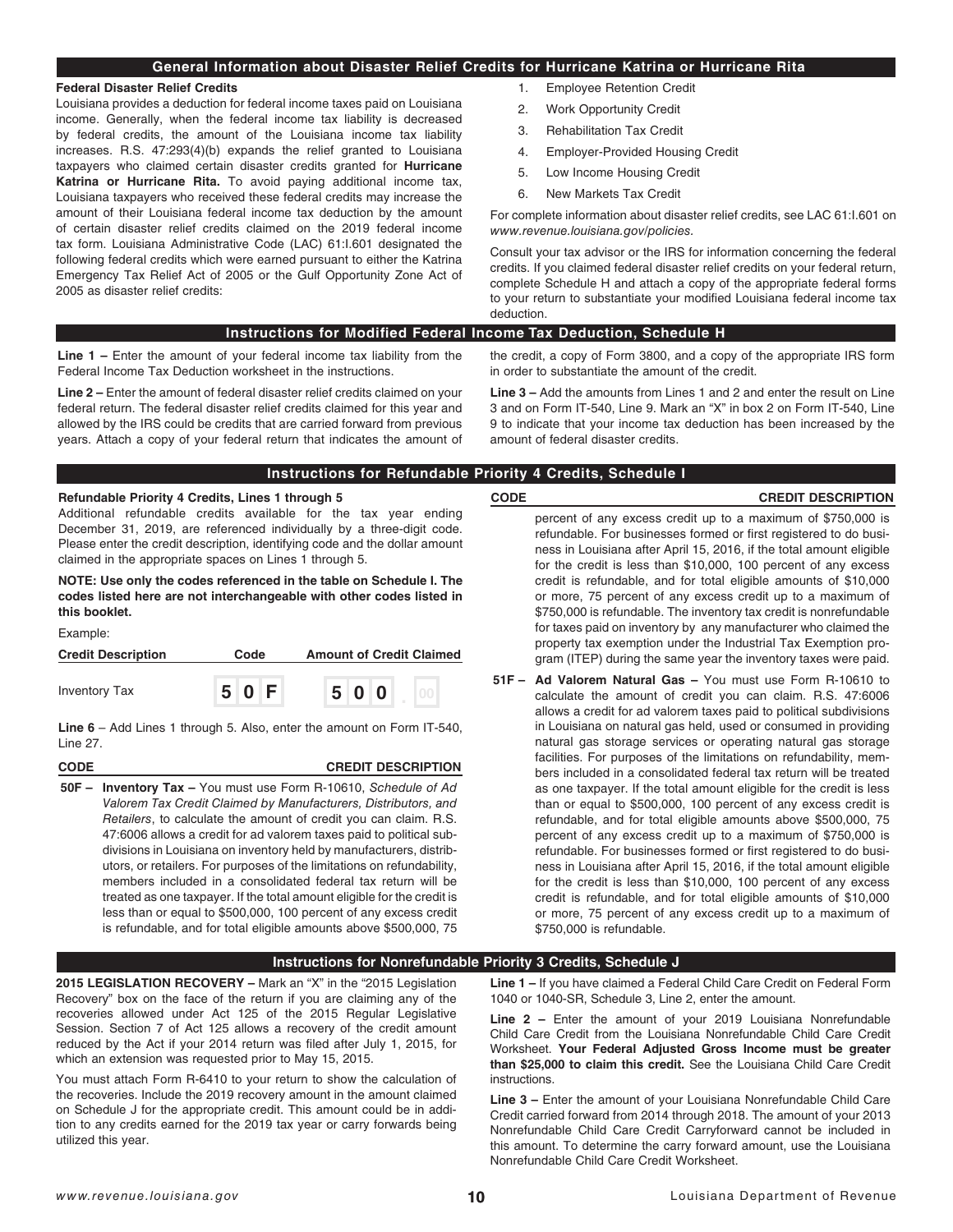## **Instructions for Nonrefundable Priority 3 Credits, Schedule J** *...Continued*

**Line 4 –** Enter the amount of your Louisiana Nonrefundable School Readiness Credit. **Your Federal Adjusted Gross Income must be greater than \$25,000 to claim this credit.** The amount is determined from your Nonrefundable School Readiness Credit Worksheet. In the boxes under Line 4, enter the number of your qualifed dependents who attended the associated star rated facility or facilities.

**Line 5 –** Enter the amount of your Louisiana Nonrefundable School Readiness Credit carried forward from 2014 through 2018. The amount of your 2013 Nonrefundable School Readiness Credit Carryforward cannot be included in this amount. To determine the carry forward amount, use the Louisiana Nonrefundable School Readiness Credit Worksheet.

**Additional Nonrefundable Priority 3 Credits, Lines 6 through 11**  Additional nonrefundable credits available for the tax year ending December 31, 2019, are referenced individually by a three-digit code. Please enter the credit description, identifying code and the dollar amount claimed in the appropriate spaces on Lines 6 through 11.

**Transferable, Nonrefundable Priority 3 Credits, Lines 12 through 15**  Complete Lines 12 through 15 if you are claiming a transferable credit. For Lines 12A, 13A, 14A, and 15A, enter the State Certification Number from Form R-6135 for credits claimed on Lines 12 through 15 respectively. See Revenue Information Bulletin 17-008 for claiming a purchased transferable tax credit.

### **NOTE: Use only the codes referenced in the table on Schedule J. The codes listed here are not interchangeable with other codes listed in this booklet.**

Example:

| <b>Credit Description</b> | Code |                     | <b>Amount of Credit Claimed</b> |  |  |     |  |  |
|---------------------------|------|---------------------|---------------------------------|--|--|-----|--|--|
| New Jobs Credit           |      | $2 \quad 2 \quad 4$ |                                 |  |  | 500 |  |  |

**Line 16 –** Add Lines 2 through 15. Also, enter the amount on Form IT-540, Line 22.

| <b>CODE</b> | <b>CREDIT DESCRIPTION</b> |
|-------------|---------------------------|
|             |                           |

- **200 Atchafalaya Trace** R.S. 25:1226.4 provides a credit to certain heritage-based cottage industries that have entered into a contract with the State Board of Commerce and Industry. A copy of the contract must be attached to the return.
- **202 Organ Donation** R.S. 47:297(N) provides a credit to offset certain expenses incurred by an individual or spouse for a living organ donation.
- **204 Household Expense for Physically and Mentally Incapable Persons –** R.S. 47:297.2 provides a credit for a person who maintains a household that includes one or more dependents who are physically or mentally incapable of caring for themselves. The credit is for the applicable percentage of employment related expenses allowable pursuant to Section 21 of the Internal Revenue Code.
- **208 Previously Unemployed** This credit was repealed by Act 202 of the 2019 Regular Legislative Session. If you have an eligible carryover amount, use this code to utilize the carryover amount for any years you have remaining in your five (5) year carryover period.
- **210 Recycling Credit –** R.S. 47:6005 provides a credit for the purchase of certain equipment or service contracts related to recycling. The credit must be certifed by the Louisiana Department of Environmental Quality and a copy of the certifcation must be attached to the return.
- **212 Basic Skills Training –** This credit was repealed by Act 202 of the 2019 Regular Legislative Session. If you have an eligible carryover amount, use this code to utilize the carryover amount for any years you have remaining in your two (2) year carryover period.
- **213 Donation to School Tuition Organization –** R.S. 47:6301 provides a credit for donations made to a school tuition organization that provides scholarships to qualifed students to attend a qualifed school. Attach Form R-10604, *Receipt of Donation for Louisiana Tuition Donation Tax Credit,* to your return. See Revenue Information Bulletin 18-024 for more information.

## **CODE CREDIT DESCRIPTION**

- **218 Inventory Tax Credit Carried Forward and ITEP –** R.S. 47:6006 provides a credit for ad valorem taxes paid to political subdivisions in Louisiana on inventory held by manufacturers, distributors, or retailers. Manufacturers, distributors, or retailers should use this code for the carryforward of unused nonrefundable credits (not current year credit) from 2014 through 2018. Manufacturers who claimed the property tax exemption under the Industrial Tax Exemption program (ITEP) during the same year the inventory taxes were paid and members of their federal consolidated group, should use this code for the carryforward of unused nonrefundable credits from 2014 through 2018 and the current year credit calculated on the 2019 Form R-10610- ITE, *Schedule of Ad Valorem Tax Credit Claimed by ITEP Manufacturers for Ad Valorem Tax Paid on Inventory.*
- **219 Ad Valorem Natural Gas Credit Carried Forward** R.S. 47:6006 provides a credit for ad valorem taxes paid to political subdivisions in Louisiana on natural gas held, used or consumed in providing natural gas storage services or operating natural gas storage facilities. Use this code for the carryforward of unused nonrefundable credits (not current year credit) from 2014 through 2018.
- **221 Owner of Accessible and Barrier-free Home** R.S. 47:297(P) provides a credit for a taxpayer who includes accessible and barrier-free design elements in the construction of a new one or two family dwelling or in the renovation of an existing dwelling of the taxpayer. The credit is for the lesser of \$5,000 or the cost of the construction or renovation, and is taken in the taxable year that the construction or renovation is completed. Form R-1089, *Owner of Accessible and Barrier-Free Home Tax Credit for Individuals,* must be attached to your return as documentation for this credit. See Revenue Information Bulletin 18-027 on LDR's website.
- **223 QMC Music Job Creation Credit** R.S. 47:6023 provides a credit to a Qualifying Music Company (QMC) that is a music publisher, sound recording studio, booking agent, or artist management that is engaged directly or indirectly in the production, distribution, and promotion of music. Taxpayers must apply to the Louisiana Department of Economic Development to receive certification. A copy of the certification of the credit must be attached to the return. The credit is limited to 50 percent of the taxpayer's tax liability.
- **224 New Jobs Credit –** R.S. 47:34 and R.S. 47:287.749 provide a credit to employers who establish or expand a business in the state. You must attach Form R-6311 and a schedule that includes the calculation of the credit; the name, address, and Social Security Number of each new employee; highest number of full-time and qualifed part-time employees during the previous year; highest number of full-time and part-time employees during the current year; number of new employees hired for new jobs created during this taxable year; and amount of credit carried forward from the previous year.
- **226 Refund by Utilities –** R.S. 47:287.664 provides a credit for certain court ordered refunds made by utilities to its customers.
- **228 Eligible Re-entrants –** R.S. 47:287.748 provides a credit to a taxpayer who employs an eligible re-entrant in Louisiana. An eligible re-entrant is defned as a person who has been convicted of a felony and who has successfully completed the Intensive Incarceration Program, as provided in R.S. 15:574.4. A list of eligible re-entrants and documentation to verify they have completed the Intensive Incarceration Program along with Form R-6311 must be attached to the return.
- **230 Neighborhood Assistance –** R.S. 47:35 and R.S. 47:287.753 provide a credit for an entity engaged in the activities of providing neighborhood assistance, job training, education for individuals, community services, or crime prevention in Louisiana. The credit is equal to 50 percent of the amount contributed and cannot exceed \$180,000.
- **231 – Research and Development –** R.S. 47:6015(K) provides a credit for any taxpayer who claims a federal income tax credit under 26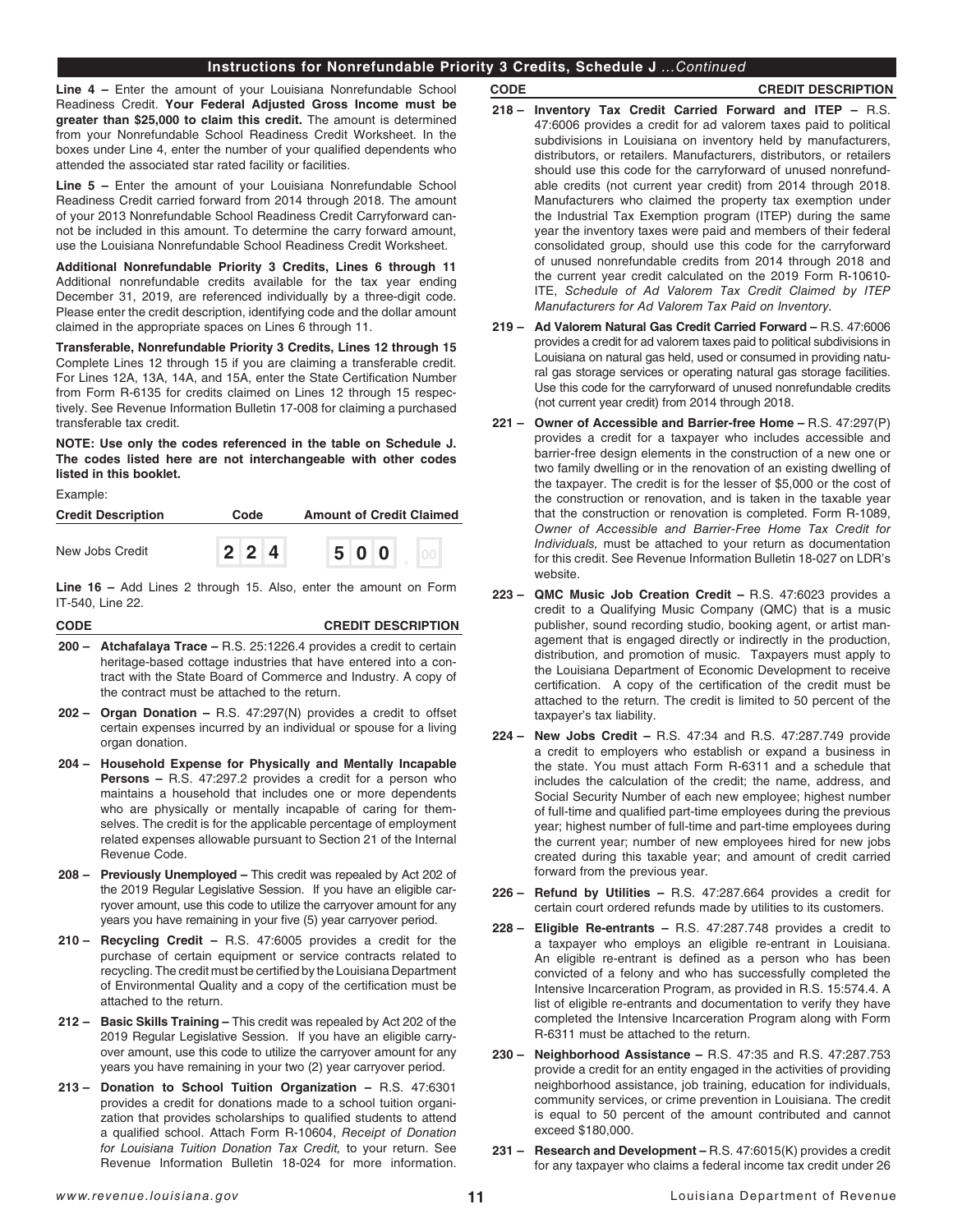### **Instructions for Nonrefundable Priority 3 Credits, Schedule J ...***Continued*

## **CODE CREDIT DESCRIPTION CODE CREDIT DESCRIPTION**

U.S.C. §41(a) for increasing research activities or for a taxpayer who employs fewer than 50 employees and who meets the requirements of R.S. 47:6015(B)(3)(i). Beginning with the 2018 tax year, credits earned based upon participation in the Small Business Technology Transfer program or the Small Business Innovative Research Grant program should be claimed using credit code 252. The credit is obtained through the Louisiana Department of Economic Development and documentation from that agency must be attached to the return. See Revenue Information Bulletin 15-019 on LDR's website.

- **232 Cane River Heritage –** R.S. 47:6026 provides a credit for a heritage-based cottage industry located or to be located in the Cane River Heritage Area Development Zone. The taxpayer must enter into a contract with the Louisiana Department of Culture, Recreation, and Tourism, and a copy of the contract must be attached to the return.
- **236 Apprenticeship –** R.S. 47:6033 provides a credit to employers for one dollar for each hour of employment of an eligible apprentice, limited to 1,000 hours for each eligible apprentice. An eligible apprentice is a person who has entered into a written apprentice agreement with an employer or an association of employers pursuant to a registered apprenticeship program or who is enrolled in a training program accredited by the National Center for Construction Education and Research. For more information regarding this credit, contact the Louisiana Workforce Commission.
- **238 Ports of Louisiana Investor –** R.S. 47:6036(C) provides a credit to individuals to encourage investment in state port facilities in Louisiana. Taxpayers must apply to the Louisiana Department of Economic Development to receive certifcation. A copy of the certifcation of the credit must be attached to the return.
- **240 Ports of Louisiana Import Export Cargo –** R.S. 47:6036(I) provides a credit to individuals to encourage the use of state port facilities in Louisiana. The credit is based on the number of tons of qualifed cargo imported and exported from or to manufacturing, fabrication, assembly, distribution, processing, or warehousing facilities located in the state. Taxpayers must apply to the Louisiana Department of Economic Development to receive certification. A copy of the certification of the credit must be attached to the return.
- **251 Motion Picture Investment –** R.S. 47:6007(C)(1) provides a credit for an individual taxpayer residing in Louisiana who invests in a state-certifed, motion picture production. Taxpayers taking this credit may attach Form R-10611, *Motion Picture Investment Tax Credit Schedule*, as documentation for this credit. See *www. revenue.louisiana.gov/CreditCaps* for more information. This credit can only be claimed on Lines 12 through 15.
- **252 Research and Development –** R.S. 47:6015 provides a credit for any taxpayer who claims a federal income tax credit under 26 U.S.C. §41(a) for increasing research activities. Use this code for Research and Development credits earned for expenditures made in tax years beginning before January 1, 2009. Also, use this code for credits earned based on participation in the Small Business Technology Transfer or the Small Business Innovation Research Grant program beginning with the 2018 tax year. This credit can only be claimed on Lines 12 through 15.
- **253 Historic Structures –** R.S. 47:6019 provides a credit if the taxpayer incurs certain expenses during the rehabilitation of a historic structure that is located in a Downtown Development District or cultural district. Refer to Revenue Information Bulletins 14-007 and 14-007A on LDR's website. This credit can only be claimed on Lines 12 through 15.
- **254 Digital Interactive Media –** R.S. 47:6022 provides a credit to individuals for the investment in businesses specializing in digital interactive media. Use this code for Digital Interactive Media credits earned for expenditures made prior to January 1, 2012. Taxpayers must apply to the Louisiana Department of Economic Development to receive certification. A copy of the certification of the credit must be attached to the return. See Revenue

Information Bulletin 12-017 on LDR's website. This credit can only be claimed on Lines 12 through 15.

- **257 Capital Company** R.S. 51:1924 provides a credit for any person who invests in a certifed Louisiana Capital Company. This credit must be approved by the Commissioner of the Louisiana Office of Financial Institutions. A copy of the certification must be attached to the return. This credit can only be claimed on Lines 12 through 15.
- **258 LA Community Development Financial Institution (LCDFI) –** R.S. 51:3085 et seq. provides a credit for certain investments in an LCDFI to encourage the expansion of businesses in economically distressed areas. The Louisiana Office of Financial Institutions administers this program. This credit can only be claimed on Lines 12 through 15.
- **259 New Markets –** R.S. 47:6016 provides a credit if the taxpayer makes certain qualifed low-income community investments, as defined in Section 45D of the Internal Revenue Code. The taxpayer must be certifed by the Louisiana Department of Economic Development and approved by LDR. Information on the program investment limits are posted as Revenue Information Bulletins on LDR's website. This credit can only be claimed on Lines 12 through 15.
- **260 Brownfelds Investor Credit** R.S. 47:6021 provides a credit to individuals to encourage the cleanup, redevelopment, and productive reuse of brownfields sites in the state. The credit is obtained through the Louisiana Department of Economic Development and the Louisiana Department of Environmental Quality. This credit can only be claimed on Lines 12 through 15.
- **261 Motion Picture Infrastructure –** R.S. 47:6007(C)(2) provides a credit for an approved state-certifed infrastructure project for a film, video, television, or digital production or postproduction facility. Taxpayers must apply to the Louisiana Department of Economic Development to receive certifcation. A copy of the certifcation of the credit must be attached to the return. See *www.revenue.louisiana.gov/CreditCaps* for more information. This credit can only be claimed on Lines 12 through 15.
- **262 Angel Investor** R.S. 47:6020 provides a credit for taxpayers who make third party investments in certified Louisiana entrepreneurial businesses on or after January 1, 2011. To earn the Angel Investor Credit, taxpayers must fle an application with the Louisiana Department of Economic Development. See Revenue Information Bulletin 12-009 on LDR's website. This credit can only be claimed on Lines 12 through 15.
- **299 Other –** Reserved for future credits.
- **300 Biomed/University Research** R.S. 17:3389 provides a credit to persons who establish research activities either in a Biomedical or a University Research and Development Park. The taxpayer must enter into a contract with the Louisiana Department of Economic Development, and a copy of the contract showing the credit granted must be attached to the return.
- **305 Tax Equalization –** R.S. 47:3201 et seq. provides a credit for tax equalization for certain businesses locating in Louisiana. The taxpayer must enter into a contract with the Louisiana Department of Economic Development, and a copy of the contract showing the credit granted must be attached to the return.
- **310 Manufacturing Establishments –** R.S. 47:4301 et seq. provides a credit to certain manufacturing establishments that have entered into a contract with the Louisiana Department of Economic Development. A copy of the contract showing the credit granted must be attached to the return.
- **315 Enterprise Zone –** R.S. 51:1781 et seq. provides a credit for private sector investments in certain areas that are designated as "Enterprise Zones." The taxpayer must enter into a contract with the Louisiana Department of Economic Development, and a copy of the contract showing the credit granted must be attached to the return.
- **399 Other** Reserved for future credits.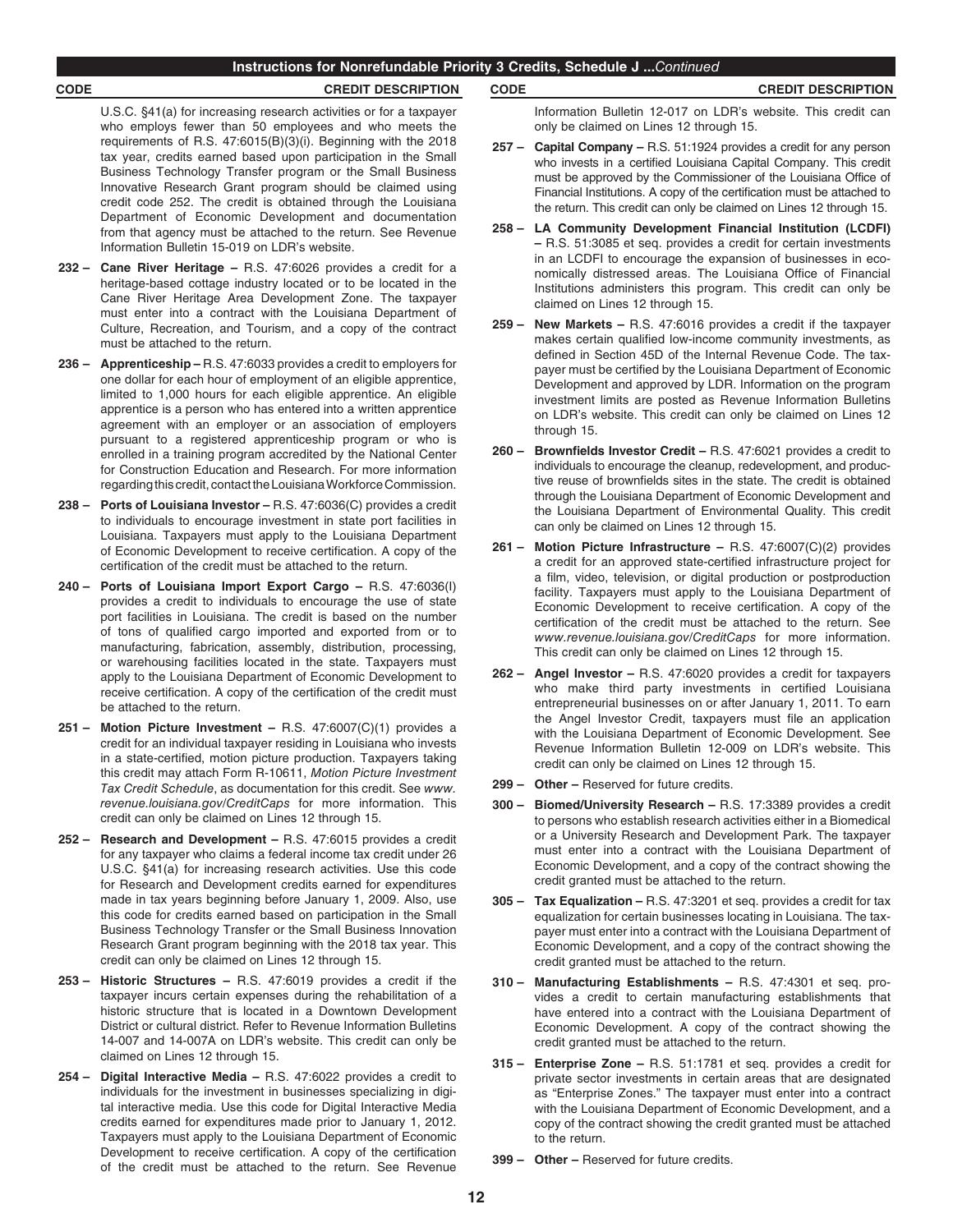## **DO NOT ATTACH THIS WORKSHEET TO YOUR RETURN.**

## **Interest and Penalty Calculation Worksheets**

In general, you will be charged interest and penalties if you do not pay all amounts due on or before the due date.

- 1. A 2019 calendar year return is due on or before May 15, 2020.
- 2. Returns for fiscal years are due on or before the 15th day of the fifth month after the close of the taxable year.
- 3. If the due date falls on a weekend or legal state holiday, the return is due the next business day.

### **Important: An extension does not relieve you of your obligation to pay all tax amounts due by the original due date.**

**Interest** – If your income tax is not paid by the due date, you will be charged interest on the unpaid tax until the balance is paid in full. The interest rate is variable and the 2020 interest rate is posted on LDR's website on Form R-1111, *Interest Rate Schedule - Collected on Unpaid Taxes.* To compute the DAILY INTEREST RATE, multiply the 2020 monthly interest rate by 12 then divide the result by 365 and carry out to seven places to the right of the decimal. Example: Assume the 2020 monthly interest rate is 0.5833 percent, multiply 0.00583 by 12 then divide the result by 365 to get the daily interest rate of 0.0001917.

|   | <b>Interest Calculation Worksheet</b>                                                            |     |  |  |
|---|--------------------------------------------------------------------------------------------------|-----|--|--|
| 1 | Number of days late from the due date                                                            |     |  |  |
| 2 | Daily interest rate (See instructions above.)                                                    |     |  |  |
| 3 | Interest rate (Multiply Line 1 by Line 2.)                                                       |     |  |  |
| 4 | Amount you owe (Form IT-540, Line 40)                                                            | .ut |  |  |
| 5 | Total interest due (Multiply Line 4 by Line 3, and<br>enter the result on Form IT-540, Line 44.) |     |  |  |

**Delinquent Filing Penalty** – A delinquent filing penalty will be charged for failure to fle a return on or before your due date, or your approved extension date. The penalty is five percent of the tax for each 30 days or fraction thereof during which the failure to file continues. The maximum delinquent fling penalty that can be imposed is 25 percent of the tax due.

|   | <b>Delinquent Filing Penalty Calculation Worksheet</b>                                                                        |     |
|---|-------------------------------------------------------------------------------------------------------------------------------|-----|
| 1 | Number of days late from your due date, or your<br>approved extension date                                                    |     |
| 2 | Divide Line 1 by 30 days.                                                                                                     | -30 |
| 3 | Number of 30-day periods (If fraction of<br>days remain, increase the amount to the<br>nearest whole number.)                 |     |
| 4 | 30-day penalty percentage                                                                                                     | .05 |
| 5 | Total penalty percentage (Multiply Line 3<br>by Line 4. The result cannot exceed<br>25 percent.)                              |     |
| 6 | Amount you owe (Form IT-540, Line 40)                                                                                         |     |
| 7 | Total amount of delinguent filing penalty<br>due (Multiply Line 6 by Line 5 and enter<br>the result on Form IT-540, Line 45.) |     |

**Important Notice:** The sum of both the delinquent fling and delinquent payment penalties cannot exceed 25 percent of the tax due. Thirty-day increments are used for the calculation of the delinquent fling and delinquent payment penalties. These penalties are based on the date LDR receives the return or payment. In addition to the delinquent penalties, you may also incur a negligence penalty under R.S. 47:1604.1 if circumstances indicate willful negligence or intentional disregard of rules and regulations.

**Delinquent Payment Penalty** – If you fail to pay the tax due by the due date, a delinquent payment penalty of 0.5 percent of the tax not paid by the due date will accrue for each 30 days, or fraction thereof, during which the failure to pay continues. This penalty cannot exceed 25 percent of the tax due. Use the worksheet below to calculate that penalty.

|   | <b>Delinguent Payment Penalty Calculation Worksheet</b>                                                                      |      |
|---|------------------------------------------------------------------------------------------------------------------------------|------|
| 1 | Number of days late from the due date                                                                                        |      |
| 2 | Divide Line 1 by 30 days.                                                                                                    | ÷30  |
| 3 | Number of 30-day periods (If fraction of<br>days remain, increase the amount to the<br>nearest whole number.)                |      |
| 4 | 30-day penalty percentage                                                                                                    | .005 |
| 5 | Total penalty percentage (Multiply Line 3<br>by Line 4. The result cannot exceed 25<br>percent.)                             |      |
| 6 | Amount you owe (Form IT-540, Line 40)                                                                                        |      |
| 7 | Total amount of delinguent payment pen-<br>alty (Multiply Line 6 by Line 5 and enter the<br>result on Form IT-540, Line 46.) |      |

**Underpayment Penalty** – Louisiana imposes an underpayment penalty on an individual's failure to sufficiently pay income tax throughout the year by withholding or declaration payments. In order to determine if an underpayment penalty is due and to compute the amount of the underpayment penalty, you must complete Form R-210R, *Underpayment of Individual Income Tax Penalty Computation,* and attach the completed form to your return. See Revenue Information Bulletin 04-004 for the defnition of farmer for purposes of applying underpayment penalty.

**Line 34** – Although you may have an overpayment, if you failed to sufficiently pay income tax throughout the year, in accordance with R.S. 47:117.1, you may be subject to the underpayment penalty. Complete the 2019 Form R-210R available on LDR's website and enter the amount from Line 19 on Line 34. Attach the completed Form R-210R to your return. If you are a farmer, mark the box on Line 34.

Line 47 – If you have a tax deficiency, you may be charged an underpayment penalty. Complete the 2019 Form R-210R and enter the amount from Line 19 on Line 47. Attach the completed Form R-210R to your return. If you are a farmer, mark the box on Line 47.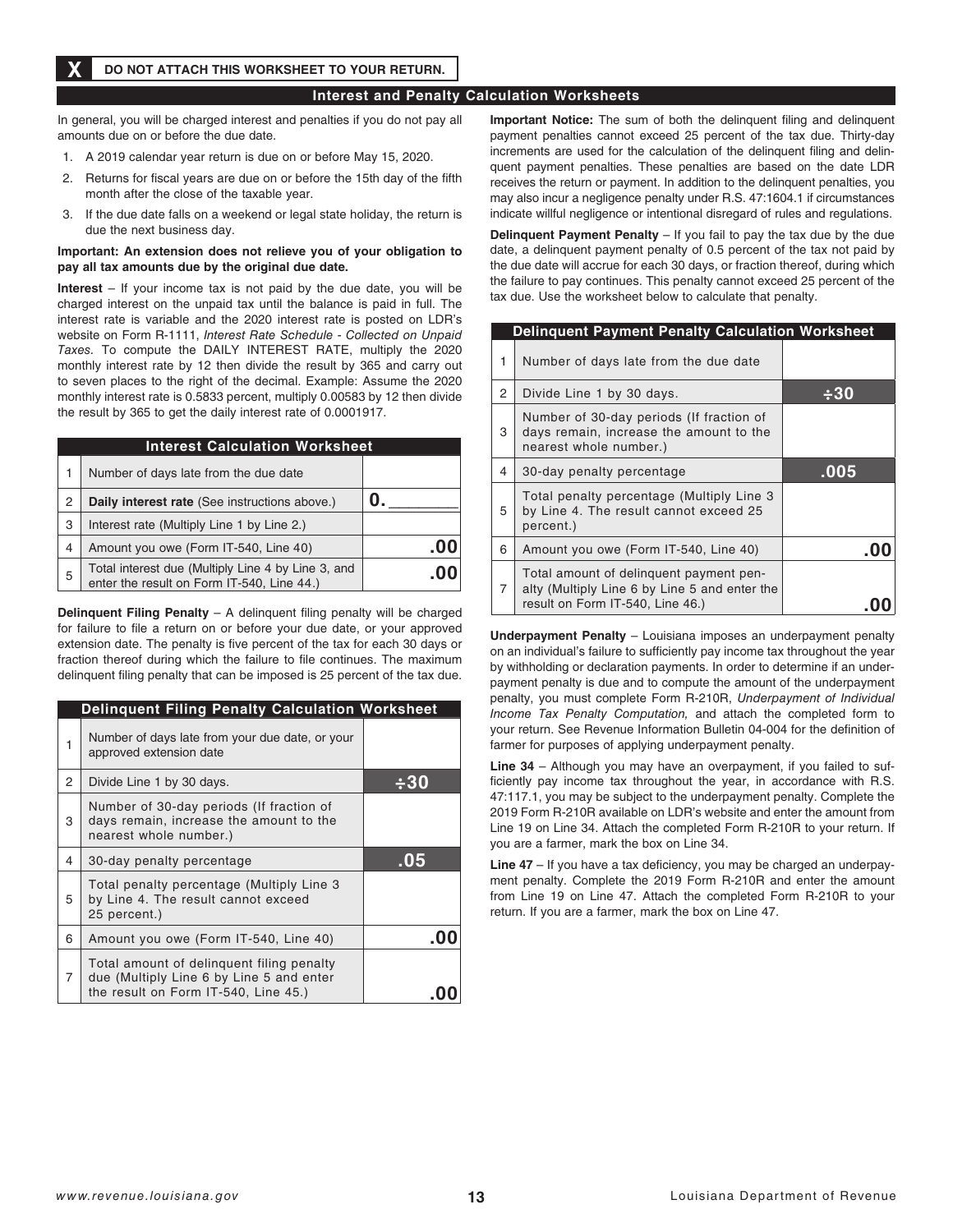### **Extension of Time for Filing a Return**

The Secretary of LDR may grant an extension of time for fling returns not to exceed six months from the date the Louisiana income tax return is due. **Extensions must be fled before the due date of the return.** All extension requests fled by a tax preparer subject to the electronic fling mandate under LAC 61:III.1501 is mandated to be fled electronically under LAC 61:III.2501.

The four options for requesting an extension are as follows:

- 1. Filing an extension request electronically via LDR's website at *www.revenue.louisiana.gov/*f*leonline* or *www.revenue.louisiana. gov/extensions;*
- 2. Filing an extension request electronically via LDR's IVR phone system by calling 225-922-3270 or 888-829-3071. For an extension

## **2019 Louisiana Child Care Credit Instructions**

R.S. 47:297.4 allows a state tax credit for child and dependent care expenses allowed by Internal Revenue Code Section 21. The credit is refundable for taxpayers whose Federal Adjusted Gross Income is \$25,000 or less and is nonrefundable for taxpayers whose Federal Adjusted Gross Income is more than \$25,000.

### **INCOME EQUAL TO OR LESS THAN \$25,000**

Taxpayers whose Federal Adjusted Gross Income is \$25,000 or less are allowed a refundable credit whether or not a federal child care credit has been claimed. In order to claim the Louisiana Refundable Child Care Credit, the taxpayer must comply with the same law and rules of Internal Revenue Code Section 21 that governs the federal child care credit for the 2019 taxable year. Use Lines 1 through 11 of the Louisiana Refundable Child Care Credit Worksheet to compute your refundable credit. See instructions for the worksheet below.

### **INCOME GREATER THAN \$25,000**

Taxpayers whose Federal Adjusted Gross Income is greater than \$25,000 are allowed a credit against their Louisiana income tax liability for a certain percentage of their federal child care credit. If you are unable to claim the credit in the year in which it is earned, the unused portion of the credit can be used over the next five years. Use Lines 1 through 15 of the 2019 Louisiana Nonrefundable Child Care Credit Worksheet to compute your 2019 nonrefundable credit, and to appropriately claim any carry forward you may have from previous years.

### **REFUNDABLE CHILD CARE CREDIT INSTRUCTIONS**

- 1. Your Federal Adjusted Gross Income must be \$25,000 or less to claim a Louisiana refundable child care credit. If you did not fle and claim a federal child care credit, you may still file for, and receive, a refundable Louisiana Child Care Credit, if you meet certain criteria. In order to qualify for the Louisiana credit, you must meet the **same tests** for earned income, qualifying dependents, and qualifying expenses as required by the IRS for the federal child care credit.
- 2. In order to claim your Louisiana Child Care Credit, you must meet the following requirements:
	- A. Your filing status must be single, head of household, qualifying widow(er), or married filing jointly. See item number 3 below for information on married filing separately.
	- B. The care was provided to your dependent child to allow you, and your spouse if married filing jointly, to work or look for work. If you did not find a job and have no earned income for the year, you cannot claim the credit.
	- C.The qualifying child must be under age 13.
	- D.The person who provided the care cannot be your spouse, the parent of the qualifying child, or a person whom you can claim as a dependent. If your child provided the care, he cannot be your dependent and must be age 19 or older by the end of 2019.

request, select option #3, then select option #1. Taxpayers will need the social security number of the primary account holder to request the extension;

- 3. Submitting a state extension to LDR by "checking the state extension box" included in the tax preparation software for an electronically-fled return; or
- 4. Mailing Form R-2868, Application for Extension of Time to File Louisiana Individual Income Tax Return, to LDR.

**By requesting an extension, you are only requesting additional time to fle your tax return. An extension does not extend the time to pay the tax. Payments received after the due date will be charged interest and penalties.**

### 3. If your fling status is married fling separately, you will be considered single for purposes of calculating the credit if all of the following apply:

- A. You lived apart from your spouse during the last 6 months of 2019.
- B. Your qualifying dependent child lived in your home for more than half of 2019.
- C.You provided over half the cost of keeping up your home.
- If you meet all these requirements and meet the requirements of 2(B), 2(C), and 2(D), you are eligible for the credit.

### **DEFINITIONS**

**Qualifying Child** – A child under age 13 who can be claimed as a dependent by the taxpayer. If the child turned 13 during the year, the child qualifies for the part of the year he was under age 13.

**Qualifed Expenses** – Amounts paid for household services and care of the qualifying person while the taxpayer worked or looked for work. Child support payments are not qualifed expenses. Also, expenses reimbursed by a state social service agency are not qualifed expenses unless the reimbursement was included in the taxpayer's income. Prepaid expenses are treated as paid in the year the care was provided. Do not include the following as qualified expenses for 2019:

- 1. Expenses incurred in 2018 but did not pay until 2019.
- 2. Expenses incurred in 2019 but did not pay until 2020.
- 3. Expenses prepaid in 2019 for care to be provided in 2020.

**Dependent Care Benefts** – These include amounts your employer paid directly to either you or your care provider for the care of your qualifying child while you worked. Also, dependent care benefts include the fair market value of care in a daycare facility provided or sponsored by your employer and any pre-tax contributions you made under a dependent care fexible spending arrangement (FSA). Your salary may have been reduced to pay for these benefits. If you received dependent care benefits, they should be shown on your 2019 Forms W-2 in box 10.

**Earned Income** – Earned income includes wages, salaries, tips, other taxable employee compensation, and net earnings from self employment. A net loss from self employment reduces earned income. Earned income also includes strike benefits, any disability pay you report as wages, and other taxable compensation. You can elect to include nontaxable combat pay in earned income. Earned income does not include: pensions and annuities, social security payments, workers' compensation, interest, dividends, or unemployment compensation, scholarship or fellowship grants, nontaxable workfare payment, or any amount received for work while an inmate in a penal institution.

For additional definitions, details, and information, see the Internal Revenue Service's Publication 503.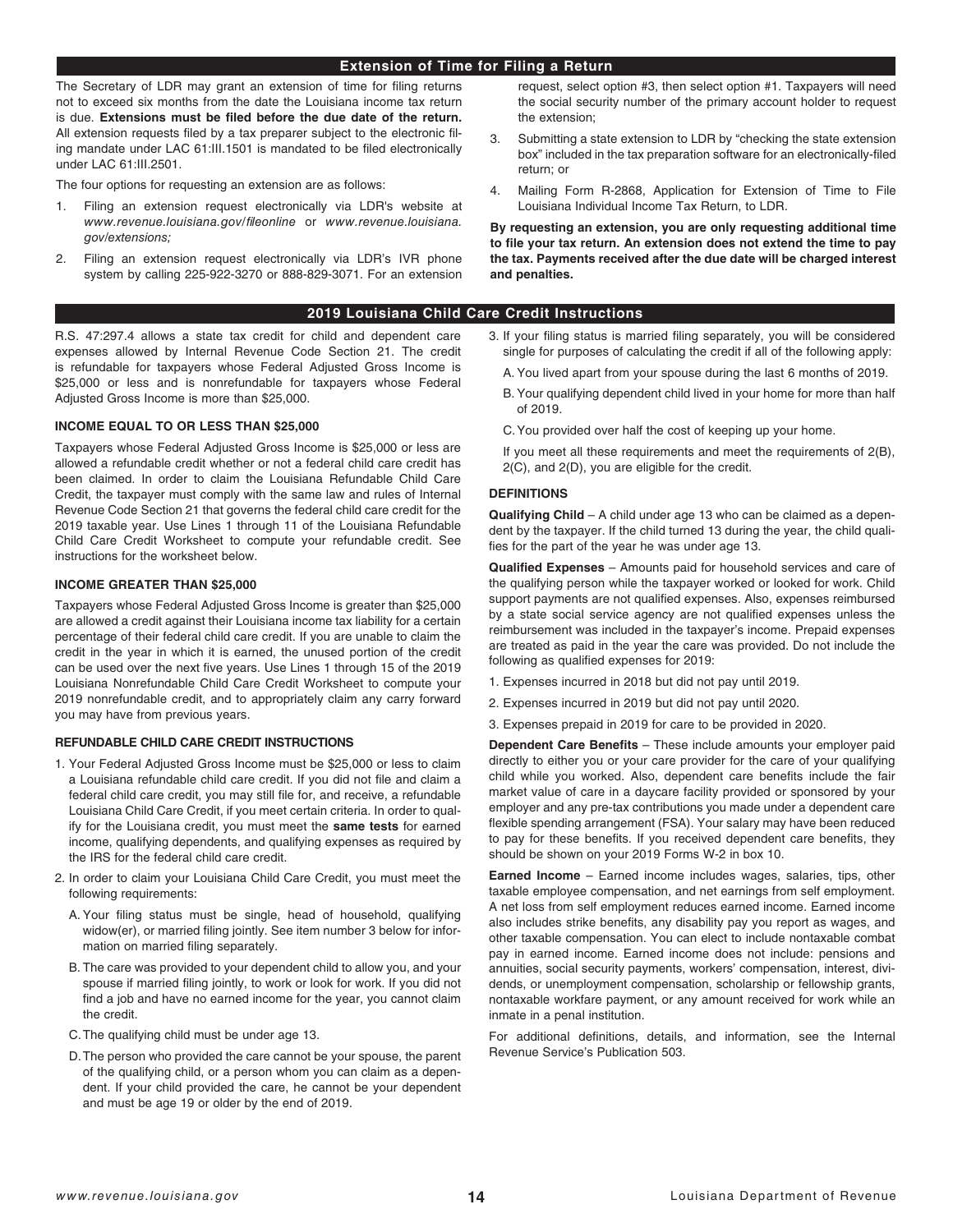**X DO NOT ATTACH THIS WORKSHEET TO YOUR RETURN.**

|              | 2019 Louisiana Nonrefundable Child Care Credit Worksheet (For use with Form IT-540)                                                                                                                                                                                                                                                                                                                                                                                                                                                                                           |                         |          |     |
|--------------|-------------------------------------------------------------------------------------------------------------------------------------------------------------------------------------------------------------------------------------------------------------------------------------------------------------------------------------------------------------------------------------------------------------------------------------------------------------------------------------------------------------------------------------------------------------------------------|-------------------------|----------|-----|
| -1           | Enter Federal Child Care Credit from Federal Form 1040 or 1040-SR, Schedule 3, Line 2.                                                                                                                                                                                                                                                                                                                                                                                                                                                                                        | 1                       |          | .00 |
| 1А           | Enter the applicable percentage from the chart shown below.                                                                                                                                                                                                                                                                                                                                                                                                                                                                                                                   |                         |          |     |
|              | <b>Federal Adjusted Gross Income</b><br>Percentage                                                                                                                                                                                                                                                                                                                                                                                                                                                                                                                            |                         |          |     |
|              | $$25,001 - $35,000$<br>$30\%$ (.30)<br>$$35,001 - $60,000$<br>$10\%$ (.10)<br>over \$60,000<br>$10\%$ (.10)                                                                                                                                                                                                                                                                                                                                                                                                                                                                   | 1A                      | $x \sim$ |     |
| $\mathbf{2}$ | Multiply your Federal Child Care Credit shown on Line 1 by the percentage shown on Line 1A. If your Federal<br>Adjusted Gross Income is less than or equal to \$60,000, this is your available Nonrefundable Child Care<br>Credit for 2019. Proceed to Line 3.                                                                                                                                                                                                                                                                                                                | $\overline{2}$          |          | .00 |
|              | Important! If your Federal Adjusted Gross Income is greater than \$60,000, the amount on Line 2 is limited<br>2A to the LESSER of \$25.00, or 10 percent of the federal credit. If Line 2 is greater than \$25.00, enter \$25 here.<br>This is your available Nonrefundable Child Care Credit for 2019.                                                                                                                                                                                                                                                                       | 2A                      |          | .00 |
| 3            | Enter the amount of Louisiana income tax from Form IT-540, Line 20.                                                                                                                                                                                                                                                                                                                                                                                                                                                                                                           | 3                       |          | .00 |
| 4            | If Line 3 is less than or equal to zero, your entire Child Care Credit for 2019 (Line 2 or 2A above) will be carried<br>forward to 2020. Also, any available carryforward from 2014 through 2018 will be carried forward to 2020. If<br>Line 3 above is less than or equal to zero, enter zero "0" on Form IT-540, Schedule J, Lines 2 and 3. Stop<br>here; you are finished with the worksheet.                                                                                                                                                                              | $\overline{\mathbf{4}}$ |          |     |
|              | Use Lines 5 through 8 to determine the amount of Nonrefundable Child Care Credit<br>Carryforward from 2014 through 2018 utilized for 2019.                                                                                                                                                                                                                                                                                                                                                                                                                                    |                         |          |     |
| 5            | If Line 3 above is greater than zero, enter the amount from Line 3.                                                                                                                                                                                                                                                                                                                                                                                                                                                                                                           | 5                       |          | .00 |
| 6            | Enter the amount of any Child Care Credit Carryforward from 2014 through 2018.                                                                                                                                                                                                                                                                                                                                                                                                                                                                                                | 6                       |          | .00 |
| 7            | Subtract Line 6 from Line 5.                                                                                                                                                                                                                                                                                                                                                                                                                                                                                                                                                  | $\overline{7}$          |          | .00 |
| 8            | If Line 7 is less than or equal to zero, the amount of Child Care Credit Carryforward used for 2019 is equal to<br>Line 5 above. Enter the amount from Line 5 above on Form IT-540, Schedule J, Line 3. If Line 7 is less than<br>zero, subtract Line 5 from Line 6 and enter the result here. This amount is your unused Child Care Credit<br>Carryforward from 2014 through 2018 that can be carried forward to 2020. Also, your entire Child Care Credit<br>for 2019 (Line 2 or 2A above) will be carried forward to 2020. Stop here; you are finished with the worksheet. | 8                       |          | .00 |
|              | Use Lines 9 through 13 to determine the amount of Child Care Credit Carryforward<br>utilized from 2014 through 2018 plus any amount of your 2019 Child Care Credit.                                                                                                                                                                                                                                                                                                                                                                                                           |                         |          |     |
| 9            | If Line 7 above is greater than zero, enter the amount of carryforward shown on Line 6 above on Form IT-540,<br>Schedule J, Line 3.                                                                                                                                                                                                                                                                                                                                                                                                                                           | 9                       |          |     |
|              | 10 If Line 7 above is greater than zero, enter the amount from Line 7.                                                                                                                                                                                                                                                                                                                                                                                                                                                                                                        | 10                      |          | .00 |
| 11           | Enter the amount of your 2019 Child Care Credit (Line 2 or Line 2A above).                                                                                                                                                                                                                                                                                                                                                                                                                                                                                                    | 11                      |          | .00 |
|              | 12   Subtract Line 11 from Line 10.                                                                                                                                                                                                                                                                                                                                                                                                                                                                                                                                           | 12                      |          | .00 |
|              | If Line 12 is greater than or equal to zero, your entire Child Care Credit for 2019 (Line 2 or 2A above) has<br>13 been utilized. Enter the amount from Line 11 above on Form IT-540, Schedule J, Line 2. Stop here; you are<br>finished with the worksheet.                                                                                                                                                                                                                                                                                                                  | 13                      |          |     |
| 14           | Use Line 14 to determine what amount of your 2019 Child Care Credit you can claim.<br>If Line 12 above is less than zero, the amount on Line 10 above is the amount of your 2019 Child Care Credit.<br>Enter the amount from Line 10 above on Form IT-540, Schedule J, Line 2.                                                                                                                                                                                                                                                                                                | 14                      |          |     |
|              | Use Line 15 to determine the amount of your 2019 Child Care Credit to be carried forward to 2020.                                                                                                                                                                                                                                                                                                                                                                                                                                                                             |                         |          |     |
| 15           | If Line 12 above is less than zero, subtract Line 10 from Line 11 to compute your Child Care Carryforward to<br>2020. Enter the result here and keep this amount for your records.                                                                                                                                                                                                                                                                                                                                                                                            | 15                      |          | .00 |